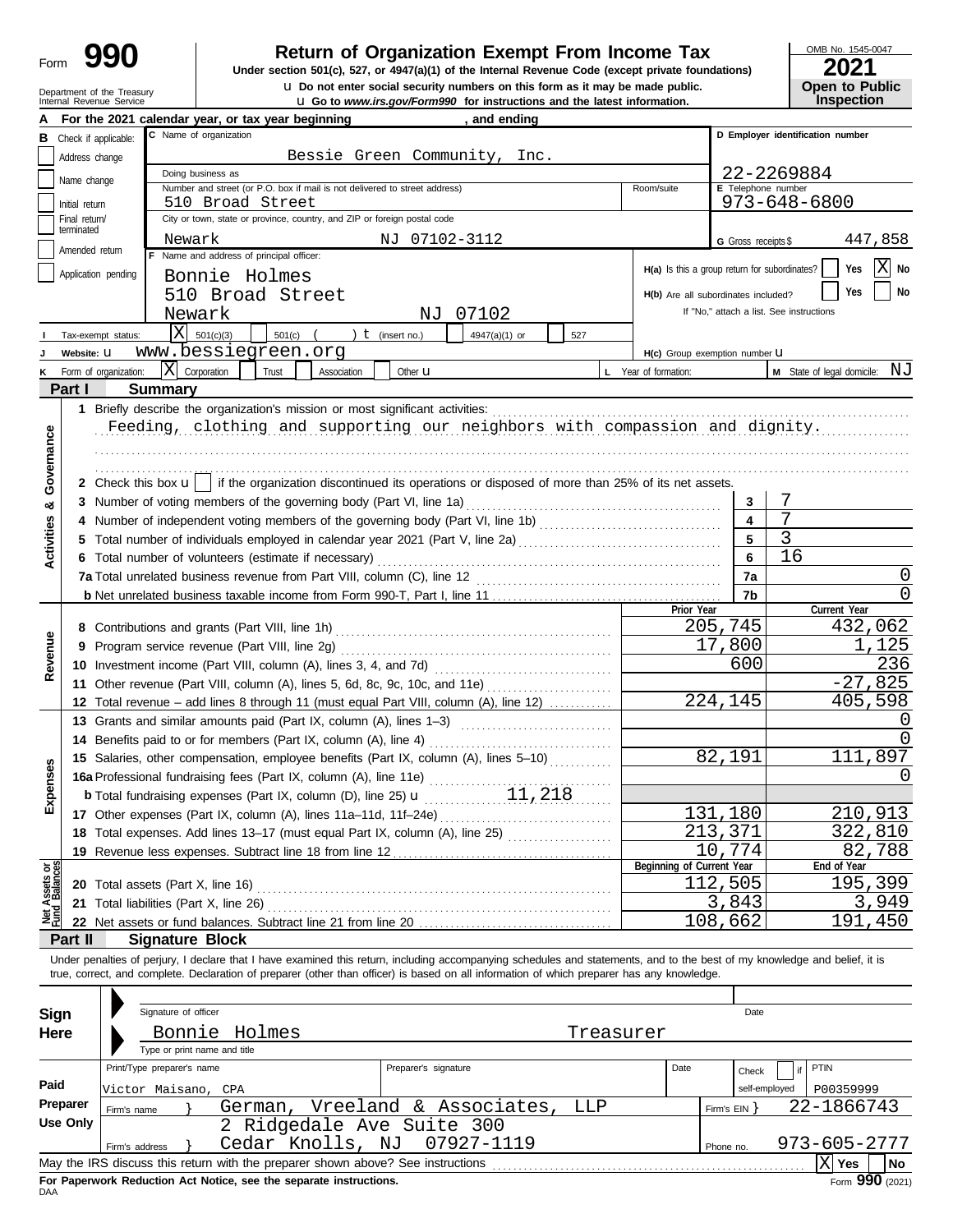|   |              | Form 990 (2021) Bessie Green Community, Inc.                                      |                |                        |                                                                                                                | 22-2269884 |                                                                                                                                | Page 2                |
|---|--------------|-----------------------------------------------------------------------------------|----------------|------------------------|----------------------------------------------------------------------------------------------------------------|------------|--------------------------------------------------------------------------------------------------------------------------------|-----------------------|
|   | Part III     |                                                                                   |                |                        | <b>Statement of Program Service Accomplishments</b>                                                            |            |                                                                                                                                |                       |
|   |              |                                                                                   |                |                        |                                                                                                                |            |                                                                                                                                |                       |
|   |              | 1 Briefly describe the organization's mission:                                    |                |                        |                                                                                                                |            |                                                                                                                                |                       |
|   |              |                                                                                   |                |                        |                                                                                                                |            | Feeding, clothing and supporting our neighbors with compassion and dignity.                                                    |                       |
|   |              |                                                                                   |                |                        |                                                                                                                |            |                                                                                                                                |                       |
|   |              |                                                                                   |                |                        |                                                                                                                |            |                                                                                                                                |                       |
|   |              |                                                                                   |                |                        |                                                                                                                |            |                                                                                                                                |                       |
|   |              |                                                                                   |                |                        | 2 Did the organization undertake any significant program services during the year which were not listed on the |            |                                                                                                                                | Yes $ X $ No          |
|   |              | prior Form 990 or 990-EZ?<br>If "Yes," describe these new services on Schedule O. |                |                        |                                                                                                                |            |                                                                                                                                |                       |
| 3 |              |                                                                                   |                |                        | Did the organization cease conducting, or make significant changes in how it conducts, any program             |            |                                                                                                                                |                       |
|   | services?    |                                                                                   |                |                        |                                                                                                                |            |                                                                                                                                | Yes $\overline{X}$ No |
|   |              | If "Yes," describe these changes on Schedule O.                                   |                |                        |                                                                                                                |            |                                                                                                                                |                       |
| 4 |              |                                                                                   |                |                        |                                                                                                                |            | Describe the organization's program service accomplishments for each of its three largest program services, as measured by     |                       |
|   |              |                                                                                   |                |                        |                                                                                                                |            | expenses. Section 501(c)(3) and 501(c)(4) organizations are required to report the amount of grants and allocations to others, |                       |
|   |              |                                                                                   |                |                        | the total expenses, and revenue, if any, for each program service reported.                                    |            |                                                                                                                                |                       |
|   |              |                                                                                   |                |                        |                                                                                                                |            |                                                                                                                                |                       |
|   | 4a (Code:    |                                                                                   |                |                        |                                                                                                                |            |                                                                                                                                |                       |
|   |              |                                                                                   |                |                        | Program service represents expenditures for                                                                    |            |                                                                                                                                |                       |
|   |              |                                                                                   |                |                        |                                                                                                                |            | training programs and specific assistance to needy manuscrimon and specific assistance to needy                                |                       |
|   | individuals  |                                                                                   |                |                        |                                                                                                                |            |                                                                                                                                |                       |
|   |              |                                                                                   |                |                        |                                                                                                                |            |                                                                                                                                |                       |
|   |              |                                                                                   |                |                        |                                                                                                                |            |                                                                                                                                |                       |
|   |              |                                                                                   |                |                        |                                                                                                                |            |                                                                                                                                |                       |
|   |              |                                                                                   |                |                        |                                                                                                                |            |                                                                                                                                |                       |
|   |              |                                                                                   |                |                        |                                                                                                                |            |                                                                                                                                |                       |
|   |              |                                                                                   |                |                        |                                                                                                                |            |                                                                                                                                |                       |
|   |              |                                                                                   |                |                        |                                                                                                                |            |                                                                                                                                |                       |
|   |              |                                                                                   |                |                        |                                                                                                                |            |                                                                                                                                |                       |
|   |              |                                                                                   |                |                        |                                                                                                                |            |                                                                                                                                |                       |
|   |              |                                                                                   |                |                        |                                                                                                                |            |                                                                                                                                |                       |
|   | N/A          |                                                                                   |                |                        |                                                                                                                |            |                                                                                                                                |                       |
|   |              |                                                                                   |                |                        |                                                                                                                |            |                                                                                                                                |                       |
|   |              |                                                                                   |                |                        |                                                                                                                |            |                                                                                                                                |                       |
|   |              |                                                                                   |                |                        |                                                                                                                |            |                                                                                                                                |                       |
|   |              |                                                                                   |                |                        |                                                                                                                |            |                                                                                                                                |                       |
|   |              |                                                                                   |                |                        |                                                                                                                |            |                                                                                                                                |                       |
|   |              |                                                                                   |                |                        |                                                                                                                |            |                                                                                                                                |                       |
|   |              |                                                                                   |                |                        |                                                                                                                |            |                                                                                                                                |                       |
|   |              |                                                                                   |                |                        |                                                                                                                |            |                                                                                                                                |                       |
|   |              |                                                                                   |                |                        |                                                                                                                |            |                                                                                                                                |                       |
|   |              |                                                                                   |                |                        |                                                                                                                |            |                                                                                                                                |                       |
|   | 4c (Code:    |                                                                                   | ) (Expenses \$ |                        |                                                                                                                |            | ) (Revenue \$                                                                                                                  |                       |
|   | N/A          |                                                                                   |                |                        |                                                                                                                |            |                                                                                                                                |                       |
|   |              |                                                                                   |                |                        |                                                                                                                |            |                                                                                                                                |                       |
|   |              |                                                                                   |                |                        |                                                                                                                |            |                                                                                                                                |                       |
|   |              |                                                                                   |                |                        |                                                                                                                |            |                                                                                                                                |                       |
|   |              |                                                                                   |                |                        |                                                                                                                |            |                                                                                                                                |                       |
|   |              |                                                                                   |                |                        |                                                                                                                |            |                                                                                                                                |                       |
|   |              |                                                                                   |                |                        |                                                                                                                |            |                                                                                                                                |                       |
|   |              |                                                                                   |                |                        |                                                                                                                |            |                                                                                                                                |                       |
|   |              |                                                                                   |                |                        |                                                                                                                |            |                                                                                                                                |                       |
|   |              |                                                                                   |                |                        |                                                                                                                |            |                                                                                                                                |                       |
|   |              |                                                                                   |                |                        |                                                                                                                |            |                                                                                                                                |                       |
|   |              |                                                                                   |                |                        |                                                                                                                |            |                                                                                                                                |                       |
|   |              | 4d Other program services (Describe on Schedule O.)                               |                |                        |                                                                                                                |            |                                                                                                                                |                       |
|   | (Expenses \$ |                                                                                   |                | including grants of \$ |                                                                                                                |            | (Revenue \$                                                                                                                    |                       |
|   |              | 4e Total program service expenses u                                               |                | 288,531                |                                                                                                                |            |                                                                                                                                |                       |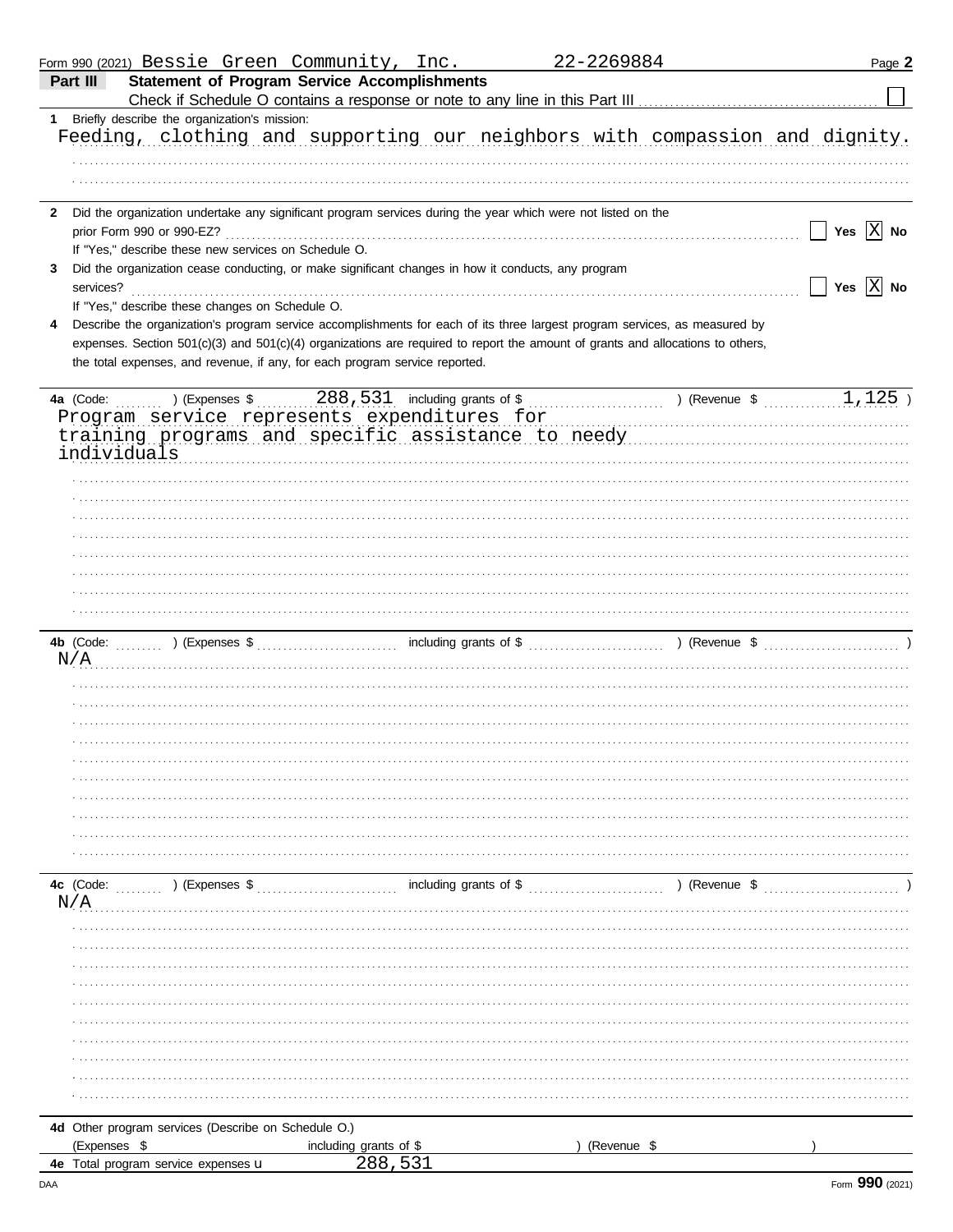Form 990 (2021) Page **3** Bessie Green Community, Inc. 22-2269884

**Part IV Checklist of Required Schedules**

|     |                                                                                                                                                                                                 |                 | Yes         | No       |
|-----|-------------------------------------------------------------------------------------------------------------------------------------------------------------------------------------------------|-----------------|-------------|----------|
| 1   | Is the organization described in section $501(c)(3)$ or $4947(a)(1)$ (other than a private foundation)? If "Yes,"                                                                               |                 |             |          |
|     | complete Schedule A                                                                                                                                                                             | 1               | $\mathbf X$ |          |
| 2   |                                                                                                                                                                                                 | $\mathbf{2}$    | $\mathbf X$ |          |
| З   | Did the organization engage in direct or indirect political campaign activities on behalf of or in opposition to                                                                                |                 |             |          |
|     | candidates for public office? If "Yes," complete Schedule C, Part I                                                                                                                             | 3               |             | Χ        |
| 4   | Section 501(c)(3) organizations. Did the organization engage in lobbying activities, or have a section 501(h)<br>election in effect during the tax year? If "Yes," complete Schedule C, Part II | 4               |             | Χ        |
| 5   | Is the organization a section $501(c)(4)$ , $501(c)(5)$ , or $501(c)(6)$ organization that receives membership dues,                                                                            |                 |             |          |
|     | assessments, or similar amounts as defined in Rev. Proc. 98-19? If "Yes," complete Schedule C, Part III                                                                                         | 5               |             | Χ        |
| 6   | Did the organization maintain any donor advised funds or any similar funds or accounts for which donors                                                                                         |                 |             |          |
|     | have the right to provide advice on the distribution or investment of amounts in such funds or accounts? If                                                                                     |                 |             |          |
|     | "Yes," complete Schedule D, Part I                                                                                                                                                              | 6               |             | Χ        |
| 7   | Did the organization receive or hold a conservation easement, including easements to preserve open space,                                                                                       |                 |             |          |
|     | the environment, historic land areas, or historic structures? If "Yes," complete Schedule D, Part II                                                                                            | 7               |             | Χ        |
| 8   | Did the organization maintain collections of works of art, historical treasures, or other similar assets? If "Yes,"                                                                             |                 |             |          |
|     | complete Schedule D, Part III                                                                                                                                                                   | 8               |             | Χ        |
| 9   | Did the organization report an amount in Part X, line 21, for escrow or custodial account liability, serve as a                                                                                 |                 |             |          |
|     | custodian for amounts not listed in Part X; or provide credit counseling, debt management, credit repair, or                                                                                    |                 |             |          |
|     | debt negotiation services? If "Yes," complete Schedule D, Part IV                                                                                                                               | 9               |             | Χ        |
| 10  | Did the organization, directly or through a related organization, hold assets in donor-restricted endowments                                                                                    |                 |             |          |
|     | or in quasi endowments? If "Yes," complete Schedule D, Part V                                                                                                                                   | 10              |             | Χ        |
| 11  | If the organization's answer to any of the following questions is "Yes," then complete Schedule D, Parts VI,<br>VII, VIII, IX, or X, as applicable.                                             |                 |             |          |
| a   | Did the organization report an amount for land, buildings, and equipment in Part X, line 10? If "Yes,"                                                                                          |                 |             |          |
|     | complete Schedule D, Part VI                                                                                                                                                                    | 11a             | Χ           |          |
| b   | Did the organization report an amount for investments—other securities in Part X, line 12, that is 5% or more                                                                                   |                 |             |          |
|     | of its total assets reported in Part X, line 16? If "Yes," complete Schedule D, Part VII                                                                                                        | 11b             |             | Χ        |
|     | Did the organization report an amount for investments—program related in Part X, line 13, that is 5% or more                                                                                    |                 |             |          |
|     | of its total assets reported in Part X, line 16? If "Yes," complete Schedule D, Part VIII                                                                                                       | 11c             |             | Χ        |
| d   | Did the organization report an amount for other assets in Part X, line 15, that is 5% or more of its total assets                                                                               |                 |             |          |
|     | reported in Part X, line 16? If "Yes," complete Schedule D, Part IX                                                                                                                             | 11d             |             | <u>X</u> |
| е   |                                                                                                                                                                                                 | 11e             |             | X        |
| f   | Did the organization's separate or consolidated financial statements for the tax year include a footnote that addresses                                                                         |                 |             |          |
|     | the organization's liability for uncertain tax positions under FIN 48 (ASC 740)? If "Yes," complete Schedule D, Part X                                                                          | 11f             | Χ           |          |
| 12a | Did the organization obtain separate, independent audited financial statements for the tax year? If "Yes," complete<br>Schedule D, Parts XI and XII                                             | 12a             |             | Χ        |
|     | <b>b</b> Was the organization included in consolidated, independent audited financial statements for the tax year? If                                                                           |                 |             |          |
|     | "Yes," and if the organization answered "No" to line 12a, then completing Schedule D, Parts XI and XII is optional                                                                              | 12 <sub>b</sub> |             | <u>X</u> |
| 13  |                                                                                                                                                                                                 | 13              |             | Χ        |
| 14a |                                                                                                                                                                                                 | 14a             |             | Χ        |
| b   | Did the organization have aggregate revenues or expenses of more than \$10,000 from grantmaking,                                                                                                |                 |             |          |
|     | fundraising, business, investment, and program service activities outside the United States, or aggregate                                                                                       |                 |             |          |
|     |                                                                                                                                                                                                 | 14b             |             | <u>X</u> |
| 15  | Did the organization report on Part IX, column (A), line 3, more than \$5,000 of grants or other assistance to or                                                                               |                 |             |          |
|     | for any foreign organization? If "Yes," complete Schedule F, Parts II and IV                                                                                                                    | 15              |             | <u>X</u> |
| 16  | Did the organization report on Part IX, column (A), line 3, more than \$5,000 of aggregate grants or other                                                                                      |                 |             |          |
|     | assistance to or for foreign individuals? If "Yes," complete Schedule F, Parts III and IV [[[[[[[[[[[[[[[[[[[                                                                                   | 16              |             | <u>X</u> |
| 17  | Did the organization report a total of more than \$15,000 of expenses for professional fundraising services on                                                                                  |                 |             |          |
|     |                                                                                                                                                                                                 | 17              |             | X        |
| 18  | Did the organization report more than \$15,000 total of fundraising event gross income and contributions on                                                                                     | 18              | Χ           |          |
| 19  | Did the organization report more than \$15,000 of gross income from gaming activities on Part VIII, line 9a?                                                                                    |                 |             |          |
|     |                                                                                                                                                                                                 | 19              |             | <u>X</u> |
| 20a |                                                                                                                                                                                                 | <b>20a</b>      |             | Χ        |
| b   |                                                                                                                                                                                                 | 20 <sub>b</sub> |             |          |
| 21  | Did the organization report more than \$5,000 of grants or other assistance to any domestic organization or                                                                                     |                 |             |          |
|     |                                                                                                                                                                                                 | 21              |             | Χ        |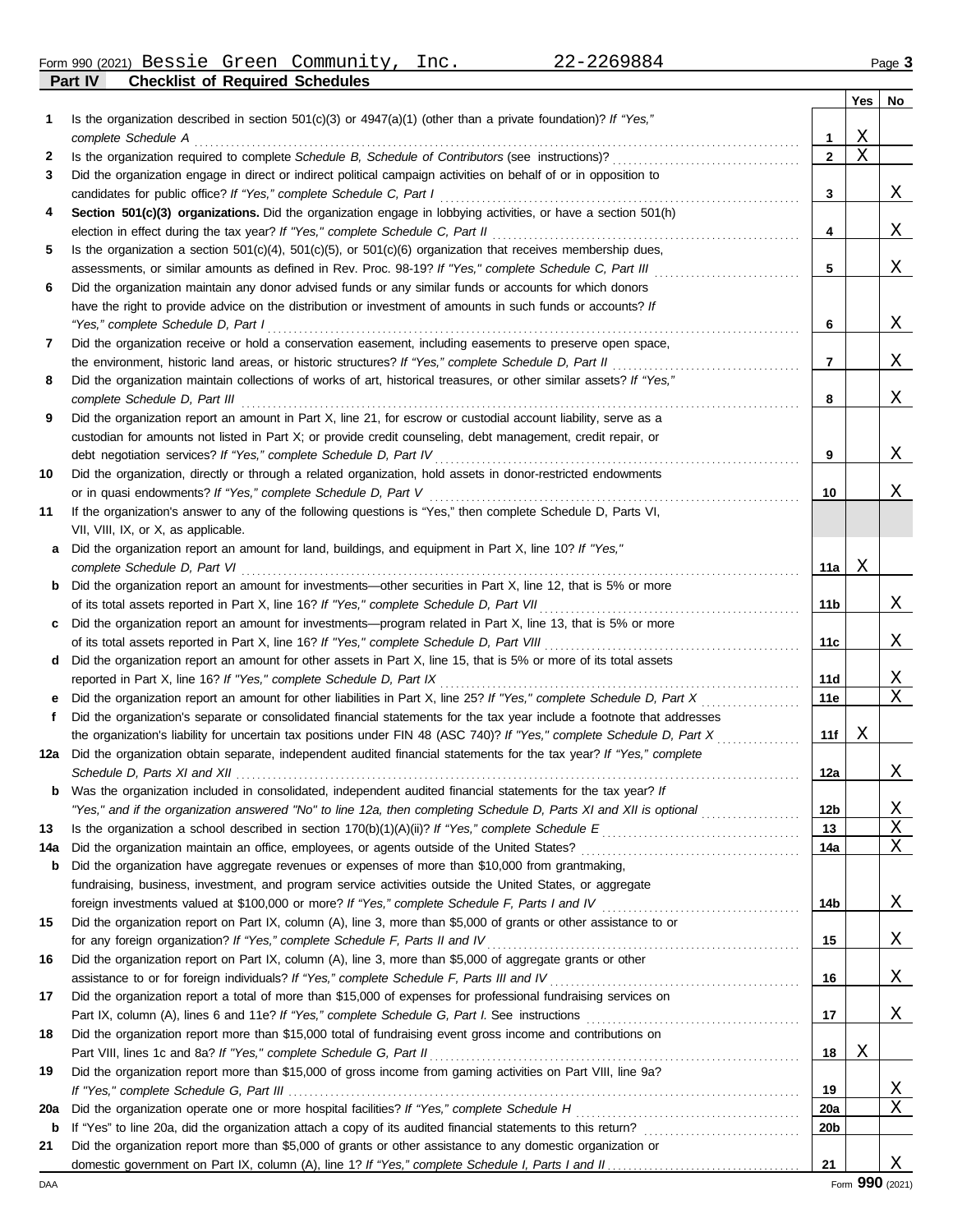Form 990 (2021) Page **4 Part IV Checklist of Required Schedules** *(continued)* Bessie Green Community, Inc. 22-2269884

|        |                                                                                                                                                                             |    |                |                        | <b>Yes</b> | No              |
|--------|-----------------------------------------------------------------------------------------------------------------------------------------------------------------------------|----|----------------|------------------------|------------|-----------------|
| 22     | Did the organization report more than \$5,000 of grants or other assistance to or for domestic individuals on                                                               |    |                |                        |            |                 |
|        | Part IX, column (A), line 2? If "Yes," complete Schedule I, Parts I and III                                                                                                 |    |                | 22                     |            | Χ               |
| 23     | Did the organization answer "Yes" to Part VII, Section A, line 3, 4, or 5 about compensation of the                                                                         |    |                |                        |            |                 |
|        | organization's current and former officers, directors, trustees, key employees, and highest compensated                                                                     |    |                |                        |            |                 |
|        | employees? If "Yes," complete Schedule J                                                                                                                                    |    |                | 23                     |            | X               |
| 24a    | Did the organization have a tax-exempt bond issue with an outstanding principal amount of more than                                                                         |    |                |                        |            |                 |
|        | \$100,000 as of the last day of the year, that was issued after December 31, 2002? If "Yes," answer lines 24b                                                               |    |                |                        |            |                 |
|        |                                                                                                                                                                             |    |                | 24a                    |            | X               |
| b      | Did the organization invest any proceeds of tax-exempt bonds beyond a temporary period exception?                                                                           |    |                | 24b                    |            |                 |
| c      | Did the organization maintain an escrow account other than a refunding escrow at any time during the year<br>to defease any tax-exempt bonds?                               |    |                | 24c                    |            |                 |
| d      |                                                                                                                                                                             |    |                | 24d                    |            |                 |
| 25a    | Section 501(c)(3), 501(c)(4), and 501(c)(29) organizations. Did the organization engage in an excess benefit                                                                |    |                |                        |            |                 |
|        | transaction with a disqualified person during the year? If "Yes," complete Schedule L, Part I                                                                               |    |                | 25a                    |            | X               |
| b      | Is the organization aware that it engaged in an excess benefit transaction with a disqualified person in a prior                                                            |    |                |                        |            |                 |
|        | year, and that the transaction has not been reported on any of the organization's prior Forms 990 or 990-EZ?                                                                |    |                |                        |            |                 |
|        | If "Yes," complete Schedule L, Part I                                                                                                                                       |    |                | 25b                    |            | Χ               |
| 26     | Did the organization report any amount on Part X, line 5 or 22, for receivables from or payables to any current                                                             |    |                |                        |            |                 |
|        | or former officer, director, trustee, key employee, creator or founder, substantial contributor, or 35%                                                                     |    |                |                        |            |                 |
|        | controlled entity or family member of any of these persons? If "Yes," complete Schedule L, Part II                                                                          |    |                | 26                     |            | Χ               |
| 27     | Did the organization provide a grant or other assistance to any current or former officer, director, trustee, key                                                           |    |                |                        |            |                 |
|        | employee, creator or founder, substantial contributor or employee thereof, a grant selection committee                                                                      |    |                |                        |            |                 |
|        | member, or to a 35% controlled entity (including an employee thereof) or family member of any of these                                                                      |    |                |                        |            |                 |
|        | persons? If "Yes," complete Schedule L, Part III                                                                                                                            |    |                | 27                     |            | Χ               |
| 28     | Was the organization a party to a business transaction with one of the following parties (see the Schedule L,                                                               |    |                |                        |            |                 |
|        | Part IV, instructions for applicable filing thresholds, conditions, and exceptions):                                                                                        |    |                |                        |            |                 |
| a      | A current or former officer, director, trustee, key employee, creator or founder, or substantial contributor? If                                                            |    |                |                        |            |                 |
|        | "Yes," complete Schedule L, Part IV                                                                                                                                         |    |                | 28a<br>28 <sub>b</sub> |            | X<br>X          |
| b<br>c | A 35% controlled entity of one or more individuals and/or organizations described in line 28a or 28b? If                                                                    |    |                |                        |            |                 |
|        | "Yes," complete Schedule L, Part IV                                                                                                                                         |    |                | 28c                    |            | X               |
| 29     |                                                                                                                                                                             |    |                | 29                     |            | X               |
| 30     | Did the organization receive contributions of art, historical treasures, or other similar assets, or qualified                                                              |    |                |                        |            |                 |
|        | conservation contributions? If "Yes," complete Schedule M                                                                                                                   |    |                | 30                     |            | X               |
| 31     | Did the organization liquidate, terminate, or dissolve and cease operations? If "Yes," complete Schedule N, Part I                                                          |    |                | 31                     |            | Χ               |
| 32     | Did the organization sell, exchange, dispose of, or transfer more than 25% of its net assets? If "Yes,"                                                                     |    |                |                        |            |                 |
|        | complete Schedule N, Part II                                                                                                                                                |    |                | 32                     |            | Χ               |
| 33     | Did the organization own 100% of an entity disregarded as separate from the organization under Regulations                                                                  |    |                |                        |            |                 |
|        | sections 301.7701-2 and 301.7701-3? If "Yes," complete Schedule R, Part I                                                                                                   |    |                | 33                     |            | X               |
| 34     | Was the organization related to any tax-exempt or taxable entity? If "Yes," complete Schedule R, Part II, III,                                                              |    |                |                        |            |                 |
|        | or IV, and Part V, line 1                                                                                                                                                   |    |                | 34                     |            | X               |
| 35a    |                                                                                                                                                                             |    |                | <b>35a</b>             |            | Χ               |
| b      | If "Yes" to line 35a, did the organization receive any payment from or engage in any transaction with a                                                                     |    |                |                        |            |                 |
|        |                                                                                                                                                                             |    |                | 35 <sub>b</sub>        |            |                 |
| 36     | Section 501(c)(3) organizations. Did the organization make any transfers to an exempt non-charitable<br>related organization? If "Yes," complete Schedule R, Part V, line 2 |    |                | 36                     |            | X               |
| 37     | Did the organization conduct more than 5% of its activities through an entity that is not a related organization                                                            |    |                |                        |            |                 |
|        |                                                                                                                                                                             |    |                | 37                     |            | X               |
| 38     | Did the organization complete Schedule O and provide explanations on Schedule O for Part VI, lines 11b and                                                                  |    |                |                        |            |                 |
|        | 19? Note: All Form 990 filers are required to complete Schedule O.                                                                                                          |    |                | 38                     | Χ          |                 |
|        | Statements Regarding Other IRS Filings and Tax Compliance<br>Part V                                                                                                         |    |                |                        |            |                 |
|        | Check if Schedule O contains a response or note to any line in this Part V                                                                                                  |    |                |                        |            |                 |
|        |                                                                                                                                                                             |    |                |                        | Yes        | No              |
| 1а     | Enter the number reported in box 3 of Form 1096. Enter -0- if not applicable [                                                                                              | 1а | 6              |                        |            |                 |
| b      | Enter the number of Forms W-2G included on line 1a. Enter -0- if not applicable [1] [1] [1] Enter the number of Forms                                                       | 1b | $\overline{0}$ |                        |            |                 |
| c      | Did the organization comply with backup withholding rules for reportable payments to vendors and                                                                            |    |                |                        |            |                 |
|        |                                                                                                                                                                             |    |                | 1c                     |            | Χ               |
| DAA    |                                                                                                                                                                             |    |                |                        |            | Form 990 (2021) |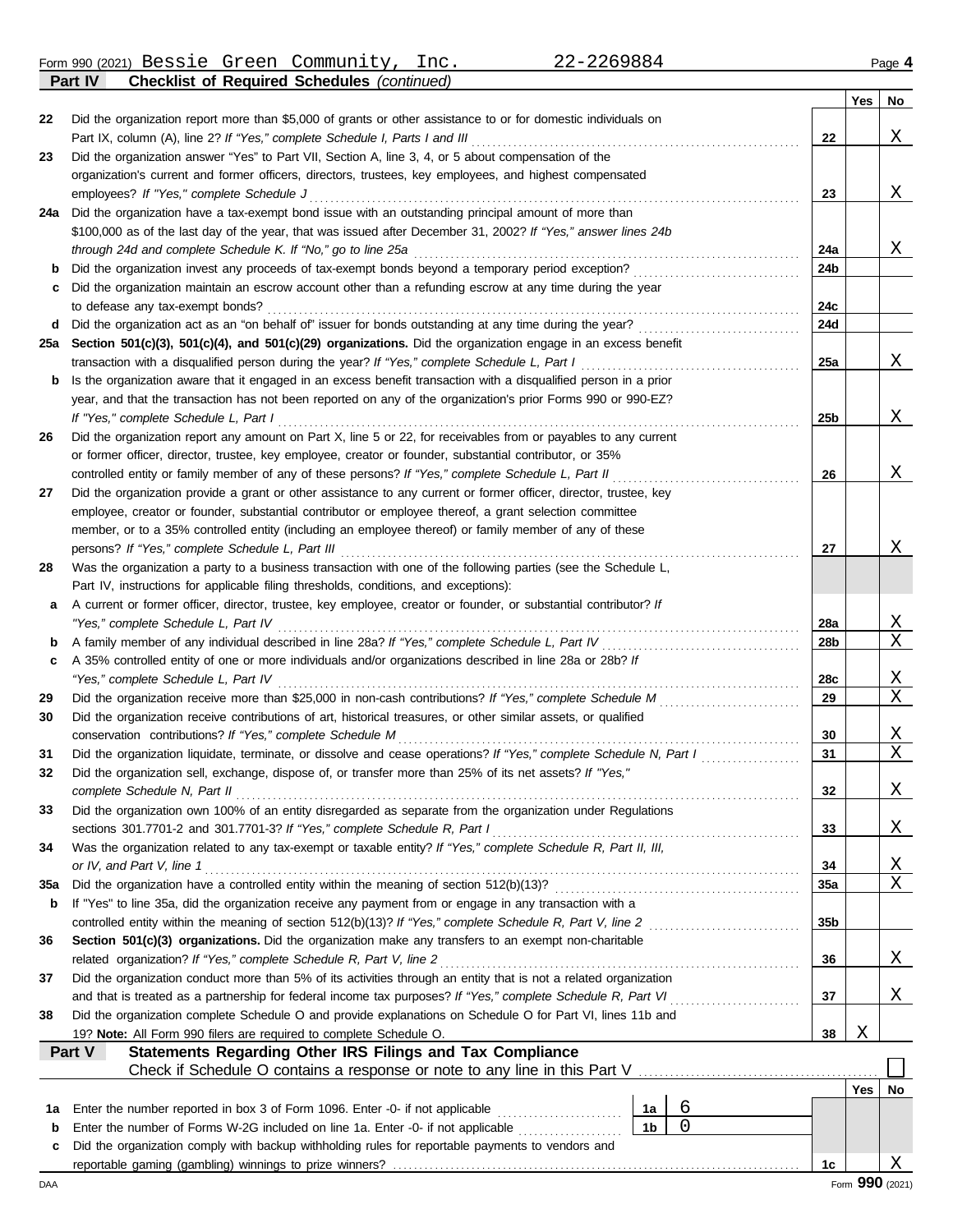|     | Form 990 (2021) Bessie Green Community, Inc.<br>22-2269884                                                                         |                 |   |                |        | Page 5 |
|-----|------------------------------------------------------------------------------------------------------------------------------------|-----------------|---|----------------|--------|--------|
|     | Statements Regarding Other IRS Filings and Tax Compliance (continued)<br><b>Part V</b>                                             |                 |   |                | Yes No |        |
| 2a  | Enter the number of employees reported on Form W-3, Transmittal of Wage and Tax                                                    |                 |   |                |        |        |
|     | Statements, filed for the calendar year ending with or within the year covered by this return                                      | 2a              | 3 |                |        |        |
| b   | If at least one is reported on line 2a, did the organization file all required federal employment tax returns?                     |                 |   | 2 <sub>b</sub> | Χ      |        |
|     | Note: If the sum of lines 1a and 2a is greater than 250, you may be required to e-file. See instructions.                          |                 |   |                |        |        |
| за  | Did the organization have unrelated business gross income of \$1,000 or more during the year?                                      |                 |   | 3a             |        | Χ      |
| b   | If "Yes," has it filed a Form 990-T for this year? If "No" to line 3b, provide an explanation on Schedule O                        |                 |   | 3b             |        |        |
| 4a  | At any time during the calendar year, did the organization have an interest in, or a signature or other authority over,            |                 |   |                |        |        |
|     | a financial account in a foreign country (such as a bank account, securities account, or other financial account)?                 |                 |   | 4a             |        | Χ      |
| b   | If "Yes," enter the name of the foreign country <b>u</b>                                                                           |                 |   |                |        |        |
|     | See instructions for filing requirements for FinCEN Form 114, Report of Foreign Bank and Financial Accounts (FBAR).                |                 |   |                |        |        |
| 5а  | Was the organization a party to a prohibited tax shelter transaction at any time during the tax year?                              |                 |   | 5a             |        | Χ      |
| b   |                                                                                                                                    |                 |   | 5b             |        | Χ      |
| с   | If "Yes" to line 5a or 5b, did the organization file Form 8886-T?                                                                  |                 |   | 5c             |        |        |
| 6а  | Does the organization have annual gross receipts that are normally greater than \$100,000, and did the                             |                 |   |                |        |        |
|     | organization solicit any contributions that were not tax deductible as charitable contributions?                                   |                 |   | 6a             |        | Χ      |
| b   | If "Yes," did the organization include with every solicitation an express statement that such contributions or                     |                 |   |                |        |        |
|     | gifts were not tax deductible?                                                                                                     |                 |   | 6b             |        |        |
| 7   | Organizations that may receive deductible contributions under section 170(c).                                                      |                 |   |                |        |        |
| а   | Did the organization receive a payment in excess of \$75 made partly as a contribution and partly for goods                        |                 |   |                |        |        |
|     | and services provided to the payor?                                                                                                |                 |   | 7a             |        | Χ      |
| b   |                                                                                                                                    |                 |   | 7b             |        |        |
| c   | Did the organization sell, exchange, or otherwise dispose of tangible personal property for which it was                           |                 |   |                |        |        |
|     | required to file Form 8282?                                                                                                        |                 |   | 7c             |        | Χ      |
| d   |                                                                                                                                    | 7d              |   |                |        |        |
| е   |                                                                                                                                    |                 |   | 7e             |        | Χ      |
| f   | Did the organization, during the year, pay premiums, directly or indirectly, on a personal benefit contract?                       |                 |   | 7f             |        | Χ      |
| g   | If the organization received a contribution of qualified intellectual property, did the organization file Form 8899 as required?   |                 |   | 7g             |        | Χ      |
| h   | If the organization received a contribution of cars, boats, airplanes, or other vehicles, did the organization file a Form 1098-C? |                 |   | 7h             |        | Χ      |
| 8   | Sponsoring organizations maintaining donor advised funds. Did a donor advised fund maintained by the                               |                 |   |                |        |        |
|     | sponsoring organization have excess business holdings at any time during the year?                                                 |                 |   | 8              |        |        |
| 9   | Sponsoring organizations maintaining donor advised funds.                                                                          |                 |   |                |        |        |
| а   | Did the sponsoring organization make any taxable distributions under section 4966?                                                 |                 |   | 9a             |        |        |
| b   |                                                                                                                                    |                 |   | 9b             |        |        |
| 10  | Section 501(c)(7) organizations. Enter:                                                                                            |                 |   |                |        |        |
| a   | Initiation fees and capital contributions included on Part VIII, line 12 [11] [11] [12] [11] [12] [11] [12] [1                     | 10a             |   |                |        |        |
|     | Gross receipts, included on Form 990, Part VIII, line 12, for public use of club facilities                                        | 10 <sub>b</sub> |   |                |        |        |
| 11  | Section 501(c)(12) organizations. Enter:                                                                                           |                 |   |                |        |        |
| а   | Gross income from members or shareholders                                                                                          | 11a             |   |                |        |        |
| b   | Gross income from other sources. (Do not net amounts due or paid to other sources                                                  |                 |   |                |        |        |
|     | against amounts due or received from them.)                                                                                        | 11 <sub>b</sub> |   |                |        |        |
| 12a | Section 4947(a)(1) non-exempt charitable trusts. Is the organization filing Form 990 in lieu of Form 1041?                         |                 |   | 12a            |        |        |
| b   | If "Yes," enter the amount of tax-exempt interest received or accrued during the year                                              | 12b             |   |                |        |        |
| 13  | Section 501(c)(29) qualified nonprofit health insurance issuers.                                                                   |                 |   |                |        |        |
| a   | Is the organization licensed to issue qualified health plans in more than one state?                                               |                 |   | 13а            |        |        |
|     | Note: See the instructions for additional information the organization must report on Schedule O.                                  |                 |   |                |        |        |
| b   | Enter the amount of reserves the organization is required to maintain by the states in which                                       |                 |   |                |        |        |
|     |                                                                                                                                    | 13 <sub>b</sub> |   |                |        |        |
| c   | Enter the amount of reserves on hand                                                                                               | 13 <sub>c</sub> |   |                |        |        |
| 14a | Did the organization receive any payments for indoor tanning services during the tax year?                                         |                 |   | 14a            |        | Χ      |
| b   |                                                                                                                                    |                 |   | 14b            |        |        |
| 15  | Is the organization subject to the section 4960 tax on payment(s) of more than \$1,000,000 in remuneration or                      |                 |   |                |        |        |
|     | excess parachute payment(s) during the year?                                                                                       |                 |   | 15             |        | Χ      |
|     | If "Yes," see instructions and file Form 4720, Schedule N.                                                                         |                 |   |                |        |        |
| 16  | Is the organization an educational institution subject to the section 4968 excise tax on net investment income?                    |                 |   | 16             |        | Χ      |
|     | If "Yes," complete Form 4720, Schedule O.                                                                                          |                 |   |                |        |        |
| 17  | Section 501(c)(21) organizations. Did the trust, any disqualified person, or mine operator engage in                               |                 |   |                |        |        |
|     |                                                                                                                                    |                 |   | 17             |        |        |
|     | If "Yes," complete Form 6069.                                                                                                      |                 |   |                |        |        |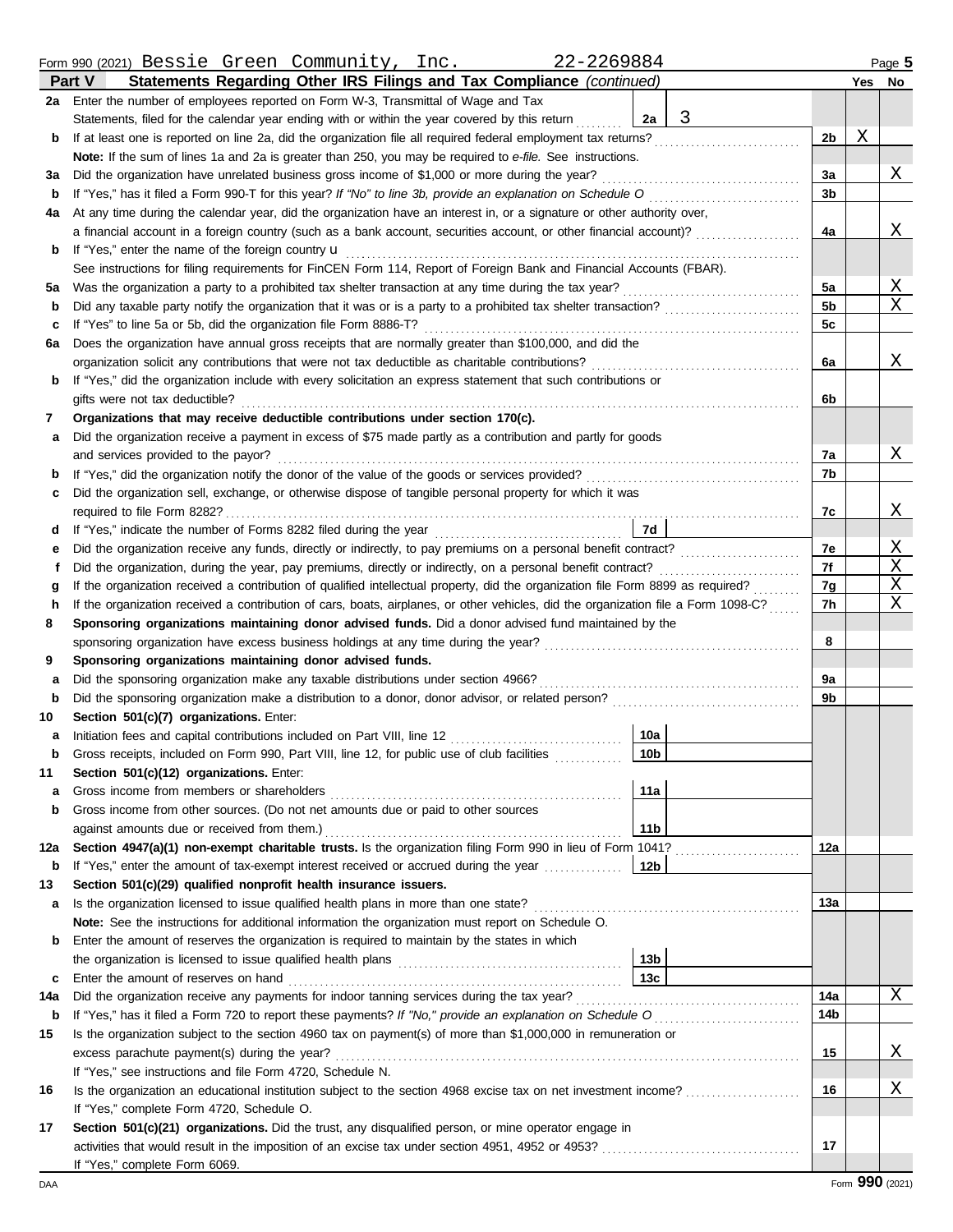#### Bessie Green Community, Inc. 22-2269884

|              | 22-2269884<br>Form 990 (2021) Bessie Green Community, Inc.                                                                |    |   |     | Page 6 |
|--------------|---------------------------------------------------------------------------------------------------------------------------|----|---|-----|--------|
|              | Governance, Management, and Disclosure For each "Yes" response to lines 2 through 7b below, and for a "No"<br>Part VI     |    |   |     |        |
|              | response to line 8a, 8b, or 10b below, describe the circumstances, processes, or changes on Schedule O. See instructions. |    |   |     |        |
|              |                                                                                                                           |    |   |     |        |
|              | Section A. Governing Body and Management                                                                                  |    |   |     |        |
|              |                                                                                                                           |    |   | Yes | No     |
| 1a           | Enter the number of voting members of the governing body at the end of the tax year                                       | 1a |   |     |        |
|              | If there are material differences in voting rights among members of the governing body, or                                |    |   |     |        |
|              | if the governing body delegated broad authority to an executive committee or similar                                      |    |   |     |        |
|              | committee, explain on Schedule O.                                                                                         |    |   |     |        |
| b            | Enter the number of voting members included on line 1a, above, who are independent                                        | 1b |   |     |        |
| $\mathbf{2}$ | Did any officer, director, trustee, or key employee have a family relationship or a business relationship with            |    |   |     |        |
|              | any other officer, director, trustee, or key employee?                                                                    |    | 2 |     | X      |
| 3            | Did the organization delegate control over management duties customarily performed by or under the direct                 |    |   |     |        |
|              | supervision of officers, directors, trustees, or key employees to a management company or other person?                   |    | 3 |     | X.     |

| 6    | Did the organization have members or stockholders?                                                                                | 6  |
|------|-----------------------------------------------------------------------------------------------------------------------------------|----|
| 7a - | Did the organization have members, stockholders, or other persons who had the power to elect or appoint                           |    |
|      | one or more members of the governing body?                                                                                        | 7a |
|      | <b>b</b> Are any governance decisions of the organization reserved to (or subject to approval by) members,                        |    |
|      |                                                                                                                                   | 7b |
| 8    | Did the organization contemporaneously document the meetings held or written actions undertaken during the year by the following: |    |
|      | <b>a</b> The governing body?                                                                                                      | 8а |
|      | <b>b</b> Each committee with authority to act on behalf of the governing body?                                                    | 8b |
| 9    | Is there any officer, director, trustee, or key employee listed in Part VII, Section A, who cannot be reached at                  |    |

Did the organization make any significant changes to its governing documents since the prior Form 990 was filed? Did the organization become aware during the year of a significant diversion of the organization's assets? . . . . . . . . . . . . . . . . . . . . . . . . . . .

the organization's mailing address? If "Yes," provide the names and addresses on Schedule O.

#### **Section B. Policies** *(This Section B requests information about policies not required by the Internal Revenue Code.)*

|     |                                                                                                                                     |                 | <b>Yes</b> | No |
|-----|-------------------------------------------------------------------------------------------------------------------------------------|-----------------|------------|----|
| 10a | Did the organization have local chapters, branches, or affiliates?                                                                  | 10a             |            | Χ  |
| b   | If "Yes," did the organization have written policies and procedures governing the activities of such chapters,                      |                 |            |    |
|     | affiliates, and branches to ensure their operations are consistent with the organization's exempt purposes?                         | 10 <sub>b</sub> |            |    |
| 11a | Has the organization provided a complete copy of this Form 990 to all members of its governing body before filing the form?         | 11a             | X          |    |
| b   | Describe on Schedule O the process, if any, used by the organization to review this Form 990.                                       |                 |            |    |
| 12a | Did the organization have a written conflict of interest policy? If "No," go to line 13                                             | 12a             | Χ          |    |
| b   | Were officers, directors, or trustees, and key employees required to disclose annually interests that could give rise to conflicts? | 12 <sub>b</sub> | Χ          |    |
| c   | Did the organization regularly and consistently monitor and enforce compliance with the policy? If "Yes,"                           |                 |            |    |
|     | describe on Schedule O how this was done                                                                                            | 12c             | Χ          |    |
| 13  |                                                                                                                                     | 13              | X          |    |
| 14  | Did the organization have a written document retention and destruction policy?                                                      | 14              | Χ          |    |
| 15  | Did the process for determining compensation of the following persons include a review and approval by                              |                 |            |    |
|     | independent persons, comparability data, and contemporaneous substantiation of the deliberation and decision?                       |                 |            |    |
| a   | The organization's CEO, Executive Director, or top management official                                                              | 15a             | Χ          |    |
| b   | Other officers or key employees of the organization                                                                                 | 15 <sub>b</sub> | X          |    |
|     | If "Yes" to line 15a or 15b, describe the process on Schedule O. See instructions.                                                  |                 |            |    |
| 16a | Did the organization invest in, contribute assets to, or participate in a joint venture or similar arrangement                      |                 |            |    |
|     | with a taxable entity during the year?                                                                                              | <b>16a</b>      |            | х  |
| b   | If "Yes," did the organization follow a written policy or procedure requiring the organization to evaluate its                      |                 |            |    |
|     | participation in joint venture arrangements under applicable federal tax law, and take steps to safeguard the                       |                 |            |    |
|     |                                                                                                                                     | 16 <sub>b</sub> |            |    |
|     | <b>Section C. Disclosure</b>                                                                                                        |                 |            |    |
| 17  | List the states with which a copy of this Form 990 is required to be filed $\mathbf{u}$ NJ                                          |                 |            |    |
| 10. | Soction 6104 requires an erganization to make its Ferms 1023 (1024 or 1024 A if applicable) 000 and 000 T (soction 501(s)           |                 |            |    |

**18** Section 6104 requires an organization to make its Forms 1023 (1024 or 1024-A, if applicable), 990, and 990-T (section 501(c)

(3)s only) available for public inspection. Indicate how you made these available. Check all that apply.

Own website **Another's website X** Upon request **Other** *(explain on Schedule O)* 

| 19 Describe on Schedule O whether (and if so, how) the organization made its governing documents, conflict of interest policy, and |
|------------------------------------------------------------------------------------------------------------------------------------|
| financial statements available to the public during the tax year.                                                                  |

**20** State the name, address, and telephone number of the person who possesses the organization's books and records u

Organization 510 Broad Street

Nowark Newark 31 November 2010 107102 973-648-6800

**4 5** X X X

X

X

X

X X

**9**

**4 5**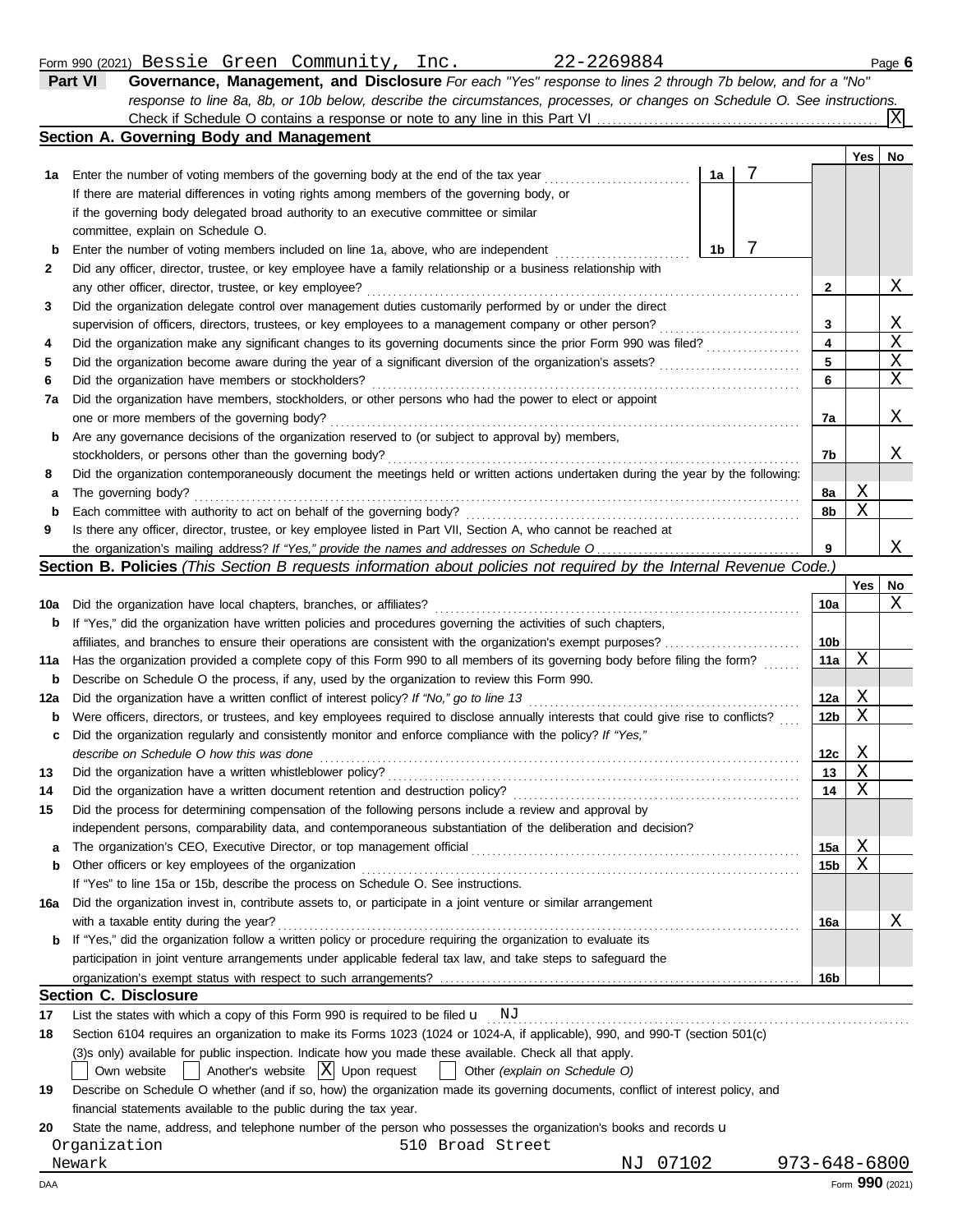| Part VII                 | Compensation of Officers, Directors, Trustees, Key Employees, Highest Compensated Employees, and                                                                                                                                                                                                                         |  |  |  |  |  |  |  |  |  |
|--------------------------|--------------------------------------------------------------------------------------------------------------------------------------------------------------------------------------------------------------------------------------------------------------------------------------------------------------------------|--|--|--|--|--|--|--|--|--|
|                          | <b>Independent Contractors</b>                                                                                                                                                                                                                                                                                           |  |  |  |  |  |  |  |  |  |
|                          |                                                                                                                                                                                                                                                                                                                          |  |  |  |  |  |  |  |  |  |
| Section A.               | Officers, Directors, Trustees, Key Employees, and Highest Compensated Employees                                                                                                                                                                                                                                          |  |  |  |  |  |  |  |  |  |
| organization's tax year. | 1a Complete this table for all persons required to be listed. Report compensation for the calendar vear ending with or within the                                                                                                                                                                                        |  |  |  |  |  |  |  |  |  |
|                          | • List all of the organization's <b>current</b> officers, directors, trustees (whether individuals or organizations), regardless of amount of<br>compensation. Enter -0- in columns $(D)$ , $(E)$ , and $(F)$ if no compensation was paid.                                                                               |  |  |  |  |  |  |  |  |  |
|                          | • List all of the organization's current key employees, if any. See instructions for definition of "key employee."                                                                                                                                                                                                       |  |  |  |  |  |  |  |  |  |
|                          | List the organization's five current highest compensated employees (other than an officer, director, trustee, or key employee)<br>who received reportable compensation (box 5 of Form W-2, Form 1099-MISC, and/or box 1 of Form 1099-NEC) of more than<br>\$100,000 from the organization and any related organizations. |  |  |  |  |  |  |  |  |  |
|                          | • List all of the organization's former officers, key employees, and highest compensated employees who received more than<br>\$100,000 of reportable compensation from the organization and any related organizations.                                                                                                   |  |  |  |  |  |  |  |  |  |

List all of the organization's **former directors or trustees** that received, in the capacity as a former director or trustee of the organization, more than \$10,000 of reportable compensation from the organization and any related organizations. See the instructions for the order in which to list the persons above. **•**

Check this box if neither the organization nor any related organization compensated any current officer, director, or trustee.

| (A)<br>Name and title            | (B)<br>Average<br>hours<br>per week                                         |                                      |                          | (C)<br>Position |              | (do not check more than one<br>box, unless person is both an<br>officer and a director/trustee) |        | (D)<br>Reportable<br>compensation<br>from the | (E)<br>Reportable<br>compensation<br>from related | (F)<br>Estimated amount<br>of other<br>compensation   |
|----------------------------------|-----------------------------------------------------------------------------|--------------------------------------|--------------------------|-----------------|--------------|-------------------------------------------------------------------------------------------------|--------|-----------------------------------------------|---------------------------------------------------|-------------------------------------------------------|
|                                  | (list any<br>hours for<br>related<br>organizations<br>below<br>dotted line) | Individual<br>or director<br>trustee | Institutional<br>trustee | Officer         | Key employee | Highest compensated<br>employee                                                                 | Former | organization (W-2/<br>1099-MISC/<br>1099-NEC) | organizations (W-2/<br>1099-MISC/<br>1099-NEC)    | from the<br>organization and<br>related organizations |
| (1) Jeanette Turner<br>President | 5.00<br>0.00                                                                | X                                    |                          | $\mathbf X$     |              |                                                                                                 |        | 0                                             | 0                                                 | 0                                                     |
| (2) Susan Leonard                |                                                                             |                                      |                          |                 |              |                                                                                                 |        |                                               |                                                   |                                                       |
| Vice President                   | 5.00<br>0.00                                                                | X                                    |                          | X               |              |                                                                                                 |        | 0                                             | 0                                                 | 0                                                     |
| (3) Bonnie Holmes<br>Treasurer   | 5.00<br>0.00                                                                | Χ                                    |                          | X               |              |                                                                                                 |        | 0                                             | 0                                                 | 0                                                     |
| (4) Pauline McKeown              | 5.00                                                                        |                                      |                          |                 |              |                                                                                                 |        |                                               |                                                   |                                                       |
| Secretary<br>(5) Marilyn Brown   | 0.00                                                                        | X                                    |                          | Χ               |              |                                                                                                 |        | 0                                             | 0                                                 | $\Omega$                                              |
| Trustee                          | 5.00<br>0.00                                                                | X                                    |                          |                 |              |                                                                                                 |        | 0                                             | 0                                                 | 0                                                     |
| (6) Karen Mazur                  | 5.00<br>0.00                                                                |                                      |                          |                 |              |                                                                                                 |        |                                               |                                                   | 0                                                     |
| Trustee<br>(7) Kimberly Goodwin  |                                                                             | $\mathbf X$                          |                          |                 |              |                                                                                                 |        | 0                                             | 0                                                 |                                                       |
| Trustee                          | 5.00<br>0.00                                                                | X                                    |                          |                 |              |                                                                                                 |        | 0                                             | 0                                                 | 0                                                     |
| (8) Linda Wilson<br>Trustee      | 5.00<br>0.00                                                                | X                                    |                          |                 |              |                                                                                                 |        | 0                                             | 0                                                 | 0                                                     |
| (9) Brenda Scott                 | 40.00                                                                       |                                      |                          |                 |              |                                                                                                 |        |                                               |                                                   |                                                       |
| Executive Director               | 0.00                                                                        |                                      |                          | X               |              |                                                                                                 |        | 69,334                                        | 0                                                 | 0                                                     |
| (10)                             |                                                                             |                                      |                          |                 |              |                                                                                                 |        |                                               |                                                   |                                                       |
| (11)                             |                                                                             |                                      |                          |                 |              |                                                                                                 |        |                                               |                                                   |                                                       |
|                                  |                                                                             |                                      |                          |                 |              |                                                                                                 |        |                                               |                                                   |                                                       |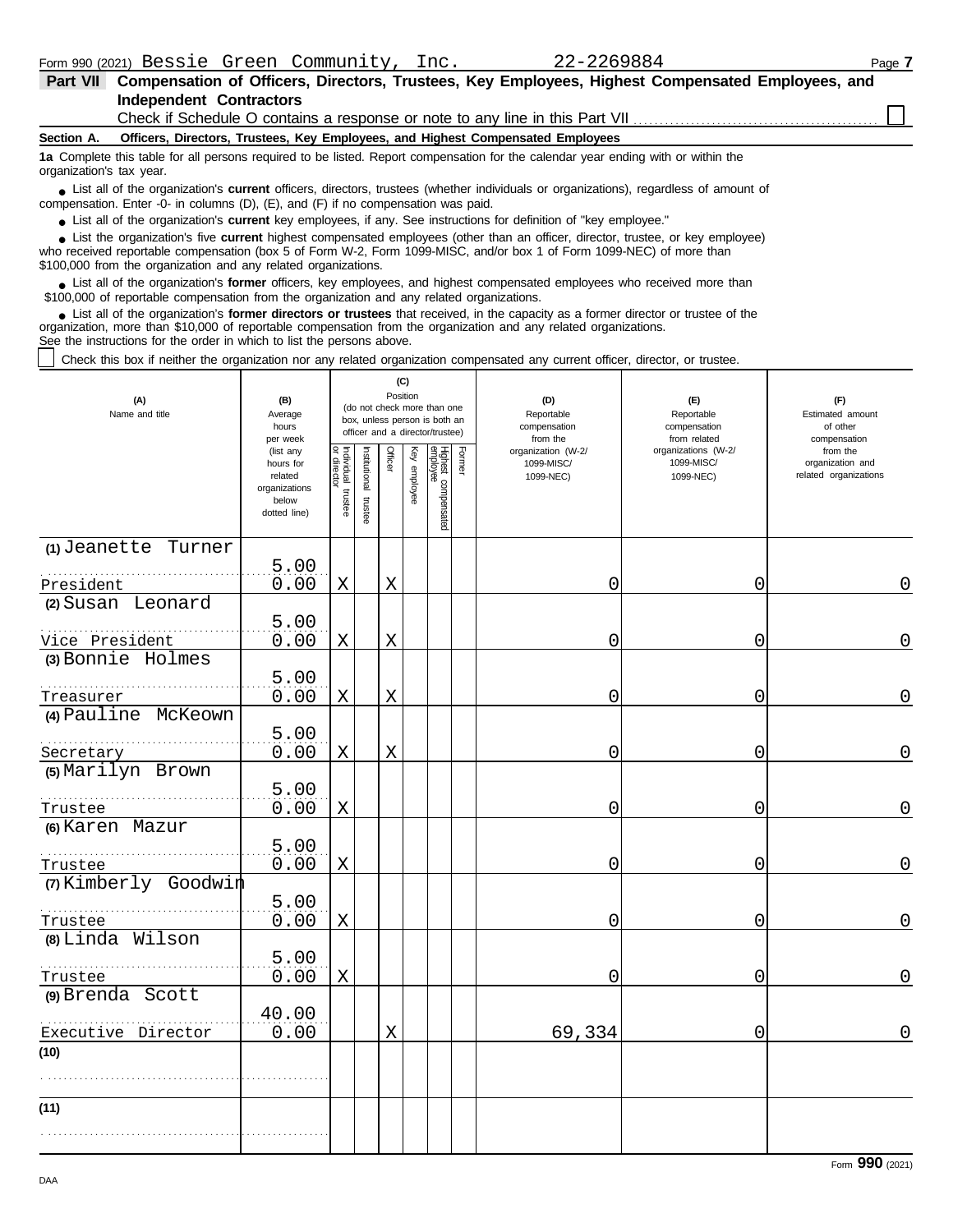|                   |          | Form 990 (2021) Bessie Green Community, Inc.                                                                                                                                    |                                                               |                           |                       |                                                                                                                               |              |                                 |        | 22-2269884                                                                                                                                                                                                                                                                                                                                      |                                                                                                                                                                    |                                                                                     | Page 8              |
|-------------------|----------|---------------------------------------------------------------------------------------------------------------------------------------------------------------------------------|---------------------------------------------------------------|---------------------------|-----------------------|-------------------------------------------------------------------------------------------------------------------------------|--------------|---------------------------------|--------|-------------------------------------------------------------------------------------------------------------------------------------------------------------------------------------------------------------------------------------------------------------------------------------------------------------------------------------------------|--------------------------------------------------------------------------------------------------------------------------------------------------------------------|-------------------------------------------------------------------------------------|---------------------|
|                   | Part VII |                                                                                                                                                                                 |                                                               |                           |                       |                                                                                                                               |              |                                 |        | Section A. Officers, Directors, Trustees, Key Employees, and Highest Compensated Employees (continued)                                                                                                                                                                                                                                          |                                                                                                                                                                    |                                                                                     |                     |
|                   |          | (A)<br>Name and title                                                                                                                                                           | (B)<br>Average<br>hours<br>per week<br>(list any<br>hours for | Individual<br>or director |                       | Position<br>(do not check more than one<br>box, unless person is both an<br>officer and a director/trustee)<br><b>Officer</b> | (C)          |                                 | Former | (D)<br>Reportable<br>compensation<br>from the<br>organization (W-2/<br>1099-MISC/                                                                                                                                                                                                                                                               | (F)<br>Reportable<br>compensation<br>from related<br>organizations (W-2/<br>1099-MISC/                                                                             | (F)<br>Estimated amount<br>of other<br>compensation<br>from the<br>organization and |                     |
|                   |          |                                                                                                                                                                                 | related<br>organizations<br>below<br>dotted line)             | trustee                   | Institutional trustee |                                                                                                                               | Key employee | Highest compensated<br>employee |        | 1099-NEC)                                                                                                                                                                                                                                                                                                                                       | 1099-NEC)                                                                                                                                                          | related organizations                                                               |                     |
|                   |          |                                                                                                                                                                                 |                                                               |                           |                       |                                                                                                                               |              |                                 |        |                                                                                                                                                                                                                                                                                                                                                 |                                                                                                                                                                    |                                                                                     |                     |
|                   |          |                                                                                                                                                                                 |                                                               |                           |                       |                                                                                                                               |              |                                 |        |                                                                                                                                                                                                                                                                                                                                                 |                                                                                                                                                                    |                                                                                     |                     |
|                   |          |                                                                                                                                                                                 |                                                               |                           |                       |                                                                                                                               |              |                                 |        |                                                                                                                                                                                                                                                                                                                                                 |                                                                                                                                                                    |                                                                                     |                     |
|                   |          |                                                                                                                                                                                 |                                                               |                           |                       |                                                                                                                               |              |                                 |        |                                                                                                                                                                                                                                                                                                                                                 |                                                                                                                                                                    |                                                                                     |                     |
|                   |          |                                                                                                                                                                                 |                                                               |                           |                       |                                                                                                                               |              |                                 |        |                                                                                                                                                                                                                                                                                                                                                 |                                                                                                                                                                    |                                                                                     |                     |
|                   |          |                                                                                                                                                                                 |                                                               |                           |                       |                                                                                                                               |              |                                 |        |                                                                                                                                                                                                                                                                                                                                                 |                                                                                                                                                                    |                                                                                     |                     |
|                   |          |                                                                                                                                                                                 |                                                               |                           |                       |                                                                                                                               |              |                                 |        |                                                                                                                                                                                                                                                                                                                                                 |                                                                                                                                                                    |                                                                                     |                     |
|                   |          |                                                                                                                                                                                 |                                                               |                           |                       |                                                                                                                               |              |                                 |        |                                                                                                                                                                                                                                                                                                                                                 |                                                                                                                                                                    |                                                                                     |                     |
| 1b<br>c           |          | Total from continuation sheets to Part VII, Section A                                                                                                                           |                                                               |                           |                       |                                                                                                                               |              |                                 | u<br>u | 69,334                                                                                                                                                                                                                                                                                                                                          |                                                                                                                                                                    |                                                                                     |                     |
| d<br>$\mathbf{2}$ |          | Total (add lines 1b and 1c)<br>reportable compensation from the organization $\mathbf{u}$ 0                                                                                     |                                                               |                           |                       |                                                                                                                               |              |                                 | u      | 69,334<br>Total number of individuals (including but not limited to those listed above) who received more than \$100,000 of                                                                                                                                                                                                                     |                                                                                                                                                                    |                                                                                     |                     |
| 3                 |          |                                                                                                                                                                                 |                                                               |                           |                       |                                                                                                                               |              |                                 |        | Did the organization list any former officer, director, trustee, key employee, or highest compensated                                                                                                                                                                                                                                           |                                                                                                                                                                    |                                                                                     | Yes<br>No           |
| 4                 |          | employee on line 1a? If "Yes," complete Schedule J for such individual                                                                                                          |                                                               |                           |                       |                                                                                                                               |              |                                 |        | For any individual listed on line 1a, is the sum of reportable compensation and other compensation from the<br>organization and related organizations greater than \$150,000? If "Yes," complete Schedule J for such                                                                                                                            |                                                                                                                                                                    | 3                                                                                   | Χ                   |
| 5                 |          |                                                                                                                                                                                 |                                                               |                           |                       |                                                                                                                               |              |                                 |        | individual with a construction of the construction of the construction of the construction of the construction of the construction of the construction of the construction of the construction of the construction of the cons<br>Did any person listed on line 1a receive or accrue compensation from any unrelated organization or individual |                                                                                                                                                                    | 4                                                                                   | Χ                   |
|                   |          |                                                                                                                                                                                 |                                                               |                           |                       |                                                                                                                               |              |                                 |        |                                                                                                                                                                                                                                                                                                                                                 |                                                                                                                                                                    | 5                                                                                   | Χ                   |
| 1                 |          | Section B. Independent Contractors                                                                                                                                              |                                                               |                           |                       |                                                                                                                               |              |                                 |        | Complete this table for your five highest compensated independent contractors that received more than \$100,000 of                                                                                                                                                                                                                              |                                                                                                                                                                    |                                                                                     |                     |
|                   |          |                                                                                                                                                                                 | (A)<br>Name and business address                              |                           |                       |                                                                                                                               |              |                                 |        |                                                                                                                                                                                                                                                                                                                                                 | compensation from the organization. Report compensation for the calendar year ending with or within the organization's tax year.<br>(B)<br>Description of services |                                                                                     | (C)<br>Compensation |
|                   |          |                                                                                                                                                                                 |                                                               |                           |                       |                                                                                                                               |              |                                 |        |                                                                                                                                                                                                                                                                                                                                                 |                                                                                                                                                                    |                                                                                     |                     |
|                   |          |                                                                                                                                                                                 |                                                               |                           |                       |                                                                                                                               |              |                                 |        |                                                                                                                                                                                                                                                                                                                                                 |                                                                                                                                                                    |                                                                                     |                     |
|                   |          |                                                                                                                                                                                 |                                                               |                           |                       |                                                                                                                               |              |                                 |        |                                                                                                                                                                                                                                                                                                                                                 |                                                                                                                                                                    |                                                                                     |                     |
|                   |          |                                                                                                                                                                                 |                                                               |                           |                       |                                                                                                                               |              |                                 |        |                                                                                                                                                                                                                                                                                                                                                 |                                                                                                                                                                    |                                                                                     |                     |
| $\mathbf{2}$      |          | Total number of independent contractors (including but not limited to those listed above) who<br>received more than \$100,000 of compensation from the organization $\mathbf u$ |                                                               |                           |                       |                                                                                                                               |              |                                 |        |                                                                                                                                                                                                                                                                                                                                                 | 0                                                                                                                                                                  |                                                                                     |                     |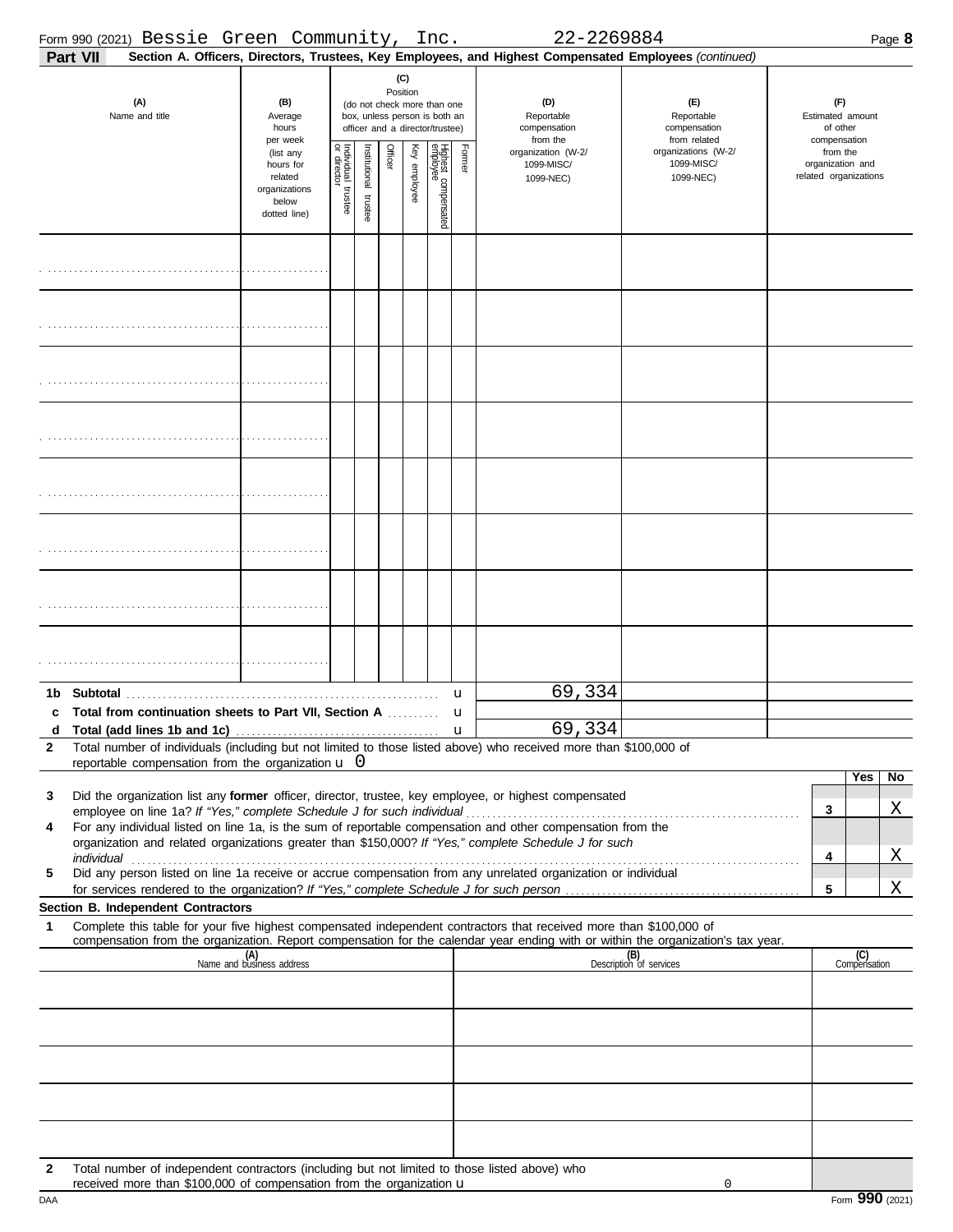Check if Schedule O contains a response or note to any line in this Part VIII . . . . . . . . . . . . . . . . . . . . . . . . . . . . . . . . . . . . . . . . . . . .

 $\Box$ 

|                                                                  |     |                                                                                     |    |          |                 |                      | (A)<br>Total revenue | (B)<br>Related or exempt<br>function revenue | (C)<br>Unrelated<br>business revenue | (D)<br>Revenue excluded<br>from tax under |
|------------------------------------------------------------------|-----|-------------------------------------------------------------------------------------|----|----------|-----------------|----------------------|----------------------|----------------------------------------------|--------------------------------------|-------------------------------------------|
|                                                                  |     |                                                                                     |    |          |                 |                      |                      |                                              |                                      | sections 512-514                          |
| <b>Contributions, Gifts, Grants</b><br>and Other Similar Amounts |     | 1a Federated campaigns                                                              |    |          | 1a              |                      |                      |                                              |                                      |                                           |
|                                                                  |     | <b>b</b> Membership dues                                                            |    | .        | 1 <sub>b</sub>  |                      |                      |                                              |                                      |                                           |
|                                                                  |     | c Fundraising events                                                                |    |          | 1 <sub>c</sub>  | 90,875               |                      |                                              |                                      |                                           |
|                                                                  |     | d Related organizations                                                             |    |          | 1 <sub>d</sub>  |                      |                      |                                              |                                      |                                           |
|                                                                  |     | e Government grants (contributions)                                                 |    |          | 1e              | 8,500                |                      |                                              |                                      |                                           |
|                                                                  |     | f All other contributions, gifts, grants,<br>and similar amounts not included above |    |          | 1f              | 332,687              |                      |                                              |                                      |                                           |
|                                                                  |     | <b>g</b> Noncash contributions included in                                          |    |          |                 |                      |                      |                                              |                                      |                                           |
|                                                                  |     | lines 1a-1f $\ldots \ldots \ldots \ldots \ldots \ldots \ldots \ldots$               |    |          | 1g  \$          |                      |                      |                                              |                                      |                                           |
|                                                                  |     |                                                                                     |    |          |                 |                      | 432,062              |                                              |                                      |                                           |
|                                                                  |     |                                                                                     |    |          |                 | <b>Business Code</b> |                      |                                              |                                      |                                           |
|                                                                  | 2a  |                                                                                     |    |          |                 | 624200               | 1,125                | 1,125                                        |                                      |                                           |
| Program Service<br>Revenue                                       | b   |                                                                                     |    |          |                 |                      |                      |                                              |                                      |                                           |
|                                                                  | c   |                                                                                     |    |          |                 |                      |                      |                                              |                                      |                                           |
|                                                                  |     |                                                                                     |    |          |                 |                      |                      |                                              |                                      |                                           |
|                                                                  |     |                                                                                     |    |          |                 |                      |                      |                                              |                                      |                                           |
|                                                                  |     | f All other program service revenue                                                 |    |          |                 |                      |                      |                                              |                                      |                                           |
|                                                                  |     |                                                                                     |    |          |                 |                      | 1,125                |                                              |                                      |                                           |
|                                                                  | 3   | Investment income (including dividends, interest, and                               |    |          |                 |                      |                      |                                              |                                      |                                           |
|                                                                  |     | other similar amounts)                                                              |    |          |                 | u                    | 236                  |                                              |                                      | 236                                       |
|                                                                  | 4   | Income from investment of tax-exempt bond proceeds                                  |    |          |                 | u                    |                      |                                              |                                      |                                           |
|                                                                  | 5   |                                                                                     |    |          |                 | u                    |                      |                                              |                                      |                                           |
|                                                                  |     |                                                                                     |    | (i) Real |                 | (ii) Personal        |                      |                                              |                                      |                                           |
|                                                                  | 6а  | Gross rents                                                                         | 6а |          |                 |                      |                      |                                              |                                      |                                           |
|                                                                  | b   | Less: rental expenses                                                               | 6b |          |                 |                      |                      |                                              |                                      |                                           |
|                                                                  |     | Rental inc. or (loss)                                                               | 6с |          |                 |                      |                      |                                              |                                      |                                           |
|                                                                  | d   | <b>7a</b> Gross amount from<br>(i) Securities                                       |    |          |                 | u                    |                      |                                              |                                      |                                           |
|                                                                  |     | sales of assets                                                                     |    |          |                 | (ii) Other           |                      |                                              |                                      |                                           |
|                                                                  |     | other than inventory                                                                | 7a |          |                 |                      |                      |                                              |                                      |                                           |
|                                                                  |     | <b>b</b> Less: cost or other                                                        |    |          |                 |                      |                      |                                              |                                      |                                           |
|                                                                  |     | basis and sales exps.                                                               | 7b |          |                 |                      |                      |                                              |                                      |                                           |
| Revenue                                                          |     | c Gain or (loss)                                                                    | 7c |          |                 |                      |                      |                                              |                                      |                                           |
| Other                                                            |     |                                                                                     |    |          |                 | u                    |                      |                                              |                                      |                                           |
|                                                                  |     | 8a Gross income from fundraising events                                             |    |          |                 |                      |                      |                                              |                                      |                                           |
|                                                                  |     | (not including $$$ .                                                                |    | 90,875   |                 |                      |                      |                                              |                                      |                                           |
|                                                                  |     | of contributions reported on line                                                   |    |          |                 |                      |                      |                                              |                                      |                                           |
|                                                                  |     | 1c). See Part IV, line 18                                                           |    |          | 8а              | 14,435               |                      |                                              |                                      |                                           |
|                                                                  |     | <b>b</b> Less: direct expenses                                                      |    |          | 8b              | 42,260               |                      |                                              |                                      |                                           |
|                                                                  |     | c Net income or (loss) from fundraising events                                      |    |          |                 | $\mathbf{u}$         | $-27,825$            |                                              |                                      | $-27,825$                                 |
|                                                                  |     | 9a Gross income from gaming                                                         |    |          |                 |                      |                      |                                              |                                      |                                           |
|                                                                  |     | activities. See Part IV, line 19                                                    |    |          | 9а              |                      |                      |                                              |                                      |                                           |
|                                                                  |     | <b>b</b> Less: direct expenses                                                      |    |          | 9 <sub>b</sub>  |                      |                      |                                              |                                      |                                           |
|                                                                  |     |                                                                                     |    |          |                 |                      |                      |                                              |                                      |                                           |
|                                                                  |     | 10a Gross sales of inventory, less                                                  |    |          |                 |                      |                      |                                              |                                      |                                           |
|                                                                  |     | returns and allowances                                                              |    |          | 10a             |                      |                      |                                              |                                      |                                           |
|                                                                  |     | <b>b</b> Less: cost of goods sold                                                   |    |          | 10 <sub>b</sub> |                      |                      |                                              |                                      |                                           |
|                                                                  |     | <b>c</b> Net income or (loss) from sales of inventory                               |    |          |                 | $\mathbf{u}$         |                      |                                              |                                      |                                           |
|                                                                  |     |                                                                                     |    |          |                 | <b>Business Code</b> |                      |                                              |                                      |                                           |
|                                                                  | 11a |                                                                                     |    |          |                 |                      |                      |                                              |                                      |                                           |
|                                                                  | b   |                                                                                     |    |          |                 |                      |                      |                                              |                                      |                                           |
| Miscellaneous<br>Revenue                                         |     |                                                                                     |    |          |                 |                      |                      |                                              |                                      |                                           |
|                                                                  |     |                                                                                     |    |          |                 |                      |                      |                                              |                                      |                                           |
|                                                                  |     |                                                                                     |    |          |                 |                      |                      |                                              |                                      |                                           |
|                                                                  |     |                                                                                     |    |          |                 | $\mathbf{u}$         | 405,598              | 1,125                                        | 0                                    | $-27,589$                                 |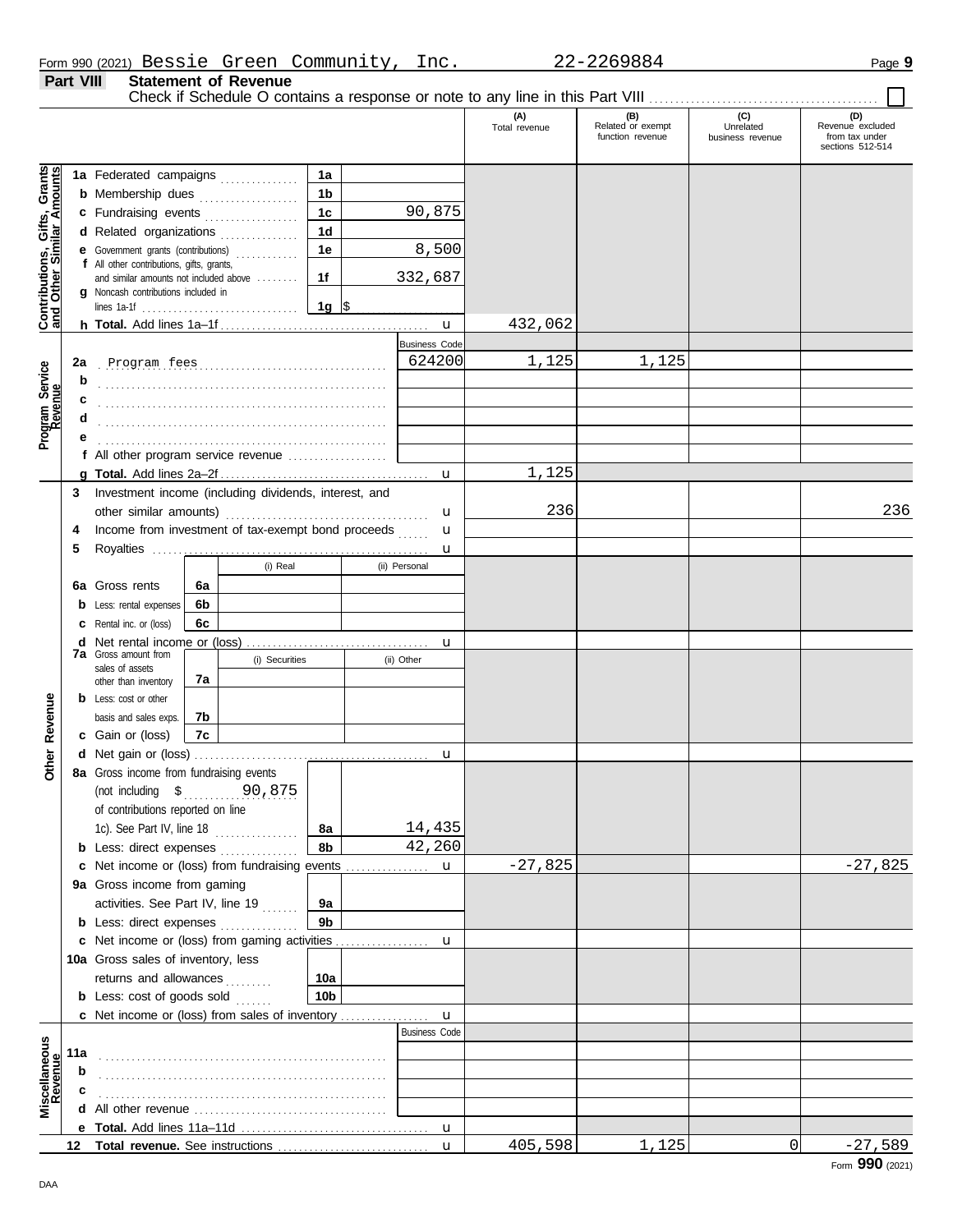**Part IX Statement of Functional Expenses**

|              | Section 501(c)(3) and 501(c)(4) organizations must complete all columns. All other organizations must complete column (A).<br>Check if Schedule O contains a response or note to any line in this Part IX                                                 |                       |                        |                                    |                         |
|--------------|-----------------------------------------------------------------------------------------------------------------------------------------------------------------------------------------------------------------------------------------------------------|-----------------------|------------------------|------------------------------------|-------------------------|
|              | Do not include amounts reported on lines 6b, 7b,                                                                                                                                                                                                          | (A)<br>Total expenses | (B)<br>Program service | (C)                                | (D)                     |
|              | 8b, 9b, and 10b of Part VIII.                                                                                                                                                                                                                             |                       | expenses               | Management and<br>general expenses | Fundraising<br>expenses |
| 1            | Grants and other assistance to domestic organizations                                                                                                                                                                                                     |                       |                        |                                    |                         |
|              | and domestic governments. See Part IV, line 21                                                                                                                                                                                                            |                       |                        |                                    |                         |
| $\mathbf{2}$ | Grants and other assistance to domestic                                                                                                                                                                                                                   |                       |                        |                                    |                         |
|              | individuals. See Part IV, line 22                                                                                                                                                                                                                         |                       |                        |                                    |                         |
| 3            | Grants and other assistance to foreign                                                                                                                                                                                                                    |                       |                        |                                    |                         |
|              | organizations, foreign governments, and                                                                                                                                                                                                                   |                       |                        |                                    |                         |
|              | foreign individuals. See Part IV, lines 15 and 16                                                                                                                                                                                                         |                       |                        |                                    |                         |
|              | Benefits paid to or for members                                                                                                                                                                                                                           |                       |                        |                                    |                         |
| 5            | Compensation of current officers, directors,                                                                                                                                                                                                              |                       |                        |                                    |                         |
|              |                                                                                                                                                                                                                                                           | 69,334                | 55,467                 | 10,400                             | 3,467                   |
| 6            | Compensation not included above to disqualified                                                                                                                                                                                                           |                       |                        |                                    |                         |
|              | persons (as defined under section 4958(f)(1)) and<br>persons described in section 4958(c)(3)(B)                                                                                                                                                           |                       |                        |                                    |                         |
| 7            | Other salaries and wages                                                                                                                                                                                                                                  | 38,639                | 30,911                 | 5,796                              | 1,932                   |
| 8            | Pension plan accruals and contributions (include                                                                                                                                                                                                          |                       |                        |                                    |                         |
|              | section 401(k) and 403(b) employer contributions)                                                                                                                                                                                                         |                       |                        |                                    |                         |
| 9            | Other employee benefits                                                                                                                                                                                                                                   |                       |                        |                                    |                         |
| 10           | Payroll taxes                                                                                                                                                                                                                                             | 3,924                 | 3,139                  | 589                                | 196                     |
| 11           | Fees for services (nonemployees):                                                                                                                                                                                                                         |                       |                        |                                    |                         |
| а            | Management                                                                                                                                                                                                                                                |                       |                        |                                    |                         |
| b            |                                                                                                                                                                                                                                                           |                       |                        |                                    |                         |
| c            |                                                                                                                                                                                                                                                           | 1,500                 |                        | 1,500                              |                         |
| d            | Lobbying                                                                                                                                                                                                                                                  |                       |                        |                                    |                         |
| е            | Professional fundraising services. See Part IV, line 17                                                                                                                                                                                                   |                       |                        |                                    |                         |
| f            | Investment management fees                                                                                                                                                                                                                                |                       |                        |                                    |                         |
| g            | Other. (If line 11g amount exceeds 10% of line 25, column                                                                                                                                                                                                 |                       |                        |                                    |                         |
|              | (A) amount, list line 11g expenses on Schedule O.)                                                                                                                                                                                                        |                       |                        |                                    |                         |
| 12<br>13     | Advertising and promotion                                                                                                                                                                                                                                 | 3,997                 | 3,198                  | 599                                | 200                     |
| 14           | Information technology                                                                                                                                                                                                                                    |                       |                        |                                    |                         |
| 15           |                                                                                                                                                                                                                                                           |                       |                        |                                    |                         |
| 16           |                                                                                                                                                                                                                                                           | 5,286                 | 4,229                  | 793                                | 264                     |
| 17           |                                                                                                                                                                                                                                                           |                       |                        |                                    |                         |
| 18           | Payments of travel or entertainment expenses                                                                                                                                                                                                              |                       |                        |                                    |                         |
|              | for any federal, state, or local public officials                                                                                                                                                                                                         |                       |                        |                                    |                         |
| 19           | Conferences, conventions, and meetings                                                                                                                                                                                                                    |                       |                        |                                    |                         |
| 20           | $\textbf{Interest} \hspace{0.05in} \ldots \hspace{0.05in} \ldots \hspace{0.05in} \ldots \hspace{0.05in} \ldots \hspace{0.05in} \ldots \hspace{0.05in} \ldots \hspace{0.05in} \ldots \hspace{0.05in} \ldots \hspace{0.05in} \ldots \hspace{0.05in} \ldots$ |                       |                        |                                    |                         |
| 21           | Payments to affiliates                                                                                                                                                                                                                                    |                       |                        |                                    |                         |
| 22           | Depreciation, depletion, and amortization                                                                                                                                                                                                                 | 1,206                 | 965                    | 181                                | 60                      |
| 23           |                                                                                                                                                                                                                                                           | 2,298                 | 1,838                  | 345                                | 115                     |
| 24           | Other expenses. Itemize expenses not covered<br>above (List miscellaneous expenses on line 24e. If                                                                                                                                                        |                       |                        |                                    |                         |
|              | line 24e amount exceeds 10% of line 25, column                                                                                                                                                                                                            |                       |                        |                                    |                         |
|              | (A) amount, list line 24e expenses on Schedule O.)                                                                                                                                                                                                        |                       |                        |                                    |                         |
| a            | Food & supply assistance                                                                                                                                                                                                                                  | 164,734               | 164,734                |                                    |                         |
| b            | Consulting                                                                                                                                                                                                                                                | 14,200                | 11,360                 | 2,130                              | 710                     |
| c            | Other assitance                                                                                                                                                                                                                                           | 8,805                 | 8,805                  |                                    |                         |
| d            | Miscellaneous<br>.                                                                                                                                                                                                                                        | 4,856                 | 3,885                  | 728                                | 243                     |
| е            | All other expenses                                                                                                                                                                                                                                        | 4,031                 |                        |                                    | 4,031                   |
| 25           | Total functional expenses. Add lines 1 through 24e                                                                                                                                                                                                        | 322,810               | 288,531                | 23,061                             | 11,218                  |
| 26           | Joint costs. Complete this line only if the<br>organization reported in column (B) joint costs                                                                                                                                                            |                       |                        |                                    |                         |
|              | from a combined educational campaign and                                                                                                                                                                                                                  |                       |                        |                                    |                         |
|              | fundraising solicitation. Check here u<br>$\overline{\phantom{a}}$ if                                                                                                                                                                                     |                       |                        |                                    |                         |
|              | following SOP 98-2 (ASC 958-720)                                                                                                                                                                                                                          |                       |                        |                                    |                         |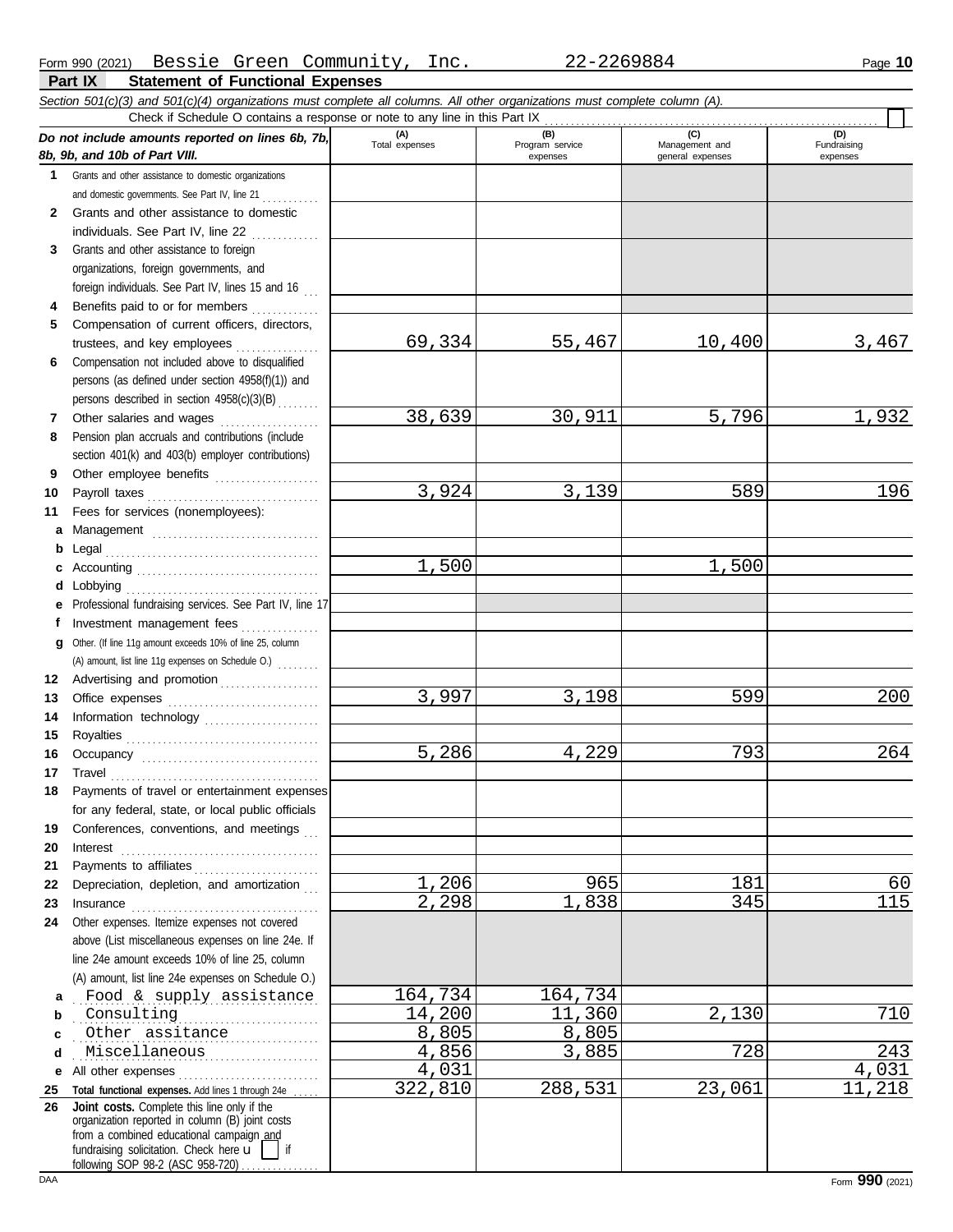**Part X Balance Sheet**

|                 |     | Check if Schedule O contains a response or note to any line in this Part X                                                                                                                                                     |                 |        |                          |              |                    |
|-----------------|-----|--------------------------------------------------------------------------------------------------------------------------------------------------------------------------------------------------------------------------------|-----------------|--------|--------------------------|--------------|--------------------|
|                 |     |                                                                                                                                                                                                                                |                 |        | (A)<br>Beginning of year |              | (B)<br>End of year |
|                 | 1   | Cash-non-interest-bearing                                                                                                                                                                                                      |                 |        | 110,158                  | 1            | 169, 248           |
|                 | 2   |                                                                                                                                                                                                                                |                 |        |                          | $\mathbf{2}$ |                    |
|                 | 3   |                                                                                                                                                                                                                                |                 |        |                          | 3            |                    |
|                 | 4   | Accounts receivable, net                                                                                                                                                                                                       |                 |        |                          | 4            |                    |
|                 | 5   | Loans and other receivables from any current or former officer, director,                                                                                                                                                      |                 |        |                          |              |                    |
|                 |     | trustee, key employee, creator or founder, substantial contributor, or 35%                                                                                                                                                     |                 |        |                          |              |                    |
|                 |     | controlled entity or family member of any of these persons                                                                                                                                                                     |                 |        |                          | 5            |                    |
|                 | 6   | Loans and other receivables from other disqualified persons (as defined                                                                                                                                                        |                 |        |                          |              |                    |
|                 |     | under section 4958(f)(1)), and persons described in section 4958(c)(3)(B)                                                                                                                                                      |                 |        |                          | 6            |                    |
| Assets          | 7   |                                                                                                                                                                                                                                |                 |        |                          | 7            |                    |
|                 | 8   | Inventories for sale or use                                                                                                                                                                                                    |                 |        |                          | 8            |                    |
|                 | 9   |                                                                                                                                                                                                                                |                 |        |                          | 9            |                    |
|                 | 10a | Land, buildings, and equipment: cost or other                                                                                                                                                                                  |                 |        |                          |              |                    |
|                 |     |                                                                                                                                                                                                                                |                 | 99,860 |                          |              |                    |
|                 |     | <b>b</b> Less: accumulated depreciation                                                                                                                                                                                        | 10 <sub>b</sub> | 73,709 | 2,347                    | 10c          | <u>26,151</u>      |
|                 | 11  |                                                                                                                                                                                                                                |                 |        |                          | 11           |                    |
|                 | 12  |                                                                                                                                                                                                                                |                 |        |                          | 12           |                    |
|                 | 13  |                                                                                                                                                                                                                                |                 |        |                          | 13           |                    |
|                 | 14  | Intangible assets                                                                                                                                                                                                              |                 |        |                          | 14           |                    |
|                 | 15  | Other assets. See Part IV, line 11                                                                                                                                                                                             |                 |        |                          | 15           |                    |
|                 | 16  |                                                                                                                                                                                                                                |                 |        | 112,505                  | 16           | 195,399            |
|                 | 17  |                                                                                                                                                                                                                                |                 |        | 3,843                    | 17           | 3,949              |
|                 | 18  | Grants payable                                                                                                                                                                                                                 |                 |        |                          | 18           |                    |
|                 | 19  | Deferred revenue contains and all the container and all the container and all the container and all the containing of the container and all the containing of the containing of the containing of the containing of the contai |                 |        |                          | 19           |                    |
|                 | 20  | Tax-exempt bond liabilities                                                                                                                                                                                                    |                 |        |                          | 20           |                    |
|                 | 21  | Escrow or custodial account liability. Complete Part IV of Schedule D                                                                                                                                                          |                 |        |                          | 21           |                    |
|                 | 22  | Loans and other payables to any current or former officer, director,                                                                                                                                                           |                 |        |                          |              |                    |
| Liabilities     |     | trustee, key employee, creator or founder, substantial contributor, or 35%                                                                                                                                                     |                 |        |                          |              |                    |
|                 |     | controlled entity or family member of any of these persons                                                                                                                                                                     |                 |        |                          | 22           |                    |
|                 | 23  | Secured mortgages and notes payable to unrelated third parties                                                                                                                                                                 |                 |        |                          | 23           |                    |
|                 | 24  | Unsecured notes and loans payable to unrelated third parties                                                                                                                                                                   |                 |        |                          | 24           |                    |
|                 | 25  | Other liabilities (including federal income tax, payables to related third                                                                                                                                                     |                 |        |                          |              |                    |
|                 |     | parties, and other liabilities not included on lines 17-24). Complete Part X                                                                                                                                                   |                 |        |                          |              |                    |
|                 |     |                                                                                                                                                                                                                                |                 |        |                          | 25           |                    |
|                 |     | 26 Total liabilities. Add lines 17 through 25                                                                                                                                                                                  |                 |        | 3,843                    | 26           | 3,949              |
|                 |     | Organizations that follow FASB ASC 958, check here $\mathbf{u} \mathrm{X} $                                                                                                                                                    |                 |        |                          |              |                    |
|                 |     | and complete lines 27, 28, 32, and 33.                                                                                                                                                                                         |                 |        |                          |              |                    |
| <b>Balances</b> | 27  | Net assets without donor restrictions                                                                                                                                                                                          |                 |        | 100,550                  | 27           | <u> 191,450 </u>   |
|                 | 28  | Net assets with donor restrictions                                                                                                                                                                                             |                 |        | 8,112                    | 28           |                    |
| Fund            |     | Organizations that do not follow FASB ASC 958, check here u                                                                                                                                                                    |                 |        |                          |              |                    |
|                 |     | and complete lines 29 through 33.                                                                                                                                                                                              |                 |        |                          |              |                    |
|                 | 29  | Capital stock or trust principal, or current funds                                                                                                                                                                             |                 |        |                          | 29           |                    |
| Assets or       | 30  |                                                                                                                                                                                                                                |                 |        |                          | 30           |                    |
|                 | 31  | Retained earnings, endowment, accumulated income, or other funds                                                                                                                                                               |                 |        |                          | 31           |                    |
| Net             | 32  | Total net assets or fund balances                                                                                                                                                                                              |                 |        | 108,662                  | 32           | 191,450            |
|                 | 33  |                                                                                                                                                                                                                                |                 |        | 112,505                  | 33           | 195,399            |

Form **990** (2021)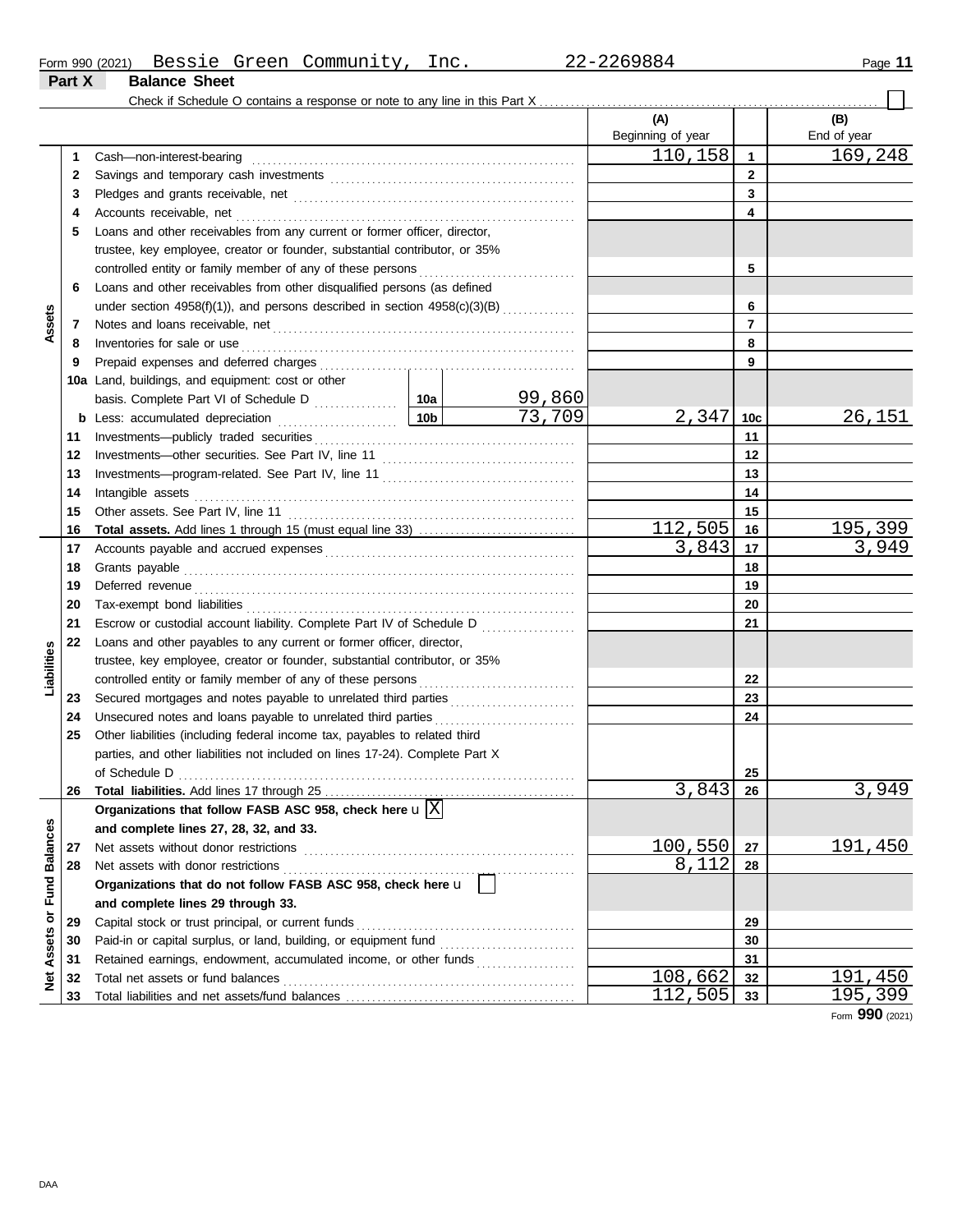|  | Form 990 (2021) | Bessie | Green | Community | $n \alpha$<br>. JIIU | 2269884<br>ی کے ا | Page |
|--|-----------------|--------|-------|-----------|----------------------|-------------------|------|
|--|-----------------|--------|-------|-----------|----------------------|-------------------|------|

|    | Part XI<br><b>Reconciliation of Net Assets</b>                                                                        |                         |                |                 |     |
|----|-----------------------------------------------------------------------------------------------------------------------|-------------------------|----------------|-----------------|-----|
|    |                                                                                                                       |                         |                |                 |     |
| 1  |                                                                                                                       |                         |                | 405, 598        |     |
| 2  |                                                                                                                       | $\overline{2}$          |                | 322,810         |     |
| 3  |                                                                                                                       | $\overline{3}$          |                | 82,788          |     |
| 4  |                                                                                                                       | $\overline{\mathbf{4}}$ |                | 108,662         |     |
| 5  |                                                                                                                       | 5                       |                |                 |     |
| 6  |                                                                                                                       | 6                       |                |                 |     |
| 7  | Investment expenses                                                                                                   | $\overline{7}$          |                |                 |     |
| 8  | Prior period adjustments                                                                                              | 8                       |                |                 |     |
| 9  | Other changes in net assets or fund balances (explain on Schedule O)                                                  | 9                       |                |                 |     |
| 10 | Net assets or fund balances at end of year. Combine lines 3 through 9 (must equal Part X, line                        |                         |                |                 |     |
|    | 32, column (B))                                                                                                       | 10                      |                | 191,450         |     |
|    | <b>Financial Statements and Reporting</b><br>Part XII                                                                 |                         |                |                 |     |
|    |                                                                                                                       |                         |                |                 |     |
|    |                                                                                                                       |                         |                | Yes             | No. |
| 1  | ΙXΙ<br>Cash<br>Accrual<br>Other<br>Accounting method used to prepare the Form 990:                                    |                         |                |                 |     |
|    | If the organization changed its method of accounting from a prior year or checked "Other," explain on                 |                         |                |                 |     |
|    | Schedule O.                                                                                                           |                         |                |                 |     |
|    | 2a Were the organization's financial statements compiled or reviewed by an independent accountant?                    |                         | 2a             | Χ               |     |
|    | If "Yes," check a box below to indicate whether the financial statements for the year were compiled or                |                         |                |                 |     |
|    | reviewed on a separate basis, consolidated basis, or both:                                                            |                         |                |                 |     |
|    | IXI<br>Separate basis<br>  Consolidated basis<br>Both consolidated and separate basis                                 |                         |                |                 |     |
|    | <b>b</b> Were the organization's financial statements audited by an independent accountant?                           |                         | 2 <sub>b</sub> |                 | Χ   |
|    | If "Yes," check a box below to indicate whether the financial statements for the year were audited on a               |                         |                |                 |     |
|    | separate basis, consolidated basis, or both:                                                                          |                         |                |                 |     |
|    | Separate basis<br>Consolidated basis<br>Both consolidated and separate basis                                          |                         |                |                 |     |
|    | c If "Yes" to line 2a or 2b, does the organization have a committee that assumes responsibility for oversight of      |                         |                |                 |     |
|    |                                                                                                                       |                         | 2c             |                 |     |
|    | If the organization changed either its oversight process or selection process during the tax year, explain on         |                         |                |                 |     |
|    | Schedule O.                                                                                                           |                         |                |                 |     |
|    | 3a As a result of a federal award, was the organization required to undergo an audit or audits as set forth in the    |                         |                |                 |     |
|    | Single Audit Act and OMB Circular A-133?                                                                              |                         | 3a             |                 | Χ   |
|    | <b>b</b> If "Yes," did the organization undergo the required audit or audits? If the organization did not undergo the |                         |                |                 |     |
|    | required audit or audits, explain why on Schedule O and describe any steps taken to undergo such audits               |                         | 3 <sub>b</sub> |                 |     |
|    |                                                                                                                       |                         |                | Form 990 (2021) |     |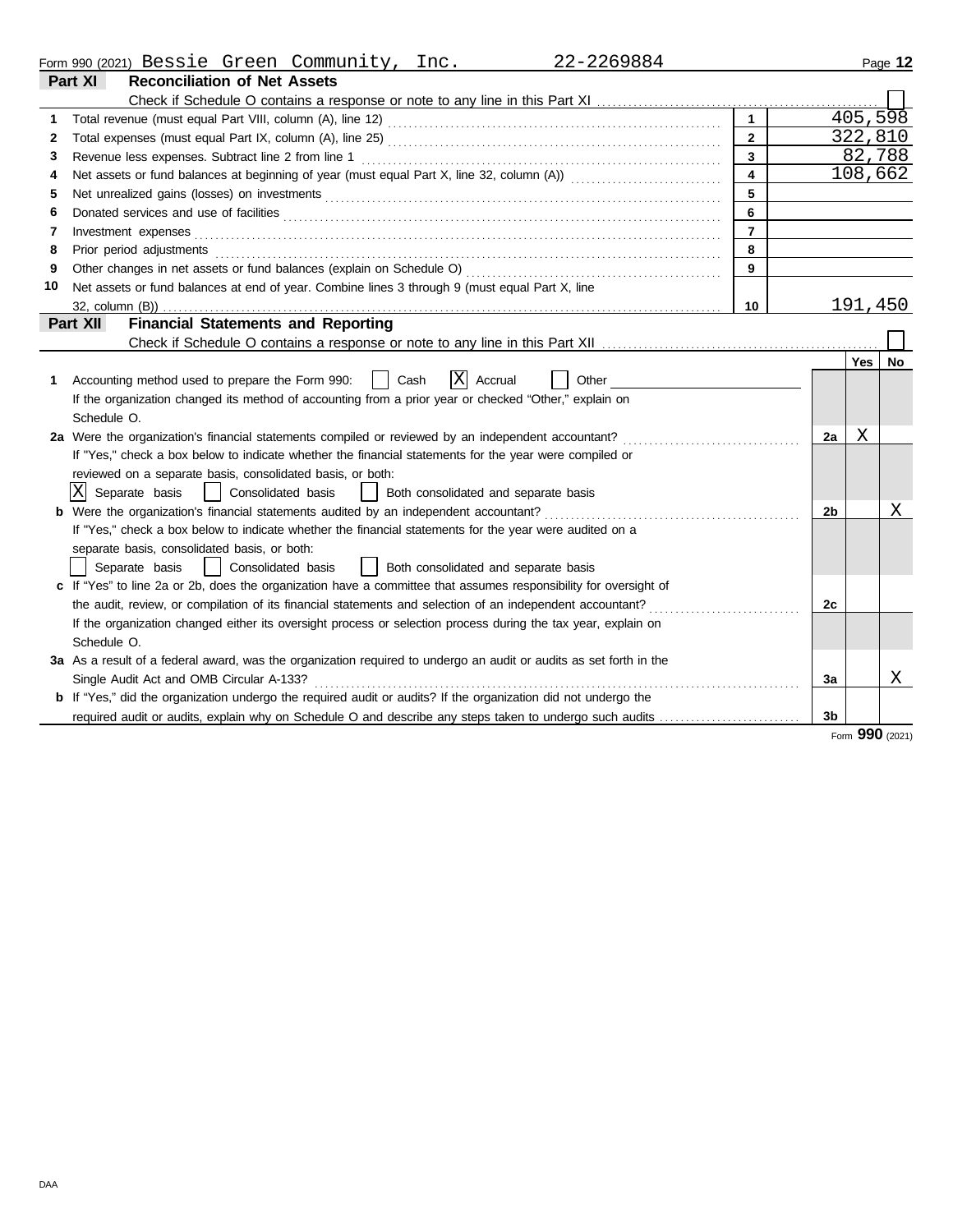| <b>SCHEDULE A</b>          |                                                                                                                                                                                                                                                  | <b>Public Charity Status and Public Support</b>                                                                                                                                                                                                             |                                       |    |                               | OMB No. 1545-0047                   |  |  |  |  |
|----------------------------|--------------------------------------------------------------------------------------------------------------------------------------------------------------------------------------------------------------------------------------------------|-------------------------------------------------------------------------------------------------------------------------------------------------------------------------------------------------------------------------------------------------------------|---------------------------------------|----|-------------------------------|-------------------------------------|--|--|--|--|
| (Form 990)                 |                                                                                                                                                                                                                                                  | Complete if the organization is a section 501(c)(3) organization or a section 4947(a)(1) nonexempt charitable trust.                                                                                                                                        |                                       |    |                               |                                     |  |  |  |  |
| Department of the Treasury |                                                                                                                                                                                                                                                  | La Attach to Form 990 or Form 990-EZ.                                                                                                                                                                                                                       |                                       |    |                               | Open to Public                      |  |  |  |  |
| Internal Revenue Service   |                                                                                                                                                                                                                                                  | <b>u</b> Go to www.irs.gov/Form990 for instructions and the latest information.                                                                                                                                                                             |                                       |    |                               | Inspection                          |  |  |  |  |
| Name of the organization   |                                                                                                                                                                                                                                                  |                                                                                                                                                                                                                                                             |                                       |    |                               | Employer identification number      |  |  |  |  |
| Part I                     |                                                                                                                                                                                                                                                  | Bessie Green Community, Inc.<br>Reason for Public Charity Status. (All organizations must complete this part.) See instructions.                                                                                                                            |                                       |    | 22-2269884                    |                                     |  |  |  |  |
|                            |                                                                                                                                                                                                                                                  | The organization is not a private foundation because it is: (For lines 1 through 12, check only one box.)                                                                                                                                                   |                                       |    |                               |                                     |  |  |  |  |
| 1                          |                                                                                                                                                                                                                                                  | A church, convention of churches, or association of churches described in section 170(b)(1)(A)(i).                                                                                                                                                          |                                       |    |                               |                                     |  |  |  |  |
| 2                          |                                                                                                                                                                                                                                                  | A school described in section 170(b)(1)(A)(ii). (Attach Schedule E (Form 990).)                                                                                                                                                                             |                                       |    |                               |                                     |  |  |  |  |
| 3                          |                                                                                                                                                                                                                                                  | A hospital or a cooperative hospital service organization described in section 170(b)(1)(A)(iii).                                                                                                                                                           |                                       |    |                               |                                     |  |  |  |  |
| 4                          |                                                                                                                                                                                                                                                  | A medical research organization operated in conjunction with a hospital described in section 170(b)(1)(A)(iii). Enter the hospital's name,                                                                                                                  |                                       |    |                               |                                     |  |  |  |  |
| city, and state:<br>5      |                                                                                                                                                                                                                                                  | An organization operated for the benefit of a college or university owned or operated by a governmental unit described in                                                                                                                                   |                                       |    |                               |                                     |  |  |  |  |
|                            | section 170(b)(1)(A)(iv). (Complete Part II.)                                                                                                                                                                                                    |                                                                                                                                                                                                                                                             |                                       |    |                               |                                     |  |  |  |  |
| 6                          |                                                                                                                                                                                                                                                  | A federal, state, or local government or governmental unit described in section 170(b)(1)(A)(v).                                                                                                                                                            |                                       |    |                               |                                     |  |  |  |  |
| X<br>7                     | An organization that normally receives a substantial part of its support from a governmental unit or from the general public<br>described in section 170(b)(1)(A)(vi). (Complete Part II.)                                                       |                                                                                                                                                                                                                                                             |                                       |    |                               |                                     |  |  |  |  |
| 8                          | A community trust described in section 170(b)(1)(A)(vi). (Complete Part II.)                                                                                                                                                                     |                                                                                                                                                                                                                                                             |                                       |    |                               |                                     |  |  |  |  |
| 9                          | An agricultural research organization described in section 170(b)(1)(A)(ix) operated in conjunction with a land-grant college                                                                                                                    |                                                                                                                                                                                                                                                             |                                       |    |                               |                                     |  |  |  |  |
|                            | or university or a non-land-grant college of agriculture (see instructions). Enter the name, city, and state of the college or                                                                                                                   |                                                                                                                                                                                                                                                             |                                       |    |                               |                                     |  |  |  |  |
| 10                         | university:<br>An organization that normally receives (1) more than 33 1/3% of its support from contributions, membership fees, and gross                                                                                                        |                                                                                                                                                                                                                                                             |                                       |    |                               |                                     |  |  |  |  |
|                            | receipts from activities related to its exempt functions, subject to certain exceptions; and (2) no more than 331/3% of its<br>support from gross investment income and unrelated business taxable income (less section 511 tax) from businesses |                                                                                                                                                                                                                                                             |                                       |    |                               |                                     |  |  |  |  |
|                            |                                                                                                                                                                                                                                                  | acquired by the organization after June 30, 1975. See section 509(a)(2). (Complete Part III.)                                                                                                                                                               |                                       |    |                               |                                     |  |  |  |  |
| 11                         |                                                                                                                                                                                                                                                  | An organization organized and operated exclusively to test for public safety. See section 509(a)(4).                                                                                                                                                        |                                       |    |                               |                                     |  |  |  |  |
| 12                         |                                                                                                                                                                                                                                                  | An organization organized and operated exclusively for the benefit of, to perform the functions of, or to carry out the purposes of                                                                                                                         |                                       |    |                               |                                     |  |  |  |  |
|                            |                                                                                                                                                                                                                                                  | one or more publicly supported organizations described in section 509(a)(1) or section 509(a)(2). See section 509(a)(3). Check<br>the box on lines 12a through 12d that describes the type of supporting organization and complete lines 12e, 12f, and 12g. |                                       |    |                               |                                     |  |  |  |  |
| a                          |                                                                                                                                                                                                                                                  | Type I. A supporting organization operated, supervised, or controlled by its supported organization(s), typically by giving                                                                                                                                 |                                       |    |                               |                                     |  |  |  |  |
|                            |                                                                                                                                                                                                                                                  | the supported organization(s) the power to regularly appoint or elect a majority of the directors or trustees of the<br>supporting organization. You must complete Part IV, Sections A and B.                                                               |                                       |    |                               |                                     |  |  |  |  |
| b                          |                                                                                                                                                                                                                                                  | Type II. A supporting organization supervised or controlled in connection with its supported organization(s), by having                                                                                                                                     |                                       |    |                               |                                     |  |  |  |  |
|                            |                                                                                                                                                                                                                                                  | control or management of the supporting organization vested in the same persons that control or manage the supported                                                                                                                                        |                                       |    |                               |                                     |  |  |  |  |
| c                          |                                                                                                                                                                                                                                                  | organization(s). You must complete Part IV, Sections A and C.<br>Type III functionally integrated. A supporting organization operated in connection with, and functionally integrated with,                                                                 |                                       |    |                               |                                     |  |  |  |  |
|                            |                                                                                                                                                                                                                                                  | its supported organization(s) (see instructions). You must complete Part IV, Sections A, D, and E.                                                                                                                                                          |                                       |    |                               |                                     |  |  |  |  |
| d                          |                                                                                                                                                                                                                                                  | Type III non-functionally integrated. A supporting organization operated in connection with its supported organization(s)                                                                                                                                   |                                       |    |                               |                                     |  |  |  |  |
|                            |                                                                                                                                                                                                                                                  | that is not functionally integrated. The organization generally must satisfy a distribution requirement and an attentiveness<br>requirement (see instructions). You must complete Part IV, Sections A and D, and Part V.                                    |                                       |    |                               |                                     |  |  |  |  |
| е                          |                                                                                                                                                                                                                                                  | Check this box if the organization received a written determination from the IRS that it is a Type I, Type II, Type III                                                                                                                                     |                                       |    |                               |                                     |  |  |  |  |
| f                          | Enter the number of supported organizations                                                                                                                                                                                                      | functionally integrated, or Type III non-functionally integrated supporting organization.                                                                                                                                                                   |                                       |    |                               |                                     |  |  |  |  |
| g                          |                                                                                                                                                                                                                                                  | Provide the following information about the supported organization(s).                                                                                                                                                                                      |                                       |    |                               |                                     |  |  |  |  |
| (i) Name of supported      | (ii) EIN                                                                                                                                                                                                                                         | (iii) Type of organization                                                                                                                                                                                                                                  | (iv) Is the organization              |    | (v) Amount of monetary        | (vi) Amount of                      |  |  |  |  |
| organization               |                                                                                                                                                                                                                                                  | (described on lines 1-10<br>above (see instructions))                                                                                                                                                                                                       | listed in your governing<br>document? |    | support (see<br>instructions) | other support (see<br>instructions) |  |  |  |  |
|                            |                                                                                                                                                                                                                                                  |                                                                                                                                                                                                                                                             | Yes                                   | No |                               |                                     |  |  |  |  |
| (A)                        |                                                                                                                                                                                                                                                  |                                                                                                                                                                                                                                                             |                                       |    |                               |                                     |  |  |  |  |
| (B)                        |                                                                                                                                                                                                                                                  |                                                                                                                                                                                                                                                             |                                       |    |                               |                                     |  |  |  |  |
|                            |                                                                                                                                                                                                                                                  |                                                                                                                                                                                                                                                             |                                       |    |                               |                                     |  |  |  |  |
| (C)                        |                                                                                                                                                                                                                                                  |                                                                                                                                                                                                                                                             |                                       |    |                               |                                     |  |  |  |  |
|                            |                                                                                                                                                                                                                                                  |                                                                                                                                                                                                                                                             |                                       |    |                               |                                     |  |  |  |  |
| (D)                        |                                                                                                                                                                                                                                                  |                                                                                                                                                                                                                                                             |                                       |    |                               |                                     |  |  |  |  |
| (E)                        |                                                                                                                                                                                                                                                  |                                                                                                                                                                                                                                                             |                                       |    |                               |                                     |  |  |  |  |
|                            |                                                                                                                                                                                                                                                  |                                                                                                                                                                                                                                                             |                                       |    |                               |                                     |  |  |  |  |
| Total                      |                                                                                                                                                                                                                                                  |                                                                                                                                                                                                                                                             |                                       |    |                               | 0.00100                             |  |  |  |  |

**For Paperwork Reduction Act Notice, see the Instructions for Form 990 or 990-EZ.**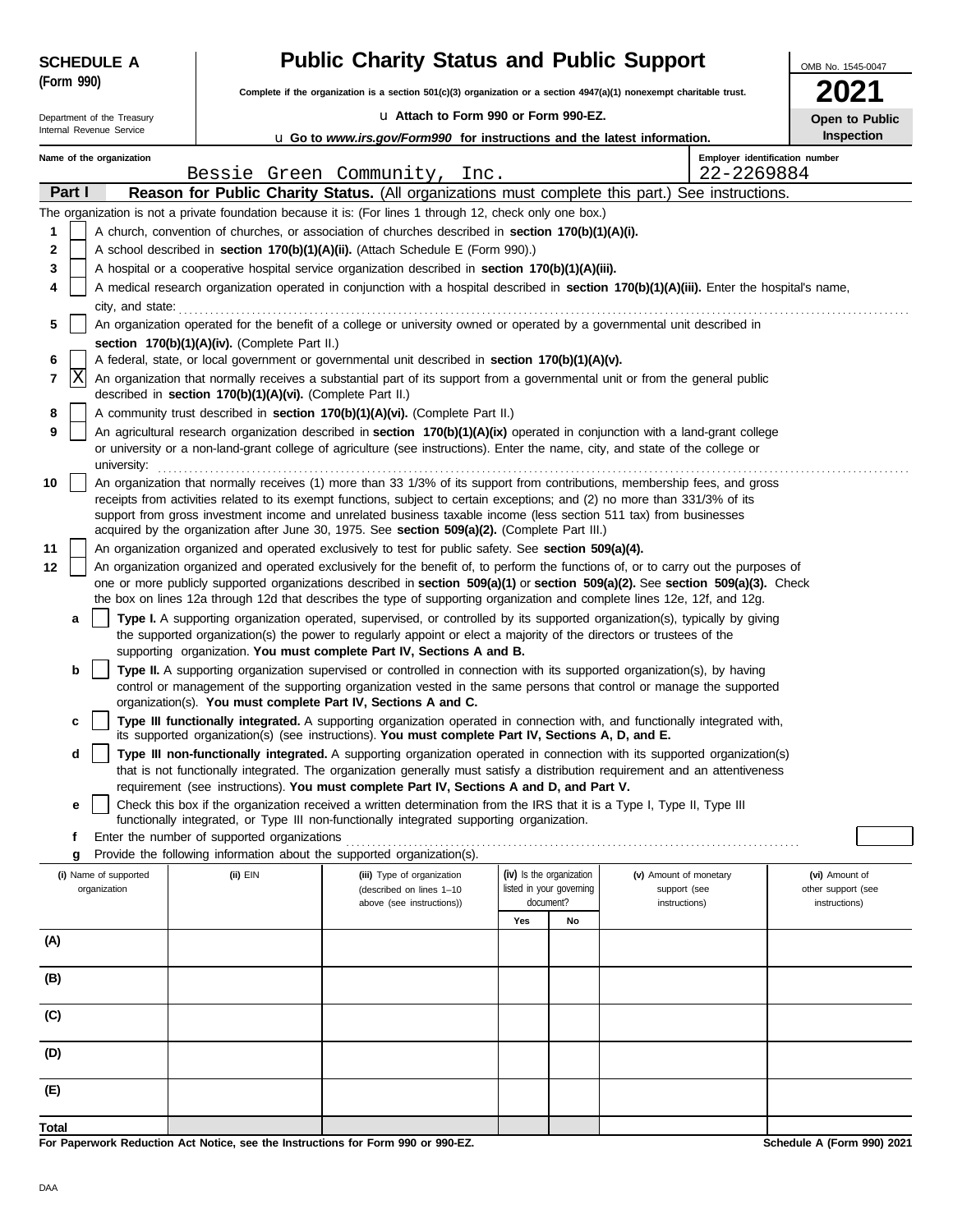**Section A. Public Support** Schedule A (Form 990) 2021 Page **2 (a)** 2017 **(b)** 2018 **(c)** 2019 **(d)** 2020 **(e)** 2021 (Complete only if you checked the box on line 5, 7, or 8 of Part I or if the organization failed to qualify under **Part II Support Schedule for Organizations Described in Sections 170(b)(1)(A)(iv) and 170(b)(1)(A)(vi)** Part III. If the organization fails to qualify under the tests listed below, please complete Part III.) u Bessie Green Community, Inc. 22-2269884

|              | Calendar year (or fiscal year beginning in)<br>$\mathbf u$                                                                                                                                                                                                       | (a) 2017 | (b) 2018 | $(c)$ 2019 | $(d)$ 2020 | (e) $2021$ | (f) Total                              |
|--------------|------------------------------------------------------------------------------------------------------------------------------------------------------------------------------------------------------------------------------------------------------------------|----------|----------|------------|------------|------------|----------------------------------------|
| 1.           | Gifts, grants, contributions, and<br>membership fees received. (Do not<br>include any "unusual grants.")                                                                                                                                                         | 145,592  | 120,108  | 130,327    | 205,745    | 432,062    | 1,033,834                              |
| $\mathbf{2}$ | Tax revenues levied for the<br>organization's benefit and either paid<br>to or expended on its behalf<br><u>.</u>                                                                                                                                                |          |          |            |            |            |                                        |
| 3            | The value of services or facilities<br>furnished by a governmental unit to the<br>organization without charge                                                                                                                                                    |          |          |            |            |            |                                        |
| 4            | Total. Add lines 1 through 3                                                                                                                                                                                                                                     | 145,592  | 120,108  | 130,327    | 205,745    | 432,062    | 1,033,834                              |
| 5            | The portion of total contributions by<br>each person (other than a<br>governmental unit or publicly<br>supported organization) included on<br>line 1 that exceeds 2% of the amount<br>shown on line 11, column (f) $\ldots$                                      |          |          |            |            |            | 412,124                                |
| 6            | Public support. Subtract line 5 from line 4                                                                                                                                                                                                                      |          |          |            |            |            | 621,710                                |
|              | Section B. Total Support                                                                                                                                                                                                                                         |          |          |            |            |            |                                        |
|              | Calendar year (or fiscal year beginning in)<br>$\mathbf{u}$                                                                                                                                                                                                      | (a) 2017 | (b) 2018 | $(c)$ 2019 | $(d)$ 2020 | (e) 2021   | (f) Total                              |
| 7            | Amounts from line 4<br>.                                                                                                                                                                                                                                         | 145,592  | 120,108  | 130,327    | 205,745    | 432,062    | 1,033,834                              |
| 8            | Gross income from interest, dividends,<br>payments received on securities loans,<br>rents, royalties, and income from<br>similar sources                                                                                                                         | 21       | 132      | 1,128      | 600        | 236        | 2,117                                  |
| 9            | Net income from unrelated business<br>activities, whether or not the business<br>is regularly carried on                                                                                                                                                         |          |          |            |            |            |                                        |
| 10           | Other income. Do not include gain or<br>loss from the sale of capital assets<br>(Explain in Part VI.)                                                                                                                                                            |          |          |            |            |            |                                        |
| 11           | Total support. Add lines 7 through 10                                                                                                                                                                                                                            |          |          |            |            |            | 1,035,951                              |
| 12           | Gross receipts from related activities, etc. (see instructions)                                                                                                                                                                                                  |          |          |            |            | 12         | 18,925                                 |
| 13           | First 5 years. If the Form 990 is for the organization's first, second, third, fourth, or fifth tax year as a section 501(c)(3)                                                                                                                                  |          |          |            |            |            |                                        |
|              | organization, check this box and stop here                                                                                                                                                                                                                       |          |          |            |            |            |                                        |
|              | Section C. Computation of Public Support Percentage                                                                                                                                                                                                              |          |          |            |            |            |                                        |
| 14           |                                                                                                                                                                                                                                                                  |          |          |            |            | 14         | 60.01%                                 |
| 15           | Public support percentage from 2020 Schedule A, Part II, line 14                                                                                                                                                                                                 |          |          |            |            | 15         | 52.94 %                                |
| 16a          | 33 1/3% support test-2021. If the organization did not check the box on line 13, and line 14 is 33 1/3% or more, check this                                                                                                                                      |          |          |            |            |            |                                        |
|              | box and stop here. The organization qualifies as a publicly supported organization                                                                                                                                                                               |          |          |            |            |            | $\blacktriangleright \boxed{\text{X}}$ |
| b            | 33 1/3% support test-2020. If the organization did not check a box on line 13 or 16a, and line 15 is 33 1/3% or more, check                                                                                                                                      |          |          |            |            |            |                                        |
|              | this box and stop here. The organization qualifies as a publicly supported organization                                                                                                                                                                          |          |          |            |            |            |                                        |
| 17a          | 10%-facts-and-circumstances test-2021. If the organization did not check a box on line 13, 16a, or 16b, and line 14 is                                                                                                                                           |          |          |            |            |            |                                        |
|              | 10% or more, and if the organization meets the facts-and-circumstances test, check this box and stop here. Explain in<br>Part VI how the organization meets the facts-and-circumstances test. The organization qualifies as a publicly supported<br>organization |          |          |            |            |            |                                        |
| b            | 10%-facts-and-circumstances test-2020. If the organization did not check a box on line 13, 16a, 16b, or 17a, and line                                                                                                                                            |          |          |            |            |            |                                        |
|              | 15 is 10% or more, and if the organization meets the facts-and-circumstances test, check this box and stop here. Explain                                                                                                                                         |          |          |            |            |            |                                        |
|              | in Part VI how the organization meets the facts-and-circumstances test. The organization qualifies as a publicly supported                                                                                                                                       |          |          |            |            |            |                                        |
|              | organization                                                                                                                                                                                                                                                     |          |          |            |            |            |                                        |
| 18           | Private foundation. If the organization did not check a box on line 13, 16a, 16b, 17a, or 17b, check this box and see<br>instructions                                                                                                                            |          |          |            |            |            |                                        |
|              |                                                                                                                                                                                                                                                                  |          |          |            |            |            |                                        |
|              |                                                                                                                                                                                                                                                                  |          |          |            |            |            | Schedule A (Form 990) 2021             |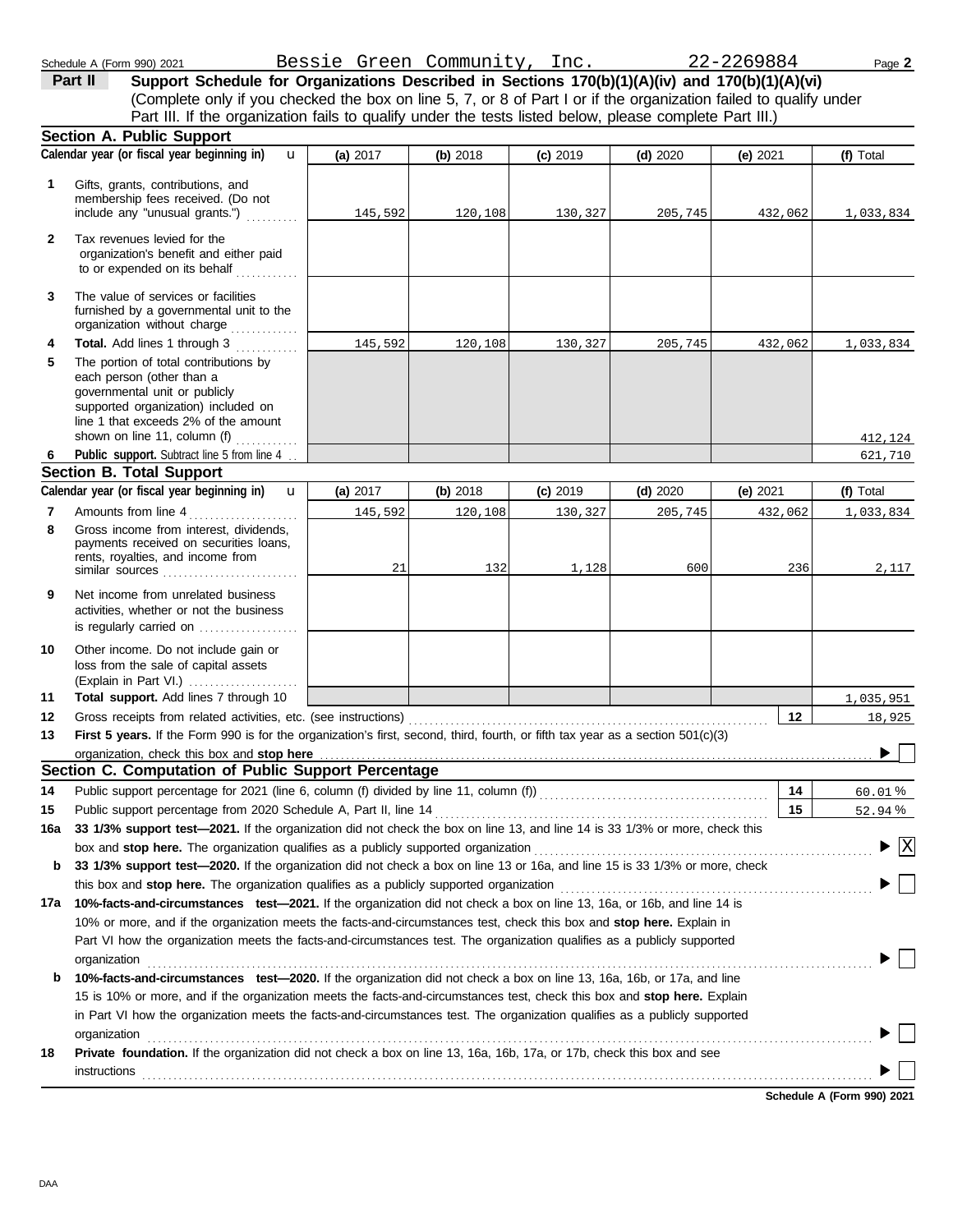DAA

|              | Schedule A (Form 990) 2021                                                                                                                                                                                                                                                                                                                |          | Bessie Green Community, Inc. |            |            | 22-2269884 | Page 3    |
|--------------|-------------------------------------------------------------------------------------------------------------------------------------------------------------------------------------------------------------------------------------------------------------------------------------------------------------------------------------------|----------|------------------------------|------------|------------|------------|-----------|
|              | Support Schedule for Organizations Described in Section 509(a)(2)<br>Part III<br>(Complete only if you checked the box on line 10 of Part I or if the organization failed to qualify under Part II.<br>If the organization fails to qualify under the tests listed below, please complete Part II.)                                       |          |                              |            |            |            |           |
|              | <b>Section A. Public Support</b>                                                                                                                                                                                                                                                                                                          |          |                              |            |            |            |           |
|              | Calendar year (or fiscal year beginning in)<br>$\mathbf{u}$                                                                                                                                                                                                                                                                               | (a) 2017 | (b) 2018                     | $(c)$ 2019 | $(d)$ 2020 | (e) 2021   | (f) Total |
| 1            | Gifts, grants, contributions, and membership fees<br>received. (Do not include any "unusual grants.")<br>a sa sa                                                                                                                                                                                                                          |          |                              |            |            |            |           |
| $\mathbf{2}$ | Gross receipts from admissions, merchandise<br>sold or services performed, or facilities<br>furnished in any activity that is related to the<br>organization's tax-exempt purpose                                                                                                                                                         |          |                              |            |            |            |           |
| 3            | Gross receipts from activities that are not an<br>unrelated trade or business under section 513                                                                                                                                                                                                                                           |          |                              |            |            |            |           |
| 4            | Tax revenues levied for the<br>organization's benefit and either paid<br>to or expended on its behalf<br>an an Dùbhaich an Dùbhaich an Dùbhaich an Dùbhaich an Dùbhaich an Dùbhaich an Dùbhaich an Dùbhaich an Dùbhaich<br>Bailte an Dùbhaich an Dùbhaich an Dùbhaich an Dùbhaich an Dùbhaich an Dùbhaich an Dùbhaich an Dùbhaich an Dùbh |          |                              |            |            |            |           |
| 5            | The value of services or facilities<br>furnished by a governmental unit to the<br>organization without charge                                                                                                                                                                                                                             |          |                              |            |            |            |           |
| 6            | Total. Add lines 1 through 5                                                                                                                                                                                                                                                                                                              |          |                              |            |            |            |           |
| 7а           | Amounts included on lines 1, 2, and 3<br>received from disqualified persons                                                                                                                                                                                                                                                               |          |                              |            |            |            |           |
| b            | Amounts included on lines 2 and 3<br>received from other than disqualified<br>persons that exceed the greater of \$5,000<br>or 1% of the amount on line 13 for the year $\ldots$                                                                                                                                                          |          |                              |            |            |            |           |
| c            | Add lines 7a and 7b                                                                                                                                                                                                                                                                                                                       |          |                              |            |            |            |           |
| 8            | Public support. (Subtract line 7c from                                                                                                                                                                                                                                                                                                    |          |                              |            |            |            |           |
|              | line 6.) $\ldots$ $\ldots$ $\ldots$ $\ldots$ $\ldots$ $\ldots$<br><b>Section B. Total Support</b>                                                                                                                                                                                                                                         |          |                              |            |            |            |           |
|              | Calendar year (or fiscal year beginning in)<br>$\mathbf{u}$                                                                                                                                                                                                                                                                               | (a) 2017 | (b) 2018                     | $(c)$ 2019 | $(d)$ 2020 | (e) 2021   | (f) Total |
| 9            | Amounts from line 6                                                                                                                                                                                                                                                                                                                       |          |                              |            |            |            |           |
| 10a          | Gross income from interest, dividends,<br>payments received on securities loans, rents,<br>royalties, and income from similar sources                                                                                                                                                                                                     |          |                              |            |            |            |           |
| b            | Unrelated business taxable income (less<br>section 511 taxes) from businesses<br>acquired after June 20, 1075                                                                                                                                                                                                                             |          |                              |            |            |            |           |

|             | section 511 taxes) from businesses<br>acquired after June 30, 1975                                                                                                                                                                                                                                                                                                     |  |  |    |   |
|-------------|------------------------------------------------------------------------------------------------------------------------------------------------------------------------------------------------------------------------------------------------------------------------------------------------------------------------------------------------------------------------|--|--|----|---|
| C           |                                                                                                                                                                                                                                                                                                                                                                        |  |  |    |   |
| 11          | Net income from unrelated business<br>activities not included on line 10b, whether<br>or not the business is regularly carried on                                                                                                                                                                                                                                      |  |  |    |   |
| 12          | Other income. Do not include gain or<br>loss from the sale of capital assets<br>(Explain in Part VI.)                                                                                                                                                                                                                                                                  |  |  |    |   |
| 13          | Total support. (Add lines 9, 10c, 11,<br>and 12.) <u></u> l                                                                                                                                                                                                                                                                                                            |  |  |    |   |
| 14          | First 5 years. If the Form 990 is for the organization's first, second, third, fourth, or fifth tax year as a section 501(c)(3)<br>organization, check this box and stop here <i>manufactured contained and stop</i> here and stop here are all the contained and stop here are all the contained and stop here are all the contained and stop here are all the contai |  |  |    |   |
|             | Section C. Computation of Public Support Percentage                                                                                                                                                                                                                                                                                                                    |  |  |    |   |
| 15          |                                                                                                                                                                                                                                                                                                                                                                        |  |  | 15 | % |
| 16          |                                                                                                                                                                                                                                                                                                                                                                        |  |  | 16 | % |
|             | Section D. Computation of Investment Income Percentage                                                                                                                                                                                                                                                                                                                 |  |  |    |   |
| 17          | Investment income percentage for 2021 (line 10c, column (f), divided by line 13, column (f)) [[[[[[[[[[[[[[[[                                                                                                                                                                                                                                                          |  |  | 17 | % |
| 18          | Investment income percentage from 2020 Schedule A, Part III, line 17                                                                                                                                                                                                                                                                                                   |  |  | 18 | % |
| 19a l       | 33 1/3% support tests—2021. If the organization did not check the box on line 14, and line 15 is more than 33 1/3%, and line                                                                                                                                                                                                                                           |  |  |    |   |
|             |                                                                                                                                                                                                                                                                                                                                                                        |  |  |    |   |
| $\mathbf b$ | 33 1/3% support tests—2020. If the organization did not check a box on line 14 or line 19a, and line 16 is more than 33 1/3%, and                                                                                                                                                                                                                                      |  |  |    |   |
|             |                                                                                                                                                                                                                                                                                                                                                                        |  |  |    |   |
| 20          |                                                                                                                                                                                                                                                                                                                                                                        |  |  |    |   |

**Schedule A (Form 990) 2021**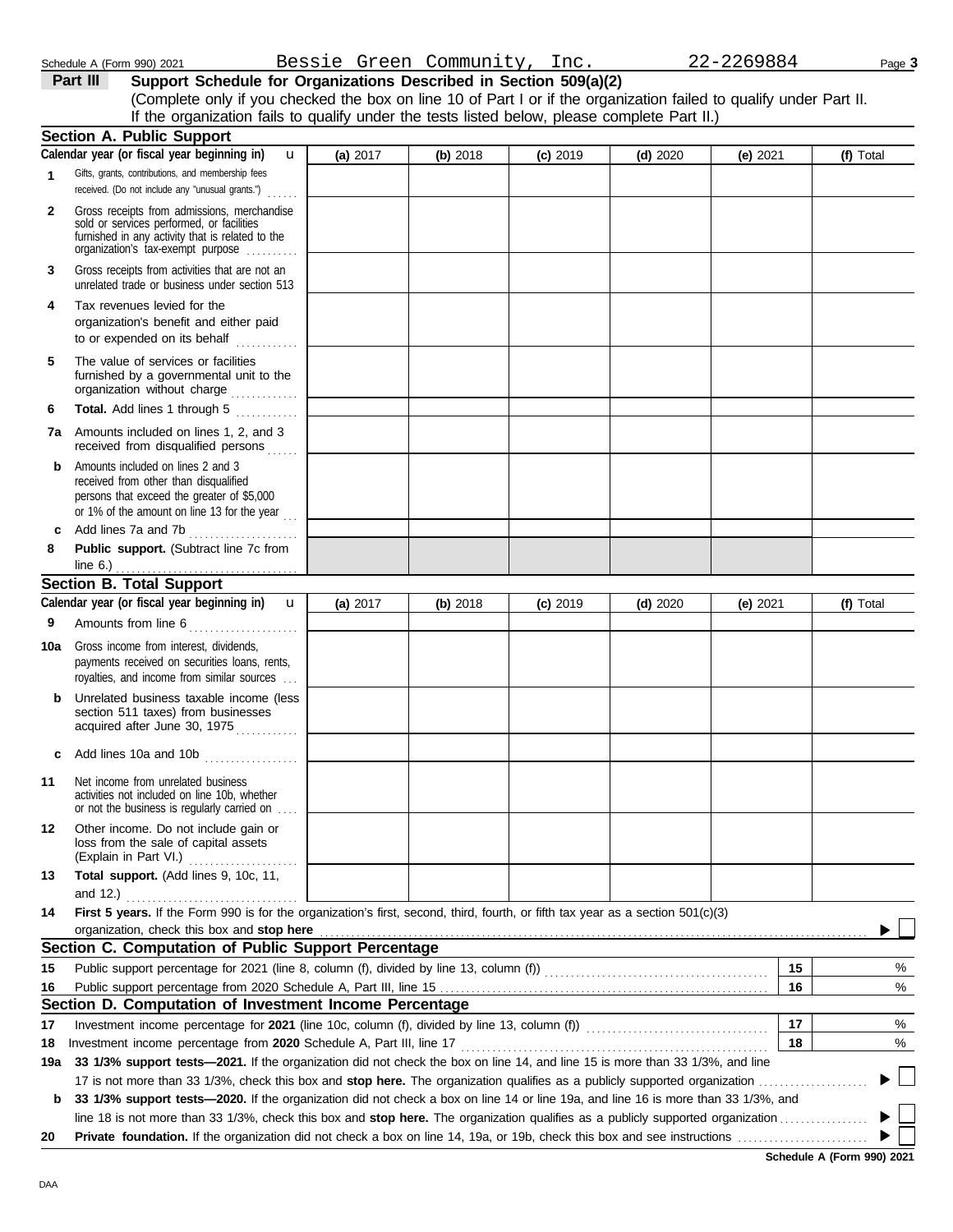|     | 22-2269884<br>Bessie Green Community, Inc.<br>Schedule A (Form 990) 2021                                                                                                                             |                             |     | Page 4 |
|-----|------------------------------------------------------------------------------------------------------------------------------------------------------------------------------------------------------|-----------------------------|-----|--------|
|     | <b>Supporting Organizations</b><br><b>Part IV</b>                                                                                                                                                    |                             |     |        |
|     | (Complete only if you checked a box in line 12 on Part I. If you checked box 12a, Part I, complete Sections A                                                                                        |                             |     |        |
|     | and B. If you checked box 12b, Part I, complete Sections A and C. If you checked box 12c, Part I, complete                                                                                           |                             |     |        |
|     | Sections A, D, and E. If you checked box 12d, Part I, complete Sections A and D, and complete Part V.)                                                                                               |                             |     |        |
|     | Section A. All Supporting Organizations                                                                                                                                                              |                             |     |        |
|     |                                                                                                                                                                                                      |                             | Yes | No.    |
| 1   | Are all of the organization's supported organizations listed by name in the organization's governing                                                                                                 |                             |     |        |
|     | documents? If "No," describe in Part VI how the supported organizations are designated. If designated by                                                                                             |                             |     |        |
|     | class or purpose, describe the designation. If historic and continuing relationship, explain.                                                                                                        | $\mathbf{1}$                |     |        |
| 2   | Did the organization have any supported organization that does not have an IRS determination of status                                                                                               |                             |     |        |
|     | under section 509(a)(1) or (2)? If "Yes," explain in Part VI how the organization determined that the supported                                                                                      |                             |     |        |
|     | organization was described in section 509(a)(1) or (2).                                                                                                                                              | 2                           |     |        |
| За  | Did the organization have a supported organization described in section $501(c)(4)$ , (5), or (6)? If "Yes," answer                                                                                  |                             |     |        |
|     | lines 3b and 3c below.                                                                                                                                                                               | 3a                          |     |        |
| b   | Did the organization confirm that each supported organization qualified under section $501(c)(4)$ , $(5)$ , or $(6)$ and                                                                             |                             |     |        |
|     | satisfied the public support tests under section 509(a)(2)? If "Yes," describe in Part VI when and how the<br>organization made the determination.                                                   | 3 <sub>b</sub>              |     |        |
| c   | Did the organization ensure that all support to such organizations was used exclusively for section $170(c)(2)(B)$                                                                                   |                             |     |        |
|     | purposes? If "Yes," explain in Part VI what controls the organization put in place to ensure such use.                                                                                               | 3c                          |     |        |
| 4a  | Was any supported organization not organized in the United States ("foreign supported organization")? If                                                                                             |                             |     |        |
|     | "Yes," and if you checked box 12a or 12b in Part I, answer lines 4b and 4c below.                                                                                                                    | 4a                          |     |        |
| b   | Did the organization have ultimate control and discretion in deciding whether to make grants to the foreign                                                                                          |                             |     |        |
|     | supported organization? If "Yes," describe in Part VI how the organization had such control and discretion                                                                                           |                             |     |        |
|     | despite being controlled or supervised by or in connection with its supported organizations.                                                                                                         | 4b                          |     |        |
| c   | Did the organization support any foreign supported organization that does not have an IRS determination                                                                                              |                             |     |        |
|     | under sections $501(c)(3)$ and $509(a)(1)$ or (2)? If "Yes," explain in Part VI what controls the organization used                                                                                  |                             |     |        |
|     | to ensure that all support to the foreign supported organization was used exclusively for section $170(c)(2)(B)$                                                                                     |                             |     |        |
|     | purposes.                                                                                                                                                                                            | 4с                          |     |        |
| 5a  | Did the organization add, substitute, or remove any supported organizations during the tax year? If "Yes,"                                                                                           |                             |     |        |
|     | answer lines 5b and 5c below (if applicable). Also, provide detail in Part VI, including (i) the names and EIN                                                                                       |                             |     |        |
|     | numbers of the supported organizations added, substituted, or removed; (ii) the reasons for each such action;                                                                                        |                             |     |        |
|     | (iii) the authority under the organization's organizing document authorizing such action; and (iv) how the action                                                                                    |                             |     |        |
|     | was accomplished (such as by amendment to the organizing document).                                                                                                                                  | 5а                          |     |        |
| b   | Type I or Type II only. Was any added or substituted supported organization part of a class already                                                                                                  |                             |     |        |
|     | designated in the organization's organizing document?                                                                                                                                                | 5 <sub>b</sub>              |     |        |
|     | Substitutions only. Was the substitution the result of an event beyond the organization's control?                                                                                                   | 5c                          |     |        |
|     | Did the organization provide support (whether in the form of grants or the provision of services or facilities) to                                                                                   |                             |     |        |
|     | anyone other than (i) its supported organizations, (ii) individuals that are part of the charitable class benefited                                                                                  |                             |     |        |
|     | by one or more of its supported organizations, or (iii) other supporting organizations that also support or                                                                                          |                             |     |        |
|     | benefit one or more of the filing organization's supported organizations? If "Yes," provide detail in Part VI.                                                                                       | 6                           |     |        |
| 7   | Did the organization provide a grant, loan, compensation, or other similar payment to a substantial contributor                                                                                      |                             |     |        |
|     | (as defined in section $4958(c)(3)(C)$ ), a family member of a substantial contributor, or a 35% controlled entity                                                                                   |                             |     |        |
|     | with regard to a substantial contributor? If "Yes," complete Part I of Schedule L (Form 990).                                                                                                        | 7                           |     |        |
| 8   | Did the organization make a loan to a disqualified person (as defined in section 4958) not described on line                                                                                         |                             |     |        |
|     | 7? If "Yes," complete Part I of Schedule L (Form 990).                                                                                                                                               | 8                           |     |        |
| 9a  | Was the organization controlled directly or indirectly at any time during the tax year by one or more                                                                                                |                             |     |        |
|     | disqualified persons, as defined in section 4946 (other than foundation managers and organizations                                                                                                   |                             |     |        |
|     | described in section 509(a)(1) or (2))? If "Yes," provide detail in Part VI.                                                                                                                         | 9а                          |     |        |
| b   | Did one or more disqualified persons (as defined on line 9a) hold a controlling interest in any entity in which<br>the supporting organization had an interest? If "Yes," provide detail in Part VI. | 9b                          |     |        |
| c   | Did a disqualified person (as defined on line 9a) have an ownership interest in, or derive any personal benefit                                                                                      |                             |     |        |
|     | from, assets in which the supporting organization also had an interest? If "Yes," provide detail in Part VI.                                                                                         | 9c                          |     |        |
| 10a | Was the organization subject to the excess business holdings rules of section 4943 because of section                                                                                                |                             |     |        |
|     | 4943(f) (regarding certain Type II supporting organizations, and all Type III non-functionally integrated                                                                                            |                             |     |        |
|     | supporting organizations)? If "Yes," answer line 10b below.                                                                                                                                          | 10a                         |     |        |
| b   | Did the organization have any excess business holdings in the tax year? (Use Schedule C, Form 4720, to                                                                                               |                             |     |        |
|     | determine whether the organization had excess business holdings.)                                                                                                                                    | 10b                         |     |        |
|     |                                                                                                                                                                                                      | Peheelule A (Ferm 000) 2020 |     |        |

**Schedule A (Form 990) 2021**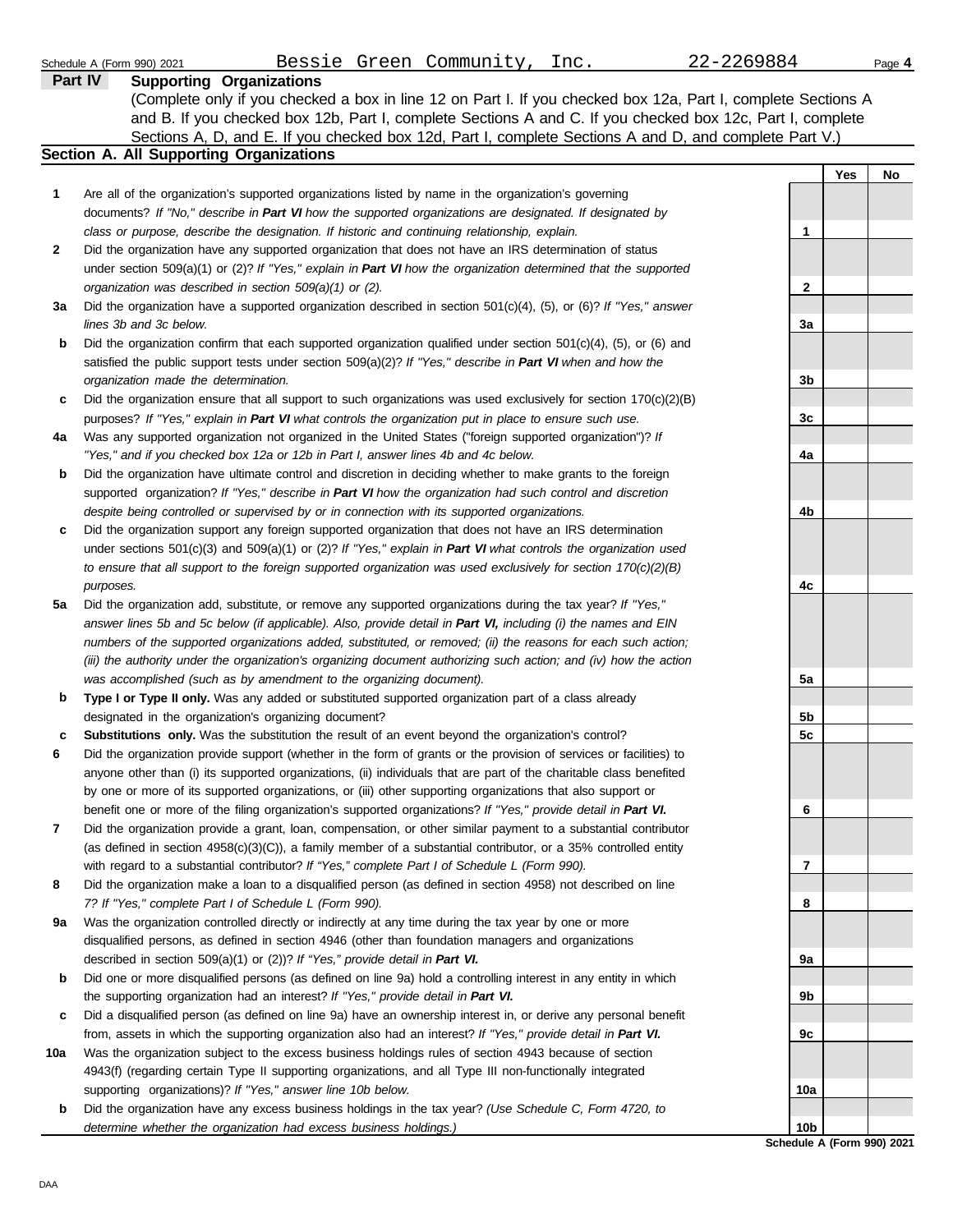|              | Bessie Green Community,<br>22-2269884<br>Inc.<br>Schedule A (Form 990) 2021                                                                                                                                                   |                 |     | Page 5 |
|--------------|-------------------------------------------------------------------------------------------------------------------------------------------------------------------------------------------------------------------------------|-----------------|-----|--------|
|              | <b>Supporting Organizations (continued)</b><br>Part IV                                                                                                                                                                        |                 |     |        |
|              |                                                                                                                                                                                                                               |                 | Yes | No     |
| 11           | Has the organization accepted a gift or contribution from any of the following persons?                                                                                                                                       |                 |     |        |
| а            | A person who directly or indirectly controls, either alone or together with persons described on lines 11b and                                                                                                                |                 |     |        |
|              | 11c below, the governing body of a supported organization?                                                                                                                                                                    | 11a             |     |        |
|              | <b>b</b> A family member of a person described on line 11a above?                                                                                                                                                             | 11 <sub>b</sub> |     |        |
| c            | A 35% controlled entity of a person described on line 11a or 11b above? If "Yes" to line 11a, 11b, or 11c,                                                                                                                    |                 |     |        |
|              | provide detail in Part VI.                                                                                                                                                                                                    | 11c             |     |        |
|              | Section B. Type I Supporting Organizations                                                                                                                                                                                    |                 |     |        |
|              |                                                                                                                                                                                                                               |                 | Yes | No     |
| 1            | Did the governing body, members of the governing body, officers acting in their official capacity, or membership of one or                                                                                                    |                 |     |        |
|              | more supported organizations have the power to regularly appoint or elect at least a majority of the organization's officers,                                                                                                 |                 |     |        |
|              | directors, or trustees at all times during the tax year? If "No," describe in Part VI how the supported organization(s)                                                                                                       |                 |     |        |
|              | effectively operated, supervised, or controlled the organization's activities. If the organization had more than one supported                                                                                                |                 |     |        |
|              | organization, describe how the powers to appoint and/or remove officers, directors, or trustees were allocated among the                                                                                                      |                 |     |        |
|              | supported organizations and what conditions or restrictions, if any, applied to such powers during the tax year.                                                                                                              | 1               |     |        |
| $\mathbf{2}$ | Did the organization operate for the benefit of any supported organization other than the supported                                                                                                                           |                 |     |        |
|              | organization(s) that operated, supervised, or controlled the supporting organization? If "Yes," explain in Part                                                                                                               |                 |     |        |
|              | VI how providing such benefit carried out the purposes of the supported organization(s) that operated,                                                                                                                        |                 |     |        |
|              | supervised, or controlled the supporting organization.                                                                                                                                                                        | $\mathbf 2$     |     |        |
|              | Section C. Type II Supporting Organizations                                                                                                                                                                                   |                 |     |        |
|              |                                                                                                                                                                                                                               |                 | Yes | No     |
| 1            | Were a majority of the organization's directors or trustees during the tax year also a majority of the directors                                                                                                              |                 |     |        |
|              | or trustees of each of the organization's supported organization(s)? If "No," describe in Part VI how control                                                                                                                 |                 |     |        |
|              | or management of the supporting organization was vested in the same persons that controlled or managed                                                                                                                        |                 |     |        |
|              | the supported organization(s).                                                                                                                                                                                                | 1               |     |        |
|              | Section D. All Type III Supporting Organizations                                                                                                                                                                              |                 |     |        |
|              |                                                                                                                                                                                                                               |                 | Yes | No     |
| 1            | Did the organization provide to each of its supported organizations, by the last day of the fifth month of the                                                                                                                |                 |     |        |
|              | organization's tax year, (i) a written notice describing the type and amount of support provided during the prior tax                                                                                                         |                 |     |        |
|              | year, (ii) a copy of the Form 990 that was most recently filed as of the date of notification, and (iii) copies of the                                                                                                        |                 |     |        |
|              | organization's governing documents in effect on the date of notification, to the extent not previously provided?                                                                                                              | 1               |     |        |
| 2            | Were any of the organization's officers, directors, or trustees either (i) appointed or elected by the supported                                                                                                              |                 |     |        |
|              | organization(s) or (ii) serving on the governing body of a supported organization? If "No," explain in Part VI how                                                                                                            | $\mathbf{2}$    |     |        |
|              | the organization maintained a close and continuous working relationship with the supported organization(s).                                                                                                                   |                 |     |        |
| 3            | By reason of the relationship described on line 2, above, did the organization's supported organizations have<br>a significant voice in the organization's investment policies and in directing the use of the organization's |                 |     |        |
|              |                                                                                                                                                                                                                               |                 |     |        |
|              | income or assets at all times during the tax year? If "Yes," describe in Part VI the role the organization's                                                                                                                  | 3               |     |        |
|              | supported organizations played in this regard.<br>Section E. Type III Functionally Integrated Supporting Organizations                                                                                                        |                 |     |        |
| 1            | Check the box next to the method that the organization used to satisfy the Integral Part Test during the year (see instructions).                                                                                             |                 |     |        |
|              |                                                                                                                                                                                                                               |                 |     |        |
| a            | The organization satisfied the Activities Test. Complete line 2 below.                                                                                                                                                        |                 |     |        |

The organization is the parent of each of its supported organizations. *Complete line 3 below.* **b**

The organization supported a governmental entity. *Describe in Part VI how you supported a governmental entity (see instructions).* **c**

**2** Activities Test. *Answer lines 2a and 2b below.*

- **a** Did substantially all of the organization's activities during the tax year directly further the exempt purposes of the supported organization(s) to which the organization was responsive? *If "Yes," then in Part VI identify those supported organizations and explain how these activities directly furthered their exempt purposes, how the organization was responsive to those supported organizations, and how the organization determined that these activities constituted substantially all of its activities.*
- **b** Did the activities described on line 2a, above, constitute activities that, but for the organization's involvement, one or more of the organization's supported organization(s) would have been engaged in? *If "Yes," explain in Part VI the reasons for the organization's position that its supported organization(s) would have engaged in these activities but for the organization's involvement.*
- **3** Parent of Supported Organizations. *Answer lines 3a and 3b below.*
- **a** Did the organization have the power to regularly appoint or elect a majority of the officers, directors, or trustees of each of the supported organizations? *If "Yes" or "No," provide details in Part VI.*
- **b** Did the organization exercise a substantial degree of direction over the policies, programs, and activities of each of its supported organizations? *If "Yes," describe in Part VI the role played by the organization in this regard.*

**2a**

**2b**

**3a**

**3b**

**Yes No**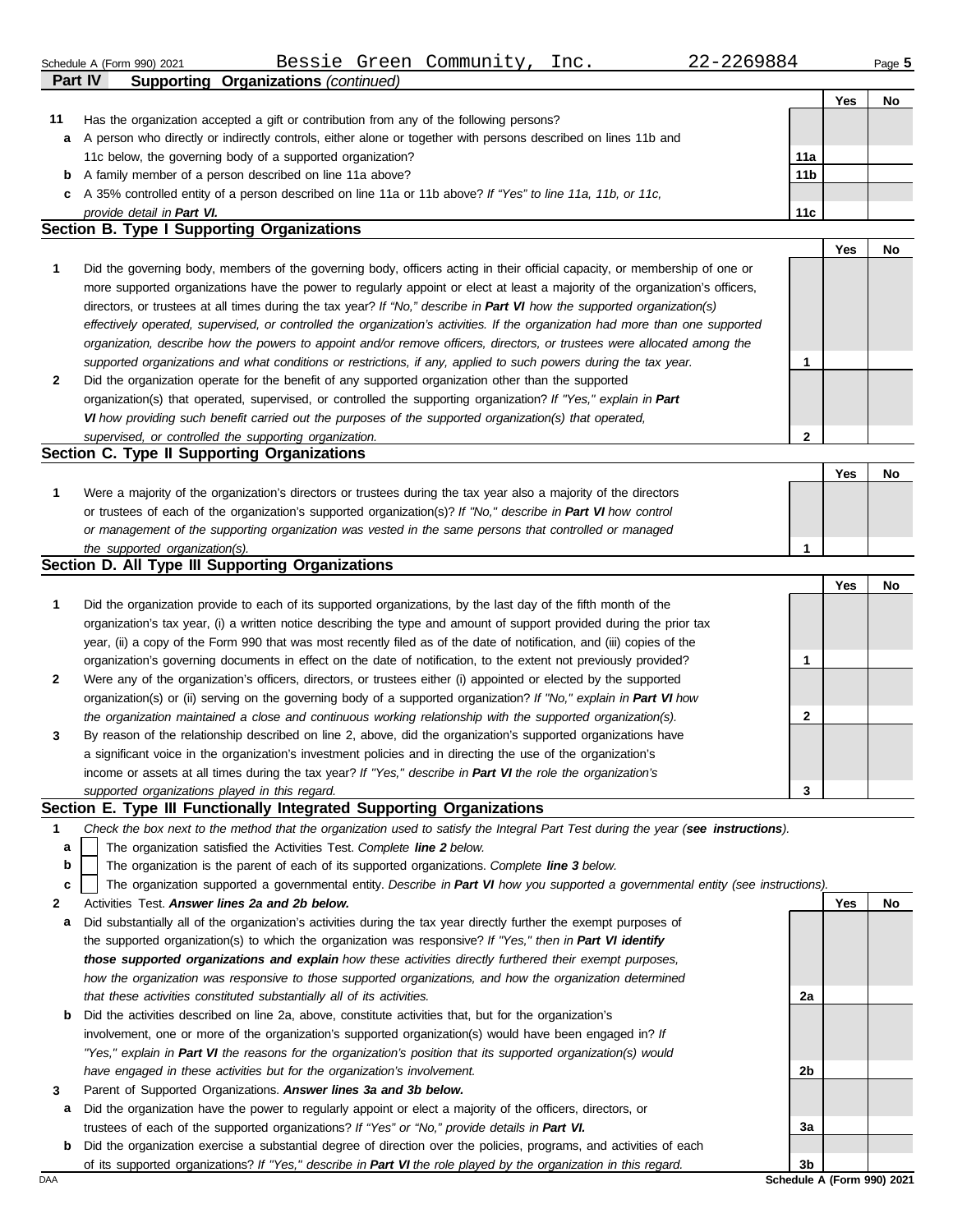|                | Bessie Green Community,<br>Inc.<br>Schedule A (Form 990) 2021                                                                    |                | 22-2269884     | Page 6                         |
|----------------|----------------------------------------------------------------------------------------------------------------------------------|----------------|----------------|--------------------------------|
| <b>Part V</b>  | Type III Non-Functionally Integrated 509(a)(3) Supporting Organizations                                                          |                |                |                                |
| $\mathbf{1}$   | Check here if the organization satisfied the Integral Part Test as a qualifying trust on Nov. 20, 1970 (explain in Part VI). See |                |                |                                |
|                | instructions. All other Type III non-functionally integrated supporting organizations must complete Sections A through E.        |                |                |                                |
|                | Section A – Adjusted Net Income                                                                                                  |                | (A) Prior Year | (B) Current Year<br>(optional) |
| 1              | Net short-term capital gain                                                                                                      | 1              |                |                                |
| 2              | Recoveries of prior-year distributions                                                                                           | $\mathbf{2}$   |                |                                |
| 3              | Other gross income (see instructions)                                                                                            | 3              |                |                                |
| 4              | Add lines 1 through 3.                                                                                                           | 4              |                |                                |
| 5              | Depreciation and depletion                                                                                                       | 5              |                |                                |
| 6              | Portion of operating expenses paid or incurred for production or collection                                                      |                |                |                                |
|                | of gross income or for management, conservation, or maintenance of                                                               |                |                |                                |
|                | property held for production of income (see instructions)                                                                        | 6              |                |                                |
| 7              | Other expenses (see instructions)                                                                                                | $\overline{7}$ |                |                                |
| 8              | Adjusted Net Income (subtract lines 5, 6, and 7 from line 4)                                                                     | 8              |                |                                |
|                | Section B - Minimum Asset Amount                                                                                                 |                | (A) Prior Year | (B) Current Year<br>(optional) |
| 1              | Aggregate fair market value of all non-exempt-use assets (see                                                                    |                |                |                                |
|                | instructions for short tax year or assets held for part of year):                                                                |                |                |                                |
|                | a Average monthly value of securities                                                                                            | 1a             |                |                                |
|                | <b>b</b> Average monthly cash balances                                                                                           | 1b             |                |                                |
|                | c Fair market value of other non-exempt-use assets                                                                               | 1c             |                |                                |
|                | d Total (add lines 1a, 1b, and 1c)                                                                                               | 1d             |                |                                |
|                | e Discount claimed for blockage or other factors                                                                                 |                |                |                                |
|                | (explain in detail in Part VI):                                                                                                  |                |                |                                |
| 2              | Acquisition indebtedness applicable to non-exempt-use assets                                                                     | $\mathbf{2}$   |                |                                |
| 3              | Subtract line 2 from line 1d.                                                                                                    | 3              |                |                                |
| 4              | Cash deemed held for exempt use. Enter 0.015 of line 3 (for greater amount,                                                      |                |                |                                |
|                | see instructions).                                                                                                               | 4              |                |                                |
| 5              | Net value of non-exempt-use assets (subtract line 4 from line 3)                                                                 | 5              |                |                                |
| 6              | Multiply line 5 by 0.035.                                                                                                        | 6              |                |                                |
| 7              | Recoveries of prior-year distributions                                                                                           | $\overline{7}$ |                |                                |
| 8              | Minimum Asset Amount (add line 7 to line 6)                                                                                      | 8              |                |                                |
|                | Section C - Distributable Amount                                                                                                 |                |                | <b>Current Year</b>            |
| 1.             | Adjusted net income for prior year (from Section A, line 8, column A)                                                            | 1              |                |                                |
|                | Enter 0.85 of line 1.                                                                                                            | 2              |                |                                |
| 3              | Minimum asset amount for prior year (from Section B, line 8, column A)                                                           | 3              |                |                                |
| 4              | Enter greater of line 2 or line 3.                                                                                               | 4              |                |                                |
| 5              | Income tax imposed in prior year                                                                                                 | 5              |                |                                |
| 6              | Distributable Amount. Subtract line 5 from line 4, unless subject to                                                             |                |                |                                |
|                | emergency temporary reduction (see instructions).                                                                                | 6              |                |                                |
| $\overline{7}$ | Check here if the current year is the organization's first as a non-functionally integrated Type III supporting organization     |                |                |                                |

(see instructions).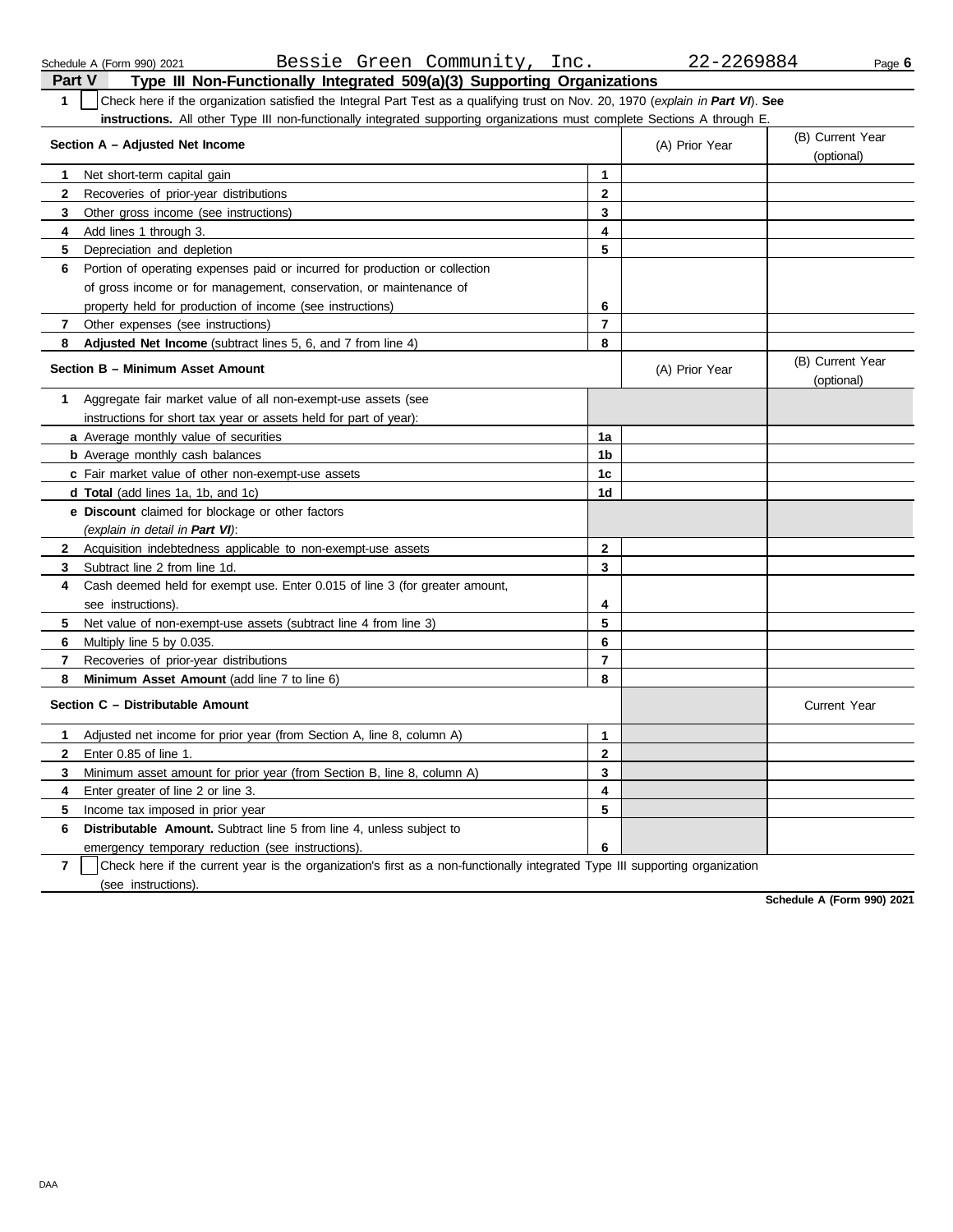| Part V | Type III Non-Functionally Integrated 509(a)(3) Supporting Organizations (continued)        |                                    |                                   |                               |
|--------|--------------------------------------------------------------------------------------------|------------------------------------|-----------------------------------|-------------------------------|
|        | Section D – Distributions                                                                  |                                    |                                   | <b>Current Year</b>           |
| 1      | Amounts paid to supported organizations to accomplish exempt purposes                      |                                    |                                   |                               |
| 2      | Amounts paid to perform activity that directly furthers exempt purposes of supported       |                                    |                                   |                               |
|        | organizations, in excess of income from activity                                           |                                    |                                   |                               |
| 3      | Administrative expenses paid to accomplish exempt purposes of supported organizations      |                                    |                                   |                               |
| 4      | Amounts paid to acquire exempt-use assets                                                  |                                    |                                   |                               |
| 5      | Qualified set-aside amounts (prior IRS approval required—provide details in Part VI)       |                                    |                                   |                               |
| 6      | Other distributions (describe in Part VI). See instructions.                               |                                    |                                   |                               |
| 7      | Total annual distributions. Add lines 1 through 6.                                         |                                    |                                   |                               |
| 8      | Distributions to attentive supported organizations to which the organization is responsive |                                    |                                   |                               |
|        | (provide details in Part VI). See instructions.                                            |                                    |                                   |                               |
| 9      | Distributable amount for 2021 from Section C, line 6                                       |                                    |                                   |                               |
| 10     | Line 8 amount divided by line 9 amount                                                     |                                    |                                   |                               |
|        | <b>Section E - Distribution Allocations (see instructions)</b>                             | (i)<br><b>Excess Distributions</b> | (ii)<br><b>Underdistributions</b> | (iii)<br><b>Distributable</b> |
|        |                                                                                            |                                    | Pre-2021                          | Amount for 2021               |
| 1      | Distributable amount for 2021 from Section C, line 6                                       |                                    |                                   |                               |
| 2      | Underdistributions, if any, for years prior to 2021                                        |                                    |                                   |                               |
|        | (reasonable cause required-explain in Part VI). See<br>instructions.                       |                                    |                                   |                               |
| 3      | Excess distributions carryover, if any, to 2021                                            |                                    |                                   |                               |
|        | <b>a</b> From 2016                                                                         |                                    |                                   |                               |
|        |                                                                                            |                                    |                                   |                               |
|        |                                                                                            |                                    |                                   |                               |
|        |                                                                                            |                                    |                                   |                               |
|        |                                                                                            |                                    |                                   |                               |
|        | f Total of lines 3a through 3e                                                             |                                    |                                   |                               |
|        | <b>g</b> Applied to underdistributions of prior years                                      |                                    |                                   |                               |
|        | <b>h</b> Applied to 2021 distributable amount                                              |                                    |                                   |                               |
|        | <i>i</i> Carryover from 2016 not applied (see instructions)                                |                                    |                                   |                               |
|        | Remainder. Subtract lines 3g, 3h, and 3i from line 3f.                                     |                                    |                                   |                               |
|        | Distributions for 2021 from                                                                |                                    |                                   |                               |
| 4      |                                                                                            |                                    |                                   |                               |
|        | \$<br>Section D, line 7:                                                                   |                                    |                                   |                               |
|        | <b>a</b> Applied to underdistributions of prior years                                      |                                    |                                   |                               |
|        | <b>b</b> Applied to 2021 distributable amount                                              |                                    |                                   |                               |
|        | c Remainder. Subtract lines 4a and 4b from line 4.                                         |                                    |                                   |                               |
| 5      | Remaining underdistributions for years prior to 2021, if                                   |                                    |                                   |                               |
|        | any. Subtract lines 3q and 4a from line 2. For result                                      |                                    |                                   |                               |
|        | greater than zero, explain in Part VI. See instructions.                                   |                                    |                                   |                               |
| 6      | Remaining underdistributions for 2021 Subtract lines 3h                                    |                                    |                                   |                               |
|        | and 4b from line 1. For result greater than zero, explain in                               |                                    |                                   |                               |
|        | Part VI. See instructions.                                                                 |                                    |                                   |                               |
| 7      | Excess distributions carryover to 2022. Add lines 3j                                       |                                    |                                   |                               |
|        | and 4c.                                                                                    |                                    |                                   |                               |
| 8      | Breakdown of line 7:                                                                       |                                    |                                   |                               |
|        |                                                                                            |                                    |                                   |                               |
|        |                                                                                            |                                    |                                   |                               |
|        |                                                                                            |                                    |                                   |                               |
|        |                                                                                            |                                    |                                   |                               |
|        | e Excess from 2021                                                                         |                                    |                                   |                               |

**Schedule A (Form 990) 2021**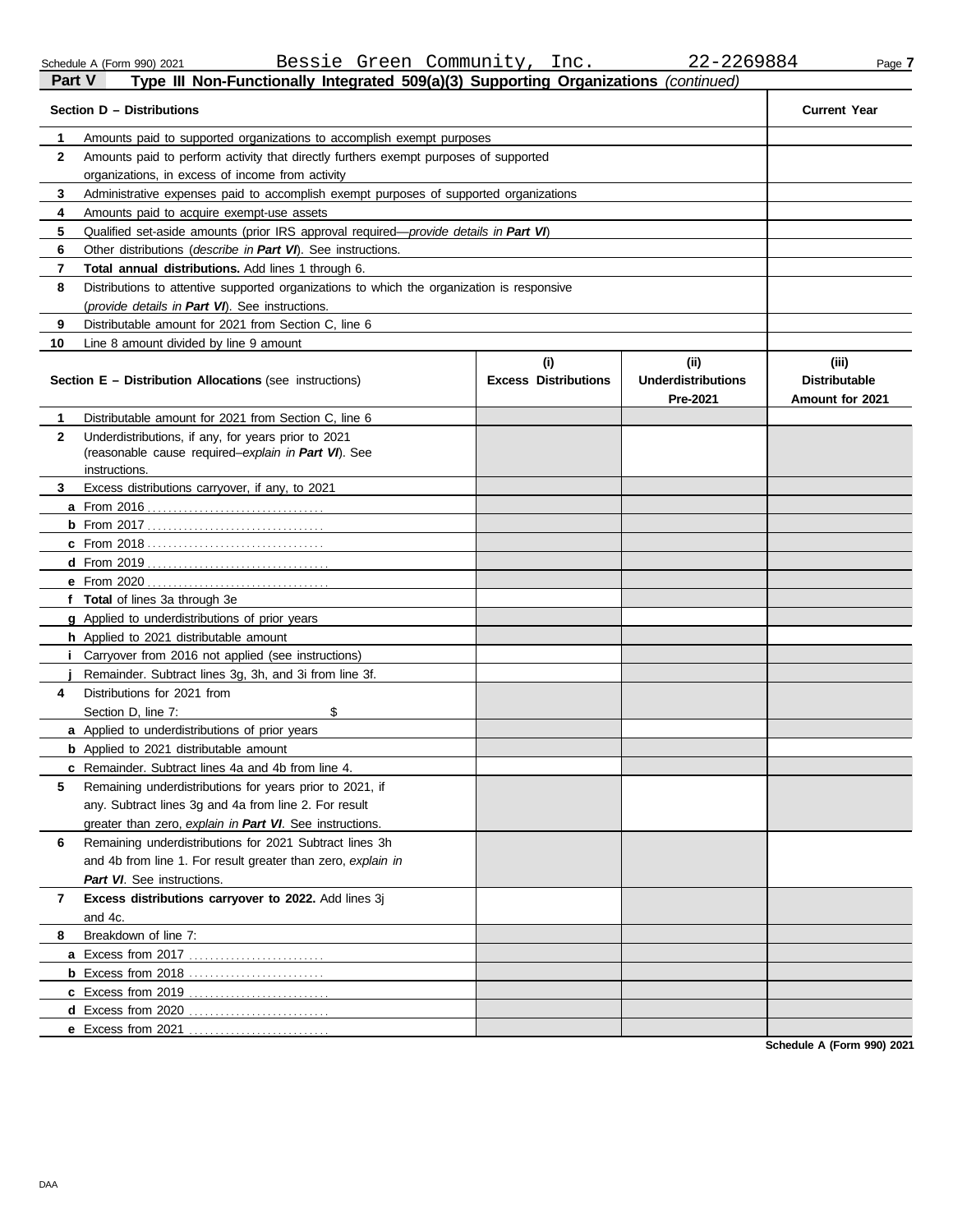| Schedule A (Form 990) 2021 |                                                                                                |  |  |                                                                                                                                                                                                                                                                                                                                                                                                                                                                                                         | Page 8 |
|----------------------------|------------------------------------------------------------------------------------------------|--|--|---------------------------------------------------------------------------------------------------------------------------------------------------------------------------------------------------------------------------------------------------------------------------------------------------------------------------------------------------------------------------------------------------------------------------------------------------------------------------------------------------------|--------|
| Part VI                    | lines 2, 5, and 6. Also complete this part for any additional information. (See instructions.) |  |  | 990) 2021 Bessie Green Community, Inc. 22-2269884 Particle 17b in Bessie Green Community, Inc. 22-2269884 Particle 22-2269884<br>III, line 12; Part IV, Section A, lines 1, 2, 3b, 3c, 4b, 4c, 5a, 6, 9a, 9b, 9c, 11a, 11b, and 11c; Part IV, Section<br>B, lines 1 and 2; Part IV, Section C, line 1; Part IV, Section D, lines 2 and 3; Part IV, Section E, lines 1c, 2a, 2b,<br>3a, and 3b; Part V, line 1; Part V, Section B, line 1e; Part V, Section D, lines 5, 6, and 8; and Part V, Section E, |        |
|                            |                                                                                                |  |  |                                                                                                                                                                                                                                                                                                                                                                                                                                                                                                         |        |
|                            |                                                                                                |  |  |                                                                                                                                                                                                                                                                                                                                                                                                                                                                                                         |        |
|                            |                                                                                                |  |  |                                                                                                                                                                                                                                                                                                                                                                                                                                                                                                         |        |
|                            |                                                                                                |  |  |                                                                                                                                                                                                                                                                                                                                                                                                                                                                                                         |        |
|                            |                                                                                                |  |  |                                                                                                                                                                                                                                                                                                                                                                                                                                                                                                         |        |
|                            |                                                                                                |  |  |                                                                                                                                                                                                                                                                                                                                                                                                                                                                                                         |        |
|                            |                                                                                                |  |  |                                                                                                                                                                                                                                                                                                                                                                                                                                                                                                         |        |
|                            |                                                                                                |  |  |                                                                                                                                                                                                                                                                                                                                                                                                                                                                                                         |        |
|                            |                                                                                                |  |  |                                                                                                                                                                                                                                                                                                                                                                                                                                                                                                         |        |
|                            |                                                                                                |  |  |                                                                                                                                                                                                                                                                                                                                                                                                                                                                                                         |        |
|                            |                                                                                                |  |  |                                                                                                                                                                                                                                                                                                                                                                                                                                                                                                         |        |
|                            |                                                                                                |  |  |                                                                                                                                                                                                                                                                                                                                                                                                                                                                                                         |        |
|                            |                                                                                                |  |  |                                                                                                                                                                                                                                                                                                                                                                                                                                                                                                         |        |
|                            |                                                                                                |  |  |                                                                                                                                                                                                                                                                                                                                                                                                                                                                                                         |        |
|                            |                                                                                                |  |  |                                                                                                                                                                                                                                                                                                                                                                                                                                                                                                         |        |
|                            |                                                                                                |  |  |                                                                                                                                                                                                                                                                                                                                                                                                                                                                                                         |        |
|                            |                                                                                                |  |  |                                                                                                                                                                                                                                                                                                                                                                                                                                                                                                         |        |
|                            |                                                                                                |  |  |                                                                                                                                                                                                                                                                                                                                                                                                                                                                                                         |        |
|                            |                                                                                                |  |  |                                                                                                                                                                                                                                                                                                                                                                                                                                                                                                         |        |
|                            |                                                                                                |  |  |                                                                                                                                                                                                                                                                                                                                                                                                                                                                                                         |        |
|                            |                                                                                                |  |  |                                                                                                                                                                                                                                                                                                                                                                                                                                                                                                         |        |
|                            |                                                                                                |  |  |                                                                                                                                                                                                                                                                                                                                                                                                                                                                                                         |        |
|                            |                                                                                                |  |  |                                                                                                                                                                                                                                                                                                                                                                                                                                                                                                         |        |
|                            |                                                                                                |  |  |                                                                                                                                                                                                                                                                                                                                                                                                                                                                                                         |        |
|                            |                                                                                                |  |  |                                                                                                                                                                                                                                                                                                                                                                                                                                                                                                         |        |
|                            |                                                                                                |  |  |                                                                                                                                                                                                                                                                                                                                                                                                                                                                                                         |        |
|                            |                                                                                                |  |  |                                                                                                                                                                                                                                                                                                                                                                                                                                                                                                         |        |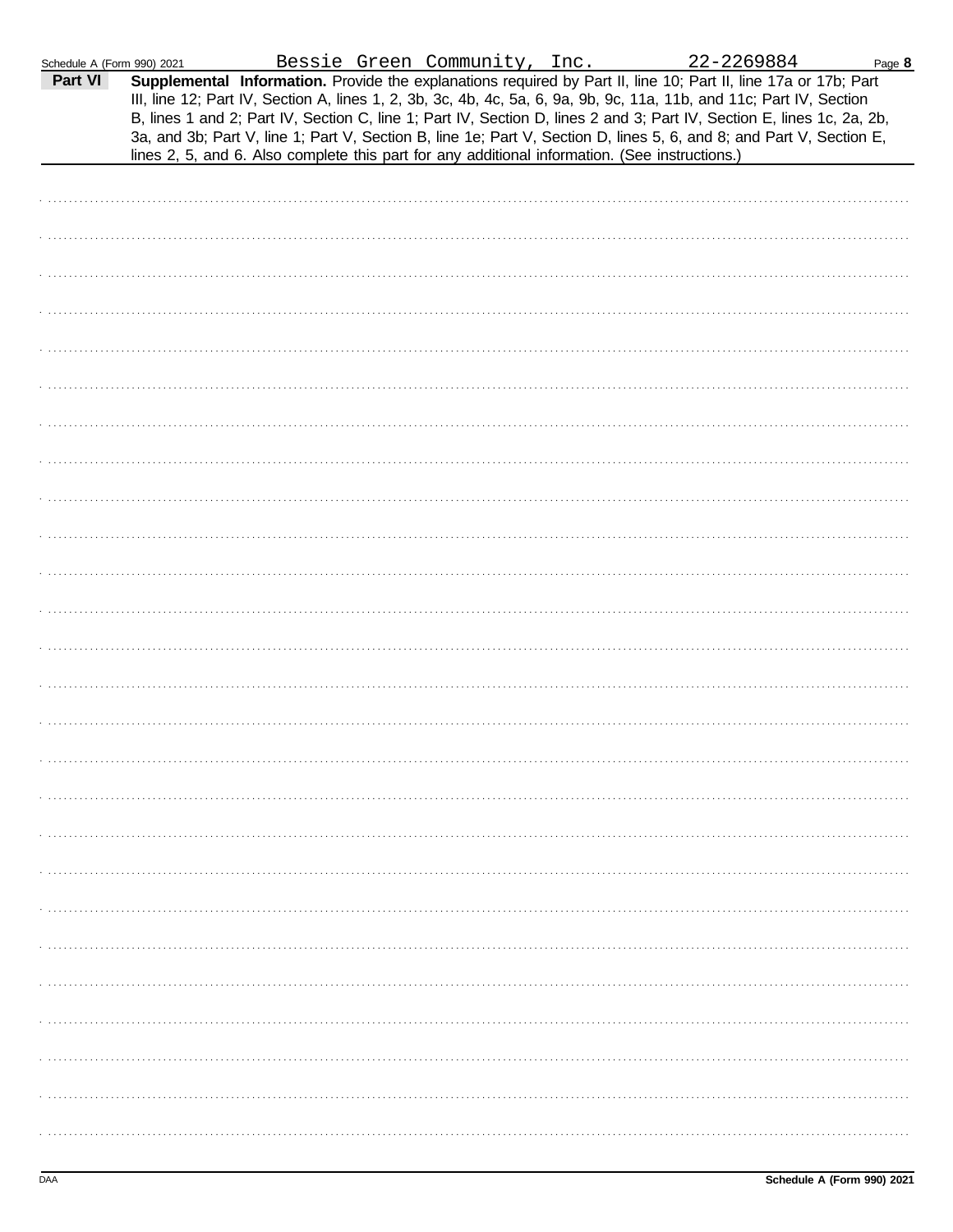| Schedule B |  |
|------------|--|
| (Form 990) |  |

Department of the Treasury Internal Revenue Service

## **Schedule of Contributors**

OMB No. 1545-0047

**2021**

#### u **Attach to Form 990 or Form 990-PF.** u **Go to** *www.irs.gov/Form990* **for the latest information.**

**Employer identification number**

|  | Name of the organization |  |
|--|--------------------------|--|
|  |                          |  |

### Bessie Green Community, Inc. 22-2269884

| Organization type (check one): |  |  |  |
|--------------------------------|--|--|--|
|--------------------------------|--|--|--|

**Filers of: Section:**

|                      | Form 990 or 990-EZ                 | X<br>3 ) (enter number) organization<br>501(c)                                                                                                                                                                                                                                                                                                                                                                                                                                                                                                                                                                            |
|----------------------|------------------------------------|---------------------------------------------------------------------------------------------------------------------------------------------------------------------------------------------------------------------------------------------------------------------------------------------------------------------------------------------------------------------------------------------------------------------------------------------------------------------------------------------------------------------------------------------------------------------------------------------------------------------------|
|                      |                                    | $4947(a)(1)$ nonexempt charitable trust <b>not</b> treated as a private foundation                                                                                                                                                                                                                                                                                                                                                                                                                                                                                                                                        |
|                      |                                    | 527 political organization                                                                                                                                                                                                                                                                                                                                                                                                                                                                                                                                                                                                |
| Form 990-PF          |                                    | 501(c)(3) exempt private foundation                                                                                                                                                                                                                                                                                                                                                                                                                                                                                                                                                                                       |
|                      |                                    | 4947(a)(1) nonexempt charitable trust treated as a private foundation                                                                                                                                                                                                                                                                                                                                                                                                                                                                                                                                                     |
|                      |                                    | 501(c)(3) taxable private foundation                                                                                                                                                                                                                                                                                                                                                                                                                                                                                                                                                                                      |
|                      |                                    |                                                                                                                                                                                                                                                                                                                                                                                                                                                                                                                                                                                                                           |
| instructions.        |                                    | Check if your organization is covered by the <b>General Rule</b> or a <b>Special Rule.</b><br><b>Note:</b> Only a section 501(c)(7), (8), or (10) organization can check boxes for both the General Rule and a Special Rule. See                                                                                                                                                                                                                                                                                                                                                                                          |
| <b>General Rule</b>  |                                    |                                                                                                                                                                                                                                                                                                                                                                                                                                                                                                                                                                                                                           |
|                      | contributor's total contributions. | For an organization filing Form 990, 990-EZ, or 990-PF that received, during the year, contributions totaling \$5,000<br>or more (in money or property) from any one contributor. Complete Parts I and II. See instructions for determining a                                                                                                                                                                                                                                                                                                                                                                             |
| <b>Special Rules</b> |                                    |                                                                                                                                                                                                                                                                                                                                                                                                                                                                                                                                                                                                                           |
| ΙX                   |                                    | For an organization described in section 501(c)(3) filing Form 990 or 990-EZ that met the $331/3%$ support test of the<br>regulations under sections 509(a)(1) and 170(b)(1)(A)(vi), that checked Schedule A (Form 990), Part II, line 13, 16a, or<br>16b, and that received from any one contributor, during the year, total contributions of the greater of (1) \$5,000; or<br>(2) 2% of the amount on (i) Form 990, Part VIII, line 1h; or (ii) Form 990-EZ, line 1. Complete Parts I and II.                                                                                                                          |
|                      |                                    | For an organization described in section 501(c)(7), (8), or (10) filing Form 990 or 990-EZ that received from any one<br>contributor, during the year, total contributions of more than \$1,000 exclusively for religious, charitable, scientific,<br>literary, or educational purposes, or for the prevention of cruelty to children or animals. Complete Parts I (entering<br>"N/A" in column (b) instead of the contributor name and address), II, and III.                                                                                                                                                            |
|                      |                                    | For an organization described in section 501(c)(7), (8), or (10) filing Form 990 or 990-EZ that received from any one<br>contributor, during the year, contributions exclusively for religious, charitable, etc., purposes, but no such<br>contributions totaled more than \$1,000. If this box is checked, enter here the total contributions that were received<br>during the year for an exclusively religious, charitable, etc., purpose. Don't complete any of the parts unless the<br>General Rule applies to this organization because it received nonexclusively religious, charitable, etc., contributions<br>\$ |

**must** answer "No" on Part IV, line 2, of its Form 990; or check the box on line H of its Form 990-EZ or on its Form 990-PF, Part I, line 2, to certify that it doesn't meet the filing requirements of Schedule B (Form 990). **Caution:** An organization that isn't covered by the General Rule and/or the Special Rules doesn't file Schedule B (Form 990), but it

**For Paperwork Reduction Act Notice, see the instructions for Form 990, 990-EZ, or 990-PF.**

**Schedule B (Form 990) (2021)**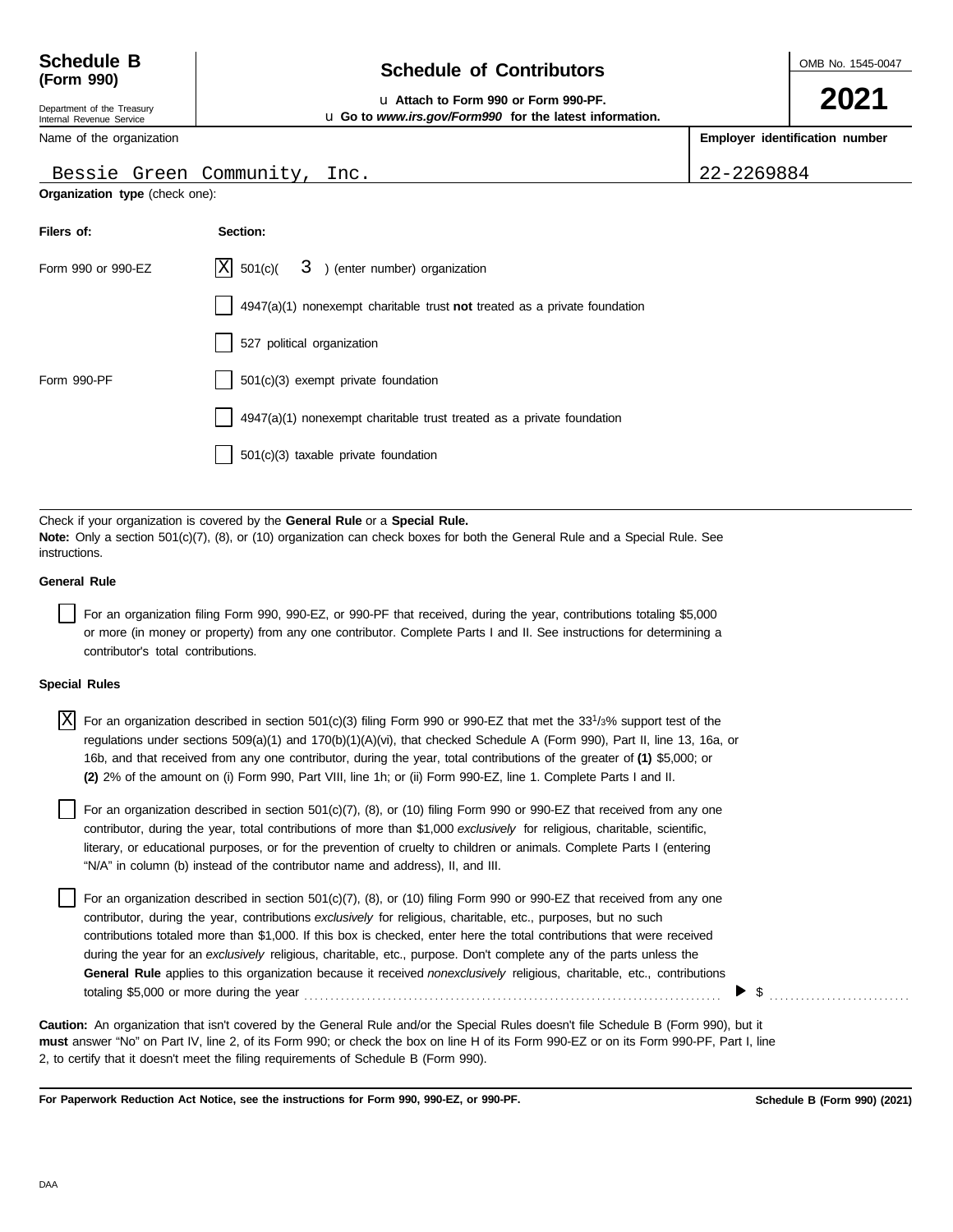|                      | Schedule B (Form 990) (2021)<br>Name of organization                                                                                                                 |                                      | Page 1 of 3<br>Page 2<br>Employer identification number                                                       |
|----------------------|----------------------------------------------------------------------------------------------------------------------------------------------------------------------|--------------------------------------|---------------------------------------------------------------------------------------------------------------|
| Part I               | Bessie Green Community, Inc.<br><b>Contributors</b> (see instructions). Use duplicate copies of Part I if additional space is needed.                                |                                      | 22-2269884                                                                                                    |
| (a)<br>No.           | (b)<br>Name, address, and ZIP + 4                                                                                                                                    | (c)<br><b>Total contributions</b>    | (d)<br>Type of contribution                                                                                   |
| $\mathfrak{1}$       | Colombia Bank<br>19-01 Route 208 North<br>NJ 07410<br>Fair Lawn                                                                                                      | 10,000<br>$\frac{1}{2}$              | Person<br>Payroll<br><b>Noncash</b><br>(Complete Part II for<br>noncash contributions.)                       |
| (a)<br>No.           | (b)<br>Name, address, and ZIP + 4                                                                                                                                    | (c)<br><b>Total contributions</b>    | (d)<br>Type of contribution                                                                                   |
| $2$                  | First Reformed Church of Pompton Pla<br>529 Newark Pompton Tpke<br>Pompton Plains NJ 07444                                                                           | 22,448<br>$\frac{1}{2}$              | Person<br>Payroll<br><b>Noncash</b><br>(Complete Part II for<br>noncash contributions.)                       |
| (a)<br>No.           | (b)<br>Name, address, and ZIP + 4                                                                                                                                    | (c)<br><b>Total contributions</b>    | (d)<br>Type of contribution                                                                                   |
| $\overline{3}$       | Patricia Green<br>66 Heller Way<br>Upper Montclair<br>NJ 07043                                                                                                       | 10,000<br>\$                         | Person<br>Payroll<br>Noncash<br>(Complete Part II for<br>noncash contributions.)                              |
| (a)                  | (b)                                                                                                                                                                  | (c)                                  | (d)                                                                                                           |
| No.<br>$\frac{4}{3}$ | Name, address, and ZIP + 4<br>Holmes Family Foundation<br>c/o Asaria Amador, Trust Officer<br>Bank of America<br>One Bryant Park, 28th Floor<br>NY 10036<br>New York | <b>Total contributions</b><br>50,000 | Type of contribution<br>Χ<br>Person<br>Payroll<br>Noncash<br>(Complete Part II for<br>noncash contributions.) |
| (a)<br>No.           | (b)<br>Name, address, and ZIP + 4                                                                                                                                    | (c)<br><b>Total contributions</b>    | (d)<br>Type of contribution                                                                                   |
| 5.                   | Grotta Fund<br>Jewish Community Found. of Metrowest<br>901 Route 10<br>NJ 07981<br>Whippany                                                                          | 10,000<br>\$                         | Person<br>Χ<br>Payroll<br>Noncash<br>(Complete Part II for<br>noncash contributions.)                         |
| (a)<br>No.           | (b)<br>Name, address, and ZIP + 4                                                                                                                                    | (c)<br><b>Total contributions</b>    | (d)<br>Type of contribution                                                                                   |
| $6$                  | <b>UNFI</b><br>313 Iron Hourse Way<br>RI 02908-5637<br>Providence                                                                                                    | 10,000<br>$\mathfrak s$              | Person<br>Χ<br>Payroll<br>Noncash<br>(Complete Part II for<br>noncash contributions.)                         |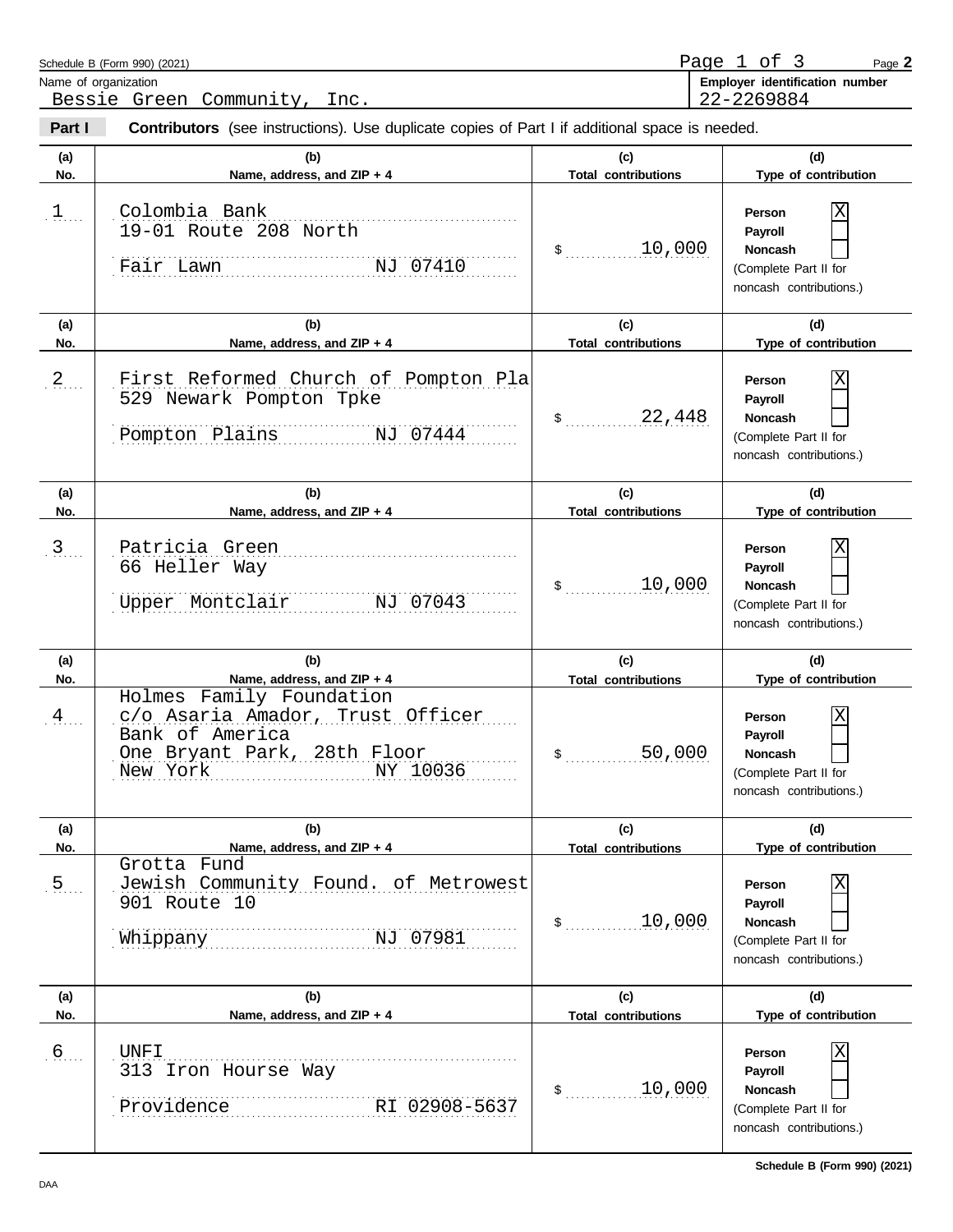|                | Schedule B (Form 990) (2021)<br>Name of organization<br>Bessie Green Community, Inc.           |                                   | Page 2 of 3<br>Page 2<br>Employer identification number<br>22-2269884                        |
|----------------|------------------------------------------------------------------------------------------------|-----------------------------------|----------------------------------------------------------------------------------------------|
| Part I         | Contributors (see instructions). Use duplicate copies of Part I if additional space is needed. |                                   |                                                                                              |
| (a)<br>No.     | (b)<br>Name, address, and ZIP + 4                                                              | (c)<br><b>Total contributions</b> | (d)<br>Type of contribution                                                                  |
| $7$            | Assured Guaranty<br>1633 Broadway<br>New York NY 10019                                         | 15,000<br>$\sim$                  | Person<br>Payroll<br><b>Noncash</b><br>(Complete Part II for<br>noncash contributions.)      |
| (a)<br>No.     | (b)<br>Name, address, and ZIP + 4                                                              | (c)<br><b>Total contributions</b> | (d)<br>Type of contribution                                                                  |
| 8              | Merrill Lynch<br>225 Liberty St, 39th fl<br>NY 10281<br>New York                               | 15,000<br>$\mathfrak s$           | Person<br>Payroll<br><b>Noncash</b><br>(Complete Part II for<br>noncash contributions.)      |
| (a)<br>No.     | (b)<br>Name, address, and ZIP + 4                                                              | (c)<br><b>Total contributions</b> | (d)<br>Type of contribution                                                                  |
| 9 <sub>1</sub> | Mountshore Capital LLC<br>18 Keech Briar Lane<br>Pompton Plains NJ 07444                       | 10,000<br>\$                      | Χ<br>Person<br>Payroll<br><b>Noncash</b><br>(Complete Part II for<br>noncash contributions.) |
| (a)<br>No.     | (b)<br>Name, address, and ZIP + 4                                                              | (c)<br><b>Total contributions</b> | (d)<br>Type of contribution                                                                  |
| 10             | Northeast Lock Corp<br>48 Oak St<br>Clifton<br>NJ 07014                                        | 10,000                            | Χ<br>Person<br>Payroll<br>Noncash<br>(Complete Part II for<br>noncash contributions.)        |
| (a)<br>No.     | (b)<br>Name, address, and ZIP + 4                                                              | (c)<br><b>Total contributions</b> | (d)<br>Type of contribution                                                                  |
| 11.            | Waldele Foundation<br>209 Pleasant Plains Rd<br>Stirling<br>NJ 07980                           | 10,000<br>\$                      | Χ<br>Person<br>Payroll<br>Noncash<br>(Complete Part II for<br>noncash contributions.)        |
| (a)<br>No.     | (b)<br>Name, address, and ZIP + 4                                                              | (c)<br><b>Total contributions</b> | (d)<br>Type of contribution                                                                  |
| 12.            | Stephen & Bonnie Holmes<br>18 Keech Briar Lane<br>Pompton Plains<br>NJ 07444                   | 100,000<br>\$                     | Χ<br>Person<br>Payroll<br>Noncash<br>(Complete Part II for<br>noncash contributions.)        |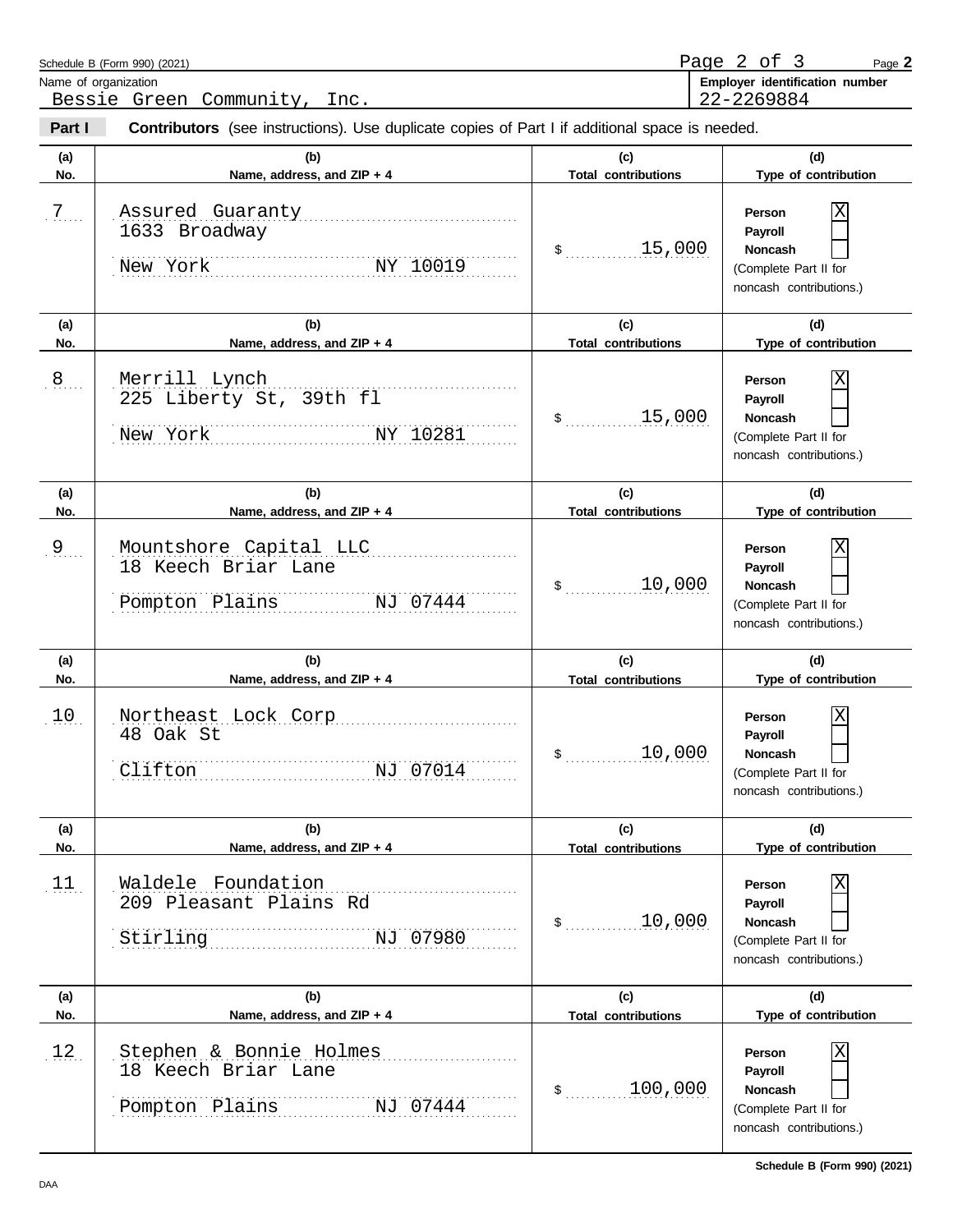|            | Schedule B (Form 990) (2021)<br>Name of organization<br>Bessie Green Community, Inc.           |                                   | Page 3 of 3<br>Page 2<br>Employer identification number<br>22-2269884                        |
|------------|------------------------------------------------------------------------------------------------|-----------------------------------|----------------------------------------------------------------------------------------------|
| Part I     | Contributors (see instructions). Use duplicate copies of Part I if additional space is needed. |                                   |                                                                                              |
| (a)<br>No. | (b)<br>Name, address, and ZIP + 4                                                              | (c)<br><b>Total contributions</b> | (d)<br>Type of contribution                                                                  |
| 13         | Linda Wilson<br>260 Sunset Road<br>Pompton Plains<br>NJ 07444                                  | 9,500<br>$\sim$                   | Χ<br>Person<br>Payroll<br><b>Noncash</b><br>(Complete Part II for<br>noncash contributions.) |
| (a)<br>No. | (b)<br>Name, address, and ZIP + 4                                                              | (c)<br><b>Total contributions</b> | (d)<br>Type of contribution                                                                  |
| 14         | HealthCare Foundation<br>60 E Willow St<br>Millburn<br>NJ 07041                                | 24,000<br>$\sim$                  | Χ<br>Person<br>Payroll<br><b>Noncash</b><br>(Complete Part II for<br>noncash contributions.) |
| (a)<br>No. | (b)<br>Name, address, and ZIP + 4                                                              | (c)<br><b>Total contributions</b> | (d)<br>Type of contribution                                                                  |
|            |                                                                                                | $\$\quad$                         | Person<br>Payroll<br>Noncash<br>(Complete Part II for<br>noncash contributions.)             |
| (a)<br>No. | (b)<br>Name, address, and ZIP + 4                                                              | (c)<br><b>Total contributions</b> | (d)<br>Type of contribution                                                                  |
|            |                                                                                                | \$                                | Person<br>Payroll<br>Noncash<br>(Complete Part II for<br>noncash contributions.)             |
| (a)<br>No. | (b)<br>Name, address, and ZIP + 4                                                              | (c)<br><b>Total contributions</b> | (d)<br>Type of contribution                                                                  |
|            |                                                                                                | \$                                | Person<br>Payroll<br>Noncash<br>(Complete Part II for<br>noncash contributions.)             |
| (a)<br>No. | (b)<br>Name, address, and ZIP + 4                                                              | (c)<br><b>Total contributions</b> | (d)<br>Type of contribution                                                                  |
|            |                                                                                                | \$                                | Person<br>Payroll<br>Noncash<br>(Complete Part II for<br>noncash contributions.)             |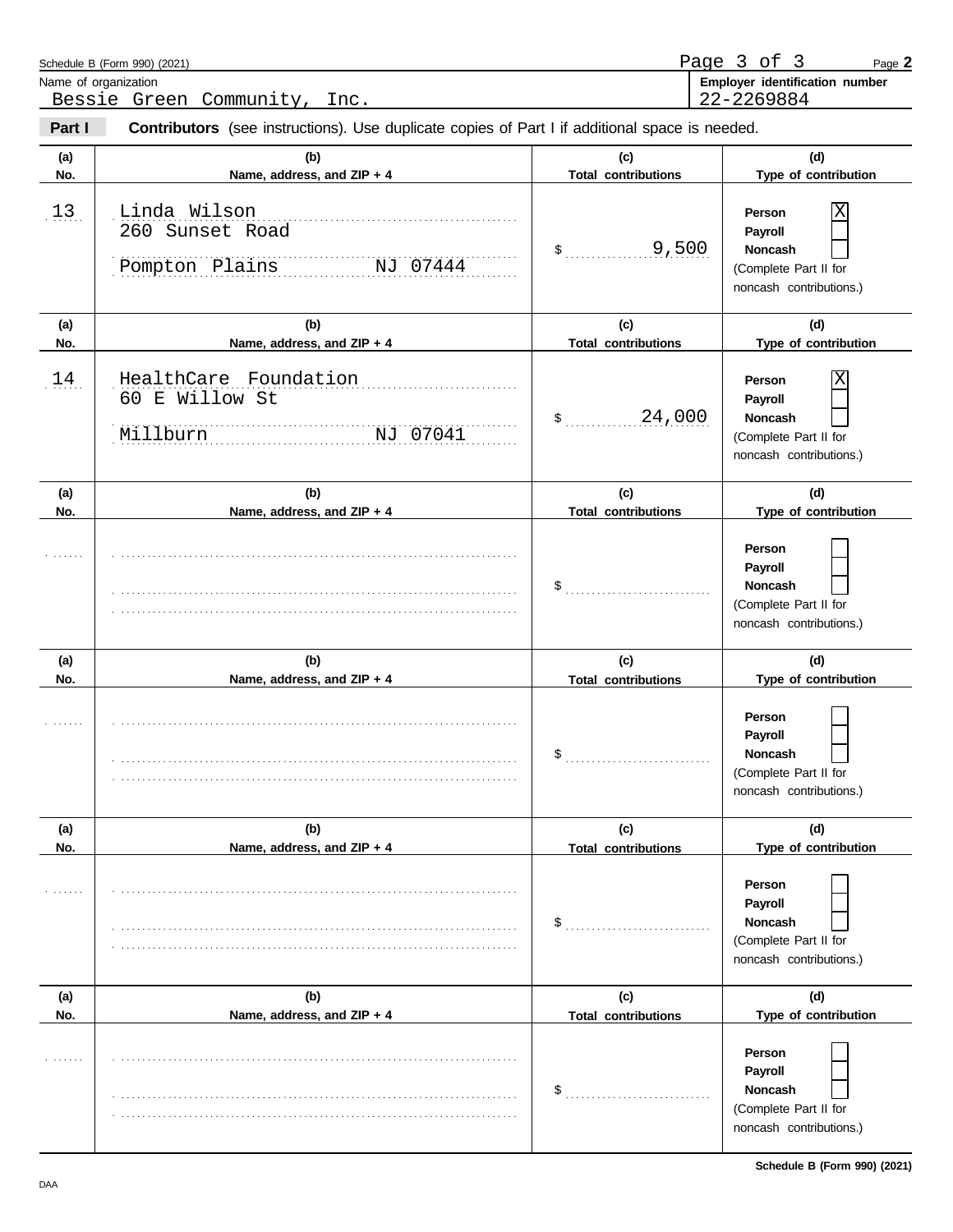Department of the Treasury Internal Revenue Service

# **SCHEDULE D Supplemental Financial Statements**

**Part IV, line 6, 7, 8, 9, 10, 11a, 11b, 11c, 11d, 11e, 11f, 12a, or 12b.** u **Complete if the organization answered "Yes" on Form 990,**

u **Attach to Form 990.** 

**2021** OMB No. 1545-0047 **Open to Public Inspection**

u **Go to** *www.irs.gov/Form990* **for instructions and the latest information.**

| Name of the organization |                                                                                                                                                                           |                                                                                                                                                                              | Employer identification number  |
|--------------------------|---------------------------------------------------------------------------------------------------------------------------------------------------------------------------|------------------------------------------------------------------------------------------------------------------------------------------------------------------------------|---------------------------------|
|                          | Bessie Green Community, Inc.                                                                                                                                              |                                                                                                                                                                              | 22-2269884                      |
| Part I                   | Organizations Maintaining Donor Advised Funds or Other Similar Funds or Accounts.<br>Complete if the organization answered "Yes" on Form 990, Part IV, line 6.            |                                                                                                                                                                              |                                 |
|                          |                                                                                                                                                                           | (a) Donor advised funds                                                                                                                                                      | (b) Funds and other accounts    |
| 1                        | Total number at end of year                                                                                                                                               | $\mathcal{L}^{\mathcal{L}}(\mathcal{L}^{\mathcal{L}})$ and $\mathcal{L}^{\mathcal{L}}(\mathcal{L}^{\mathcal{L}})$ and $\mathcal{L}^{\mathcal{L}}(\mathcal{L}^{\mathcal{L}})$ |                                 |
| 2                        | Aggregate value of contributions to (during year)                                                                                                                         |                                                                                                                                                                              |                                 |
| 3                        |                                                                                                                                                                           | the control of the control of the control of the control of the control of the control of                                                                                    |                                 |
| 4                        |                                                                                                                                                                           |                                                                                                                                                                              |                                 |
| 5                        | Did the organization inform all donors and donor advisors in writing that the assets held in donor advised                                                                |                                                                                                                                                                              |                                 |
|                          |                                                                                                                                                                           |                                                                                                                                                                              | Yes<br>No                       |
| 6                        | Did the organization inform all grantees, donors, and donor advisors in writing that grant funds can be used                                                              |                                                                                                                                                                              |                                 |
|                          | only for charitable purposes and not for the benefit of the donor or donor advisor, or for any other purpose                                                              |                                                                                                                                                                              |                                 |
|                          |                                                                                                                                                                           |                                                                                                                                                                              | Yes<br>No                       |
| Part II                  | <b>Conservation Easements.</b>                                                                                                                                            |                                                                                                                                                                              |                                 |
|                          | Complete if the organization answered "Yes" on Form 990, Part IV, line 7.                                                                                                 |                                                                                                                                                                              |                                 |
| 1.                       | Purpose(s) of conservation easements held by the organization (check all that apply).                                                                                     |                                                                                                                                                                              |                                 |
|                          | Preservation of land for public use (for example, recreation or education)                                                                                                | Preservation of a historically important land area                                                                                                                           |                                 |
|                          | Protection of natural habitat                                                                                                                                             | Preservation of a certified historic structure                                                                                                                               |                                 |
|                          | Preservation of open space                                                                                                                                                |                                                                                                                                                                              |                                 |
| 2                        | Complete lines 2a through 2d if the organization held a qualified conservation contribution in the form of a conservation                                                 |                                                                                                                                                                              |                                 |
|                          | easement on the last day of the tax year.                                                                                                                                 |                                                                                                                                                                              | Held at the End of the Tax Year |
| а                        |                                                                                                                                                                           |                                                                                                                                                                              | 2a                              |
|                          |                                                                                                                                                                           |                                                                                                                                                                              | 2b                              |
|                          | Number of conservation easements on a certified historic structure included in (a) [[[[[ [ [ ]]]                                                                          |                                                                                                                                                                              | 2c                              |
| d                        | Number of conservation easements included in (c) acquired after 7/25/06, and not on a                                                                                     |                                                                                                                                                                              |                                 |
|                          | historic structure listed in the National Register                                                                                                                        |                                                                                                                                                                              | 2d                              |
| 3                        | Number of conservation easements modified, transferred, released, extinguished, or terminated by the organization during the                                              |                                                                                                                                                                              |                                 |
|                          | tax year $\mathbf{u}$                                                                                                                                                     |                                                                                                                                                                              |                                 |
|                          | Number of states where property subject to conservation easement is located u                                                                                             |                                                                                                                                                                              |                                 |
| 5                        | Does the organization have a written policy regarding the periodic monitoring, inspection, handling of                                                                    |                                                                                                                                                                              |                                 |
|                          |                                                                                                                                                                           |                                                                                                                                                                              | Yes<br>No                       |
|                          | Staff and volunteer hours devoted to monitoring, inspecting, handling of violations, and enforcing conservation easements during the year                                 |                                                                                                                                                                              |                                 |
| u                        |                                                                                                                                                                           |                                                                                                                                                                              |                                 |
|                          | Amount of expenses incurred in monitoring, inspecting, handling of violations, and enforcing conservation easements during the year                                       |                                                                                                                                                                              |                                 |
|                          | u\$                                                                                                                                                                       |                                                                                                                                                                              |                                 |
|                          | Does each conservation easement reported on line 2(d) above satisfy the requirements of section 170(h)(4)(B)(i)                                                           |                                                                                                                                                                              |                                 |
|                          | and section $170(h)(4)(B)(ii)?$                                                                                                                                           |                                                                                                                                                                              | Yes<br>No                       |
| 9                        | In Part XIII, describe how the organization reports conservation easements in its revenue and expense statement and                                                       |                                                                                                                                                                              |                                 |
|                          | balance sheet, and include, if applicable, the text of the footnote to the organization's financial statements that describes the                                         |                                                                                                                                                                              |                                 |
|                          | organization's accounting for conservation easements.                                                                                                                     |                                                                                                                                                                              |                                 |
| Part III                 | Organizations Maintaining Collections of Art, Historical Treasures, or Other Similar Assets.<br>Complete if the organization answered "Yes" on Form 990, Part IV, line 8. |                                                                                                                                                                              |                                 |
|                          | 1a If the organization elected, as permitted under FASB ASC 958, not to report in its revenue statement and balance sheet works                                           |                                                                                                                                                                              |                                 |
|                          | of art, historical treasures, or other similar assets held for public exhibition, education, or research in furtherance of public                                         |                                                                                                                                                                              |                                 |
|                          | service, provide in Part XIII the text of the footnote to its financial statements that describes these items.                                                            |                                                                                                                                                                              |                                 |
| b                        | If the organization elected, as permitted under FASB ASC 958, to report in its revenue statement and balance sheet works of                                               |                                                                                                                                                                              |                                 |
|                          | art, historical treasures, or other similar assets held for public exhibition, education, or research in furtherance of public service,                                   |                                                                                                                                                                              |                                 |
|                          | provide the following amounts relating to these items:                                                                                                                    |                                                                                                                                                                              |                                 |
|                          |                                                                                                                                                                           |                                                                                                                                                                              | $u \$                           |
|                          | (ii) Assets included in Form 990, Part X                                                                                                                                  |                                                                                                                                                                              | $\mathbf{u}$ \$                 |
| 2                        | If the organization received or held works of art, historical treasures, or other similar assets for financial gain, provide the                                          |                                                                                                                                                                              |                                 |
|                          | following amounts required to be reported under FASB ASC 958 relating to these items:                                                                                     |                                                                                                                                                                              |                                 |
| а                        | Revenue included on Form 990, Part VIII, line 1                                                                                                                           |                                                                                                                                                                              | $u \$                           |

Assets included in Form 990, Part X . . . . . . . . . . . . . . . . . . . . . . . . . . . . . . . . . . . . . . . . . . . . . . . . . . . . . . . . . . . . . . . . . . . . . . . . . . . . . . . . . . . . . **b**

<u>u \$</u>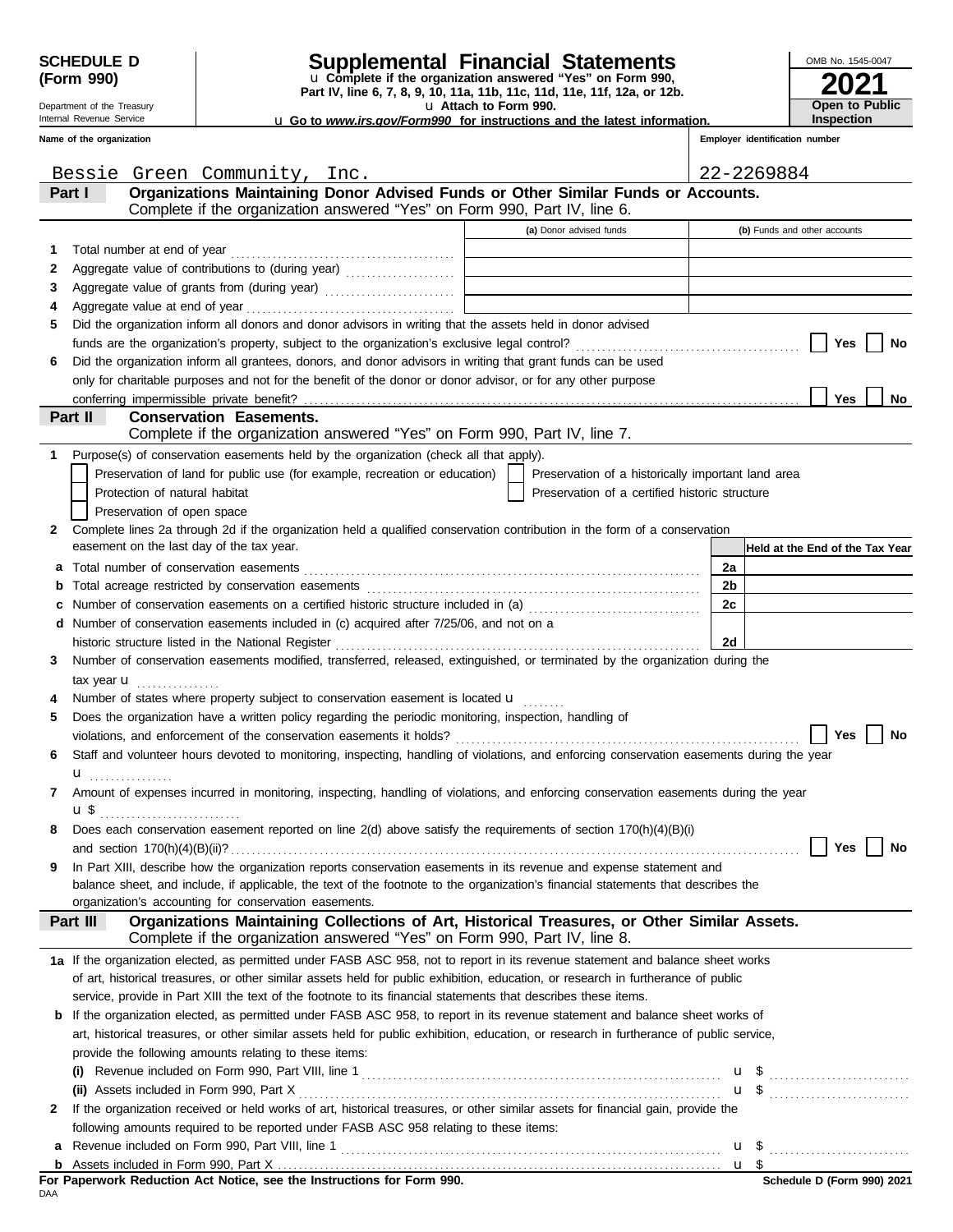|    |                                                                                                                                                                                                                                      |                  |                         |                          |                         | 22-2269884      |                      |                     |     | Page 2 |
|----|--------------------------------------------------------------------------------------------------------------------------------------------------------------------------------------------------------------------------------------|------------------|-------------------------|--------------------------|-------------------------|-----------------|----------------------|---------------------|-----|--------|
|    | Organizations Maintaining Collections of Art, Historical Treasures, or Other Similar Assets (continued)<br>Part III                                                                                                                  |                  |                         |                          |                         |                 |                      |                     |     |        |
| 3  | Using the organization's acquisition, accession, and other records, check any of the following that make significant use of its<br>collection items (check all that apply):                                                          |                  |                         |                          |                         |                 |                      |                     |     |        |
| a  | Public exhibition                                                                                                                                                                                                                    |                  | d                       | Loan or exchange program |                         |                 |                      |                     |     |        |
| b  | Scholarly research                                                                                                                                                                                                                   |                  | e                       |                          |                         |                 |                      |                     |     |        |
| c  | Preservation for future generations                                                                                                                                                                                                  |                  |                         |                          |                         |                 |                      |                     |     |        |
|    | Provide a description of the organization's collections and explain how they further the organization's exempt purpose in Part                                                                                                       |                  |                         |                          |                         |                 |                      |                     |     |        |
|    | XIII.                                                                                                                                                                                                                                |                  |                         |                          |                         |                 |                      |                     |     |        |
| 5. | During the year, did the organization solicit or receive donations of art, historical treasures, or other similar                                                                                                                    |                  |                         |                          |                         |                 |                      |                     |     |        |
|    | assets to be sold to raise funds rather than to be maintained as part of the organization's collection?                                                                                                                              |                  |                         |                          |                         |                 |                      | Yes                 |     | No     |
|    | Part IV<br><b>Escrow and Custodial Arrangements.</b>                                                                                                                                                                                 |                  |                         |                          |                         |                 |                      |                     |     |        |
|    | Complete if the organization answered "Yes" on Form 990, Part IV, line 9, or reported an amount on Form                                                                                                                              |                  |                         |                          |                         |                 |                      |                     |     |        |
|    | 990, Part X, line 21.                                                                                                                                                                                                                |                  |                         |                          |                         |                 |                      |                     |     |        |
|    | 1a Is the organization an agent, trustee, custodian or other intermediary for contributions or other assets not                                                                                                                      |                  |                         |                          |                         |                 |                      |                     |     |        |
|    |                                                                                                                                                                                                                                      |                  |                         |                          |                         |                 |                      | Yes                 |     | No     |
|    | <b>b</b> If "Yes," explain the arrangement in Part XIII and complete the following table:                                                                                                                                            |                  |                         |                          |                         |                 |                      |                     |     |        |
|    |                                                                                                                                                                                                                                      |                  |                         |                          |                         |                 |                      | Amount              |     |        |
|    | c Beginning balance <b>contract to the contract of the contract of the contract of the contract of the contract of the contract of the contract of the contract of the contract of the contract of the contract of the contract </b> |                  |                         |                          |                         |                 | 1с                   |                     |     |        |
|    |                                                                                                                                                                                                                                      |                  |                         |                          |                         |                 | 1d                   |                     |     |        |
|    |                                                                                                                                                                                                                                      |                  |                         |                          |                         |                 | 1е                   |                     |     |        |
| f  | Ending balance <i>communication</i> and the contract of the contract of the contract of the contract of the contract of the contract of the contract of the contract of the contract of the contract of the contract of the contrac  |                  |                         |                          |                         |                 | 1f                   |                     |     |        |
|    | 2a Did the organization include an amount on Form 990, Part X, line 21, for escrow or custodial account liability?                                                                                                                   |                  |                         |                          |                         |                 |                      | Yes                 |     | No     |
|    |                                                                                                                                                                                                                                      |                  |                         |                          |                         |                 |                      |                     |     |        |
|    | <b>Endowment Funds.</b><br><b>Part V</b>                                                                                                                                                                                             |                  |                         |                          |                         |                 |                      |                     |     |        |
|    | Complete if the organization answered "Yes" on Form 990, Part IV, line 10.                                                                                                                                                           |                  |                         |                          |                         |                 |                      |                     |     |        |
|    |                                                                                                                                                                                                                                      | (a) Current year |                         | (b) Prior year           | (c) Two years back      |                 | (d) Three years back | (e) Four years back |     |        |
|    | 1a Beginning of year balance                                                                                                                                                                                                         |                  |                         |                          |                         |                 |                      |                     |     |        |
|    | <b>b</b> Contributions                                                                                                                                                                                                               |                  |                         |                          |                         |                 |                      |                     |     |        |
|    | c Net investment earnings, gains, and                                                                                                                                                                                                |                  |                         |                          |                         |                 |                      |                     |     |        |
|    |                                                                                                                                                                                                                                      |                  |                         |                          |                         |                 |                      |                     |     |        |
|    | d Grants or scholarships                                                                                                                                                                                                             |                  |                         |                          |                         |                 |                      |                     |     |        |
|    | e Other expenditures for facilities and                                                                                                                                                                                              |                  |                         |                          |                         |                 |                      |                     |     |        |
|    | programs $\ldots \ldots \ldots \ldots \ldots \ldots \ldots$                                                                                                                                                                          |                  |                         |                          |                         |                 |                      |                     |     |        |
|    | f Administrative expenses                                                                                                                                                                                                            |                  |                         |                          |                         |                 |                      |                     |     |        |
|    | End of year balance                                                                                                                                                                                                                  |                  |                         |                          |                         |                 |                      |                     |     |        |
| 2  | Provide the estimated percentage of the current year end balance (line 1g, column (a)) held as:                                                                                                                                      |                  |                         |                          |                         |                 |                      |                     |     |        |
|    | a Board designated or quasi-endowment u                                                                                                                                                                                              |                  |                         |                          |                         |                 |                      |                     |     |        |
|    | <b>b</b> Permanent endowment <b>u</b> %                                                                                                                                                                                              |                  |                         |                          |                         |                 |                      |                     |     |        |
|    | <b>c</b> Term endowment $\mathbf{u}$ %                                                                                                                                                                                               |                  |                         |                          |                         |                 |                      |                     |     |        |
|    | The percentages on lines 2a, 2b, and 2c should equal 100%.                                                                                                                                                                           |                  |                         |                          |                         |                 |                      |                     |     |        |
|    | 3a Are there endowment funds not in the possession of the organization that are held and administered for the                                                                                                                        |                  |                         |                          |                         |                 |                      |                     |     |        |
|    | organization by:                                                                                                                                                                                                                     |                  |                         |                          |                         |                 |                      |                     | Yes | No     |
|    |                                                                                                                                                                                                                                      |                  |                         |                          |                         |                 |                      | 3a(i)               |     |        |
|    | (ii) Related organizations <b>constructs</b> or construction of the construction of the construction of the construction of the construction of the construction of the construction of the construction of the construction of the  |                  |                         |                          |                         |                 |                      | 3a(ii)              |     |        |
|    |                                                                                                                                                                                                                                      |                  |                         |                          |                         |                 |                      | 3b                  |     |        |
|    | Describe in Part XIII the intended uses of the organization's endowment funds.                                                                                                                                                       |                  |                         |                          |                         |                 |                      |                     |     |        |
|    | Land, Buildings, and Equipment.<br>Part VI                                                                                                                                                                                           |                  |                         |                          |                         |                 |                      |                     |     |        |
|    | Complete if the organization answered "Yes" on Form 990, Part IV, line 11a. See Form 990, Part X, line 10.                                                                                                                           |                  |                         |                          |                         |                 |                      |                     |     |        |
|    | Description of property                                                                                                                                                                                                              |                  | (a) Cost or other basis |                          | (b) Cost or other basis | (c) Accumulated |                      | (d) Book value      |     |        |
|    |                                                                                                                                                                                                                                      |                  | (investment)            |                          | (other)                 | depreciation    |                      |                     |     |        |
|    |                                                                                                                                                                                                                                      |                  |                         |                          |                         |                 |                      |                     |     |        |
|    |                                                                                                                                                                                                                                      |                  |                         |                          |                         |                 |                      |                     |     |        |
|    | c Leasehold improvements                                                                                                                                                                                                             |                  |                         |                          | 74,850                  |                 | 73,292               |                     |     | 1,558  |
|    |                                                                                                                                                                                                                                      |                  |                         |                          |                         |                 |                      |                     |     |        |
|    |                                                                                                                                                                                                                                      |                  |                         |                          |                         |                 |                      |                     |     |        |
|    | Total. Add lines 1a through 1e. (Column (d) must equal Form 990, Part X, column (B), line 10c.)                                                                                                                                      |                  |                         |                          |                         |                 | u                    |                     |     | 1,558  |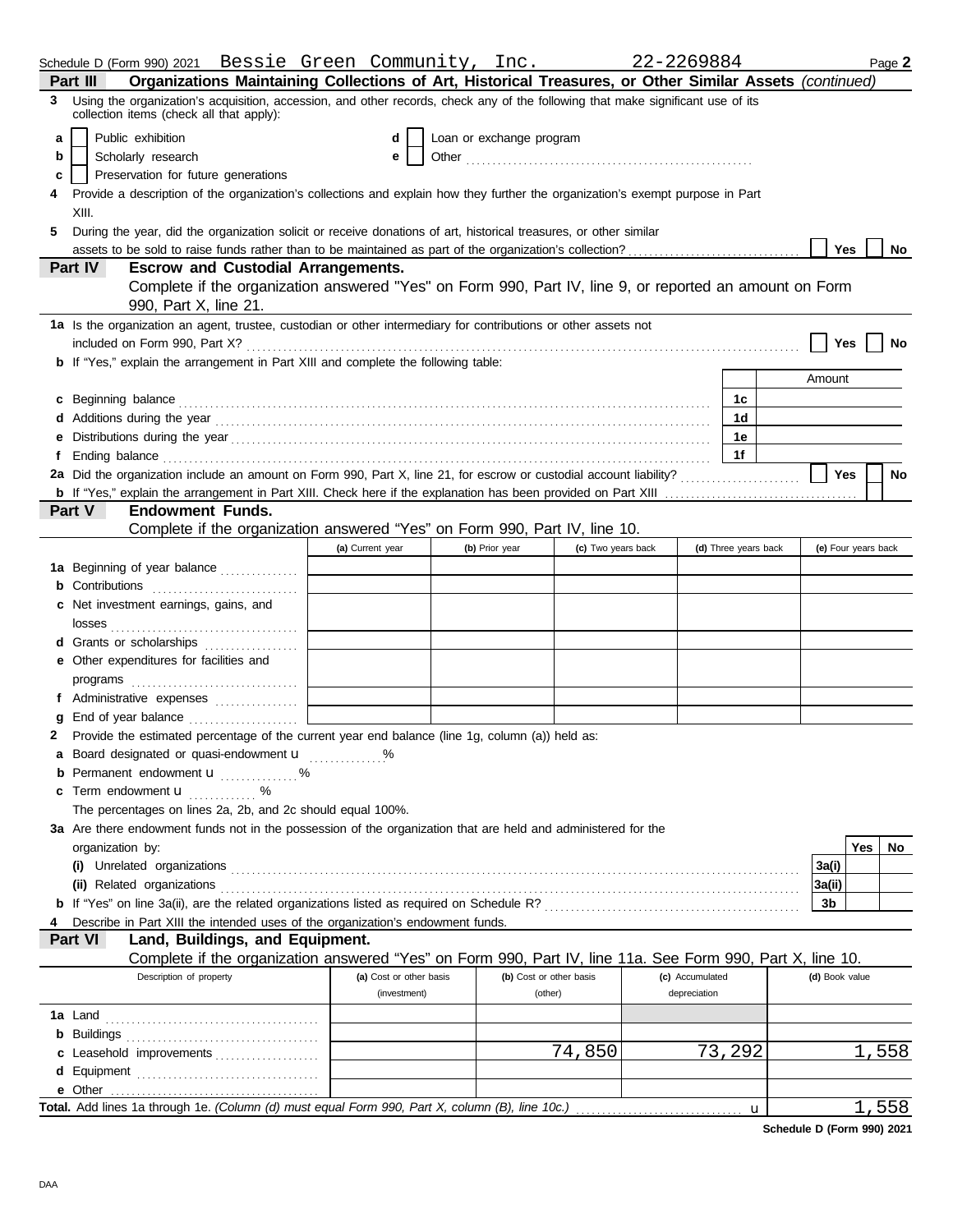| Schedule D (Form 990) 2021 | Bessie Green Community,                                                                                                                                                                                                             | Inc.           | 22-2269884                       | Page 3         |
|----------------------------|-------------------------------------------------------------------------------------------------------------------------------------------------------------------------------------------------------------------------------------|----------------|----------------------------------|----------------|
| Part VII                   | <b>Investments - Other Securities.</b>                                                                                                                                                                                              |                |                                  |                |
|                            | Complete if the organization answered "Yes" on Form 990, Part IV, line 11b. See Form 990, Part X, line 12.                                                                                                                          |                |                                  |                |
|                            | (a) Description of security or category                                                                                                                                                                                             | (b) Book value | (c) Method of valuation:         |                |
|                            | (including name of security)                                                                                                                                                                                                        |                | Cost or end-of-year market value |                |
| (1) Financial derivatives  |                                                                                                                                                                                                                                     |                |                                  |                |
|                            |                                                                                                                                                                                                                                     |                |                                  |                |
|                            | $(3)$ Other                                                                                                                                                                                                                         |                |                                  |                |
|                            |                                                                                                                                                                                                                                     |                |                                  |                |
| (B)                        |                                                                                                                                                                                                                                     |                |                                  |                |
|                            | $\overline{C}$ (C) and the continuum continuum continuum continuum continuum continuum continuum continuum continuum continuum continuum continuum continuum continuum continuum continuum continuum continuum continuum continuum  |                |                                  |                |
|                            | $\overline{p}$ . The continuum continuum continuum continuum continuum continuum continuum continuum continuum continuum continuum continuum continuum continuum continuum continuum continuum continuum continuum continuum contin |                |                                  |                |
|                            |                                                                                                                                                                                                                                     |                |                                  |                |
| (F)                        |                                                                                                                                                                                                                                     |                |                                  |                |
| (G)                        |                                                                                                                                                                                                                                     |                |                                  |                |
| (H)                        |                                                                                                                                                                                                                                     |                |                                  |                |
| Part VIII                  | Total. (Column (b) must equal Form 990, Part X, col. (B) line 12.)<br>u<br><b>Investments - Program Related.</b>                                                                                                                    |                |                                  |                |
|                            | Complete if the organization answered "Yes" on Form 990, Part IV, line 11c. See Form 990, Part X, line 13.                                                                                                                          |                |                                  |                |
|                            | (a) Description of investment                                                                                                                                                                                                       | (b) Book value | (c) Method of valuation:         |                |
|                            |                                                                                                                                                                                                                                     |                | Cost or end-of-year market value |                |
| (1)                        |                                                                                                                                                                                                                                     |                |                                  |                |
| (2)                        |                                                                                                                                                                                                                                     |                |                                  |                |
| (3)                        |                                                                                                                                                                                                                                     |                |                                  |                |
| (4)                        |                                                                                                                                                                                                                                     |                |                                  |                |
| (5)                        |                                                                                                                                                                                                                                     |                |                                  |                |
| (6)                        |                                                                                                                                                                                                                                     |                |                                  |                |
| (7)                        |                                                                                                                                                                                                                                     |                |                                  |                |
| (8)                        |                                                                                                                                                                                                                                     |                |                                  |                |
| (9)                        |                                                                                                                                                                                                                                     |                |                                  |                |
|                            | Total. (Column (b) must equal Form 990, Part X, col. (B) line 13.) $\ldots$ <b>u</b>                                                                                                                                                |                |                                  |                |
| Part IX                    | Other Assets.                                                                                                                                                                                                                       |                |                                  |                |
|                            | Complete if the organization answered "Yes" on Form 990, Part IV, line 11d. See Form 990, Part X, line 15.                                                                                                                          |                |                                  |                |
|                            | (a) Description                                                                                                                                                                                                                     |                |                                  | (b) Book value |
| (1)                        |                                                                                                                                                                                                                                     |                |                                  |                |
| (2)                        |                                                                                                                                                                                                                                     |                |                                  |                |
| (3)                        |                                                                                                                                                                                                                                     |                |                                  |                |
| (4)                        |                                                                                                                                                                                                                                     |                |                                  |                |
| (5)                        |                                                                                                                                                                                                                                     |                |                                  |                |
| (6)                        |                                                                                                                                                                                                                                     |                |                                  |                |
| (7)                        |                                                                                                                                                                                                                                     |                |                                  |                |
| (8)                        |                                                                                                                                                                                                                                     |                |                                  |                |
| (9)                        |                                                                                                                                                                                                                                     |                |                                  |                |
|                            |                                                                                                                                                                                                                                     |                | u                                |                |
| Part X                     | Other Liabilities.                                                                                                                                                                                                                  |                |                                  |                |
|                            | Complete if the organization answered "Yes" on Form 990, Part IV, line 11e or 11f. See Form 990, Part X,                                                                                                                            |                |                                  |                |
|                            | line $25$ .                                                                                                                                                                                                                         |                |                                  |                |
| 1.                         | (a) Description of liability                                                                                                                                                                                                        |                |                                  | (b) Book value |
| (1)                        | Federal income taxes                                                                                                                                                                                                                |                |                                  |                |
| (2)                        |                                                                                                                                                                                                                                     |                |                                  |                |
| (3)                        |                                                                                                                                                                                                                                     |                |                                  |                |
| (4)                        |                                                                                                                                                                                                                                     |                |                                  |                |
| (5)                        |                                                                                                                                                                                                                                     |                |                                  |                |
| (6)                        |                                                                                                                                                                                                                                     |                |                                  |                |
| (7)                        |                                                                                                                                                                                                                                     |                |                                  |                |
| (8)                        |                                                                                                                                                                                                                                     |                |                                  |                |
| (9)                        |                                                                                                                                                                                                                                     |                |                                  |                |
|                            | Total. (Column (b) must equal Form 990, Part X, col. (B) line 25.)<br>2. Liability for uncertain tax positions. In Part XIII, provide the text of the footnote to the organization's financial statements that reports the          |                | u                                |                |
|                            | organization's liability for uncertain tax positions under FASB ASC 740. Check here if the text of the footnote has been provided in Part XIII                                                                                      |                |                                  | $\rm X$        |
|                            |                                                                                                                                                                                                                                     |                |                                  |                |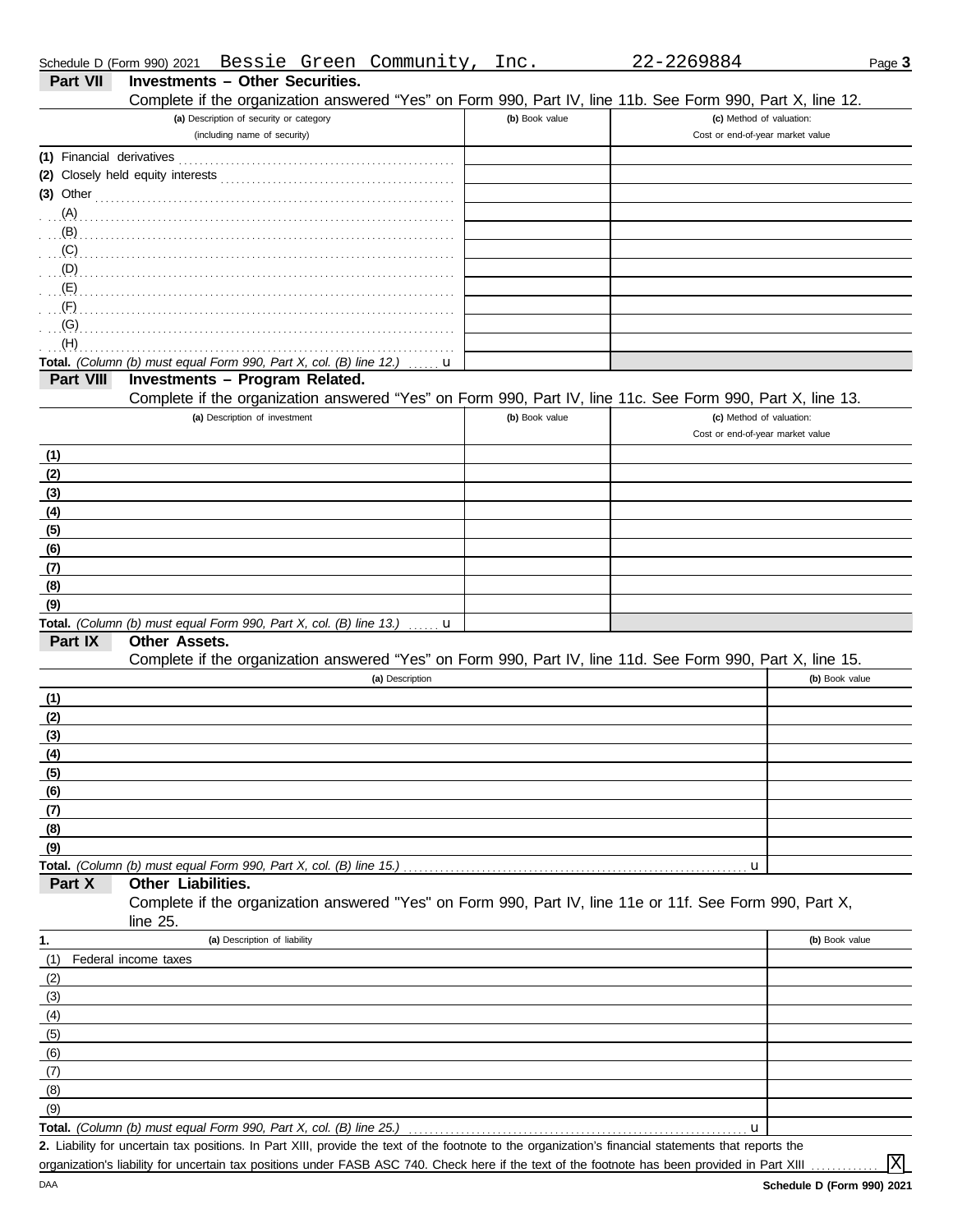|    | Schedule D (Form 990) 2021  Bessie Green Community, Inc.                                                                                                                                                                       |                | 22-2269884   | Page 4  |
|----|--------------------------------------------------------------------------------------------------------------------------------------------------------------------------------------------------------------------------------|----------------|--------------|---------|
|    | Reconciliation of Revenue per Audited Financial Statements With Revenue per Return.<br>Part XI                                                                                                                                 |                |              |         |
|    | Complete if the organization answered "Yes" on Form 990, Part IV, line 12a.                                                                                                                                                    |                |              |         |
| 1  |                                                                                                                                                                                                                                |                | $\mathbf{1}$ | 405,598 |
| 2  | Amounts included on line 1 but not on Form 990, Part VIII, line 12:                                                                                                                                                            |                |              |         |
| a  |                                                                                                                                                                                                                                | 2a             |              |         |
| b  | Donated services and use of facilities [[11, 11] contracts are not in the service of facilities [[11, 11] contracts and use of facilities [[11, 11] contracts are not in the service of the service of the service of the serv | 2 <sub>b</sub> |              |         |
| c  |                                                                                                                                                                                                                                | 2c             |              |         |
| d  |                                                                                                                                                                                                                                | 2d             |              |         |
| е  | Add lines 2a through 2d [11] Add [12] Add lines 2a through 2d [12] Add lines 2a through 2d [12] Add lines 2a through 2d [12] Add and Add and Addu                                                                              |                | 2e           |         |
| 3  |                                                                                                                                                                                                                                |                | $\mathbf{3}$ | 405,598 |
|    | Amounts included on Form 990, Part VIII, line 12, but not on line 1:                                                                                                                                                           |                |              |         |
| a  | Investment expenses not included on Form 990, Part VIII, line 7b [                                                                                                                                                             | 4a             |              |         |
| b  |                                                                                                                                                                                                                                | 4 <sub>b</sub> |              |         |
| c  | Add lines 4a and 4b                                                                                                                                                                                                            |                | 4с           |         |
| 5. |                                                                                                                                                                                                                                |                | 5            | 405,598 |
|    | Reconciliation of Expenses per Audited Financial Statements With Expenses per Return.<br>Part XII                                                                                                                              |                |              |         |
|    | Complete if the organization answered "Yes" on Form 990, Part IV, line 12a.                                                                                                                                                    |                |              |         |
| 1  | Total expenses and losses per audited financial statements                                                                                                                                                                     |                | $\mathbf{1}$ | 322,810 |
| 2  | Amounts included on line 1 but not on Form 990, Part IX, line 25:                                                                                                                                                              |                |              |         |
| a  |                                                                                                                                                                                                                                | 2a             |              |         |
| b  |                                                                                                                                                                                                                                | 2 <sub>b</sub> |              |         |
| C  |                                                                                                                                                                                                                                | 2 <sub>c</sub> |              |         |
| d  |                                                                                                                                                                                                                                | 2d             |              |         |
| е  | Add lines 2a through 2d [11] Add [12] Add [12] Add lines 2a through 2d [12] Add lines 2a through 2d [12] Add [12] Add [12] Add [12] Add [12] Add [12] Add [12] Add [12] Add [12] Add [12] Add [12] Add [12] Add [12] Add [12]  |                | 2e           |         |
| 3  |                                                                                                                                                                                                                                |                | 3            | 322,810 |
| 4  | Amounts included on Form 990, Part IX, line 25, but not on line 1:                                                                                                                                                             |                |              |         |
| a  |                                                                                                                                                                                                                                | 4a             |              |         |
| b  |                                                                                                                                                                                                                                | 4 <sub>b</sub> |              |         |
| c  | Add lines 4a and 4b                                                                                                                                                                                                            |                | 4c           |         |
| 5  |                                                                                                                                                                                                                                |                | 5            | 322,810 |
|    | Part XIII<br>Supplemental Information.                                                                                                                                                                                         |                |              |         |
|    | Provide the descriptions required for Part II, lines 3, 5, and 9; Part III, lines 1a and 4; Part IV, lines 1b and 2b; Part V, line 4; Part X, line                                                                             |                |              |         |
|    | 2; Part XI, lines 2d and 4b; and Part XII, lines 2d and 4b. Also complete this part to provide any additional information.                                                                                                     |                |              |         |
|    | Part X - FIN 48 Footnote                                                                                                                                                                                                       |                |              |         |
|    |                                                                                                                                                                                                                                |                |              |         |

| The Organization follows FASB ASC 740 "Income Taxes" which clarifies the    |
|-----------------------------------------------------------------------------|
| accounting and recognition for tax positions taken or expected to be taken. |
| The Organization recognizes the tax benefits from uncertain tax positions   |
| only if it is more likely than not, based on the technical merits, that a   |
| tax position will be sustained upon examination by the taxing authority.    |
| For the year ended December 31, 2021, the Organization has determined that  |
| there are no material uncertainties in income taxes. In addition, the       |
| Organization has not incurred any income tax related penalties or interest  |
| for the year ended December 31, 2021, and is no longer subject to income    |
| tax examinations by the Internal Revenue Service for the years prior to     |
| 2017.                                                                       |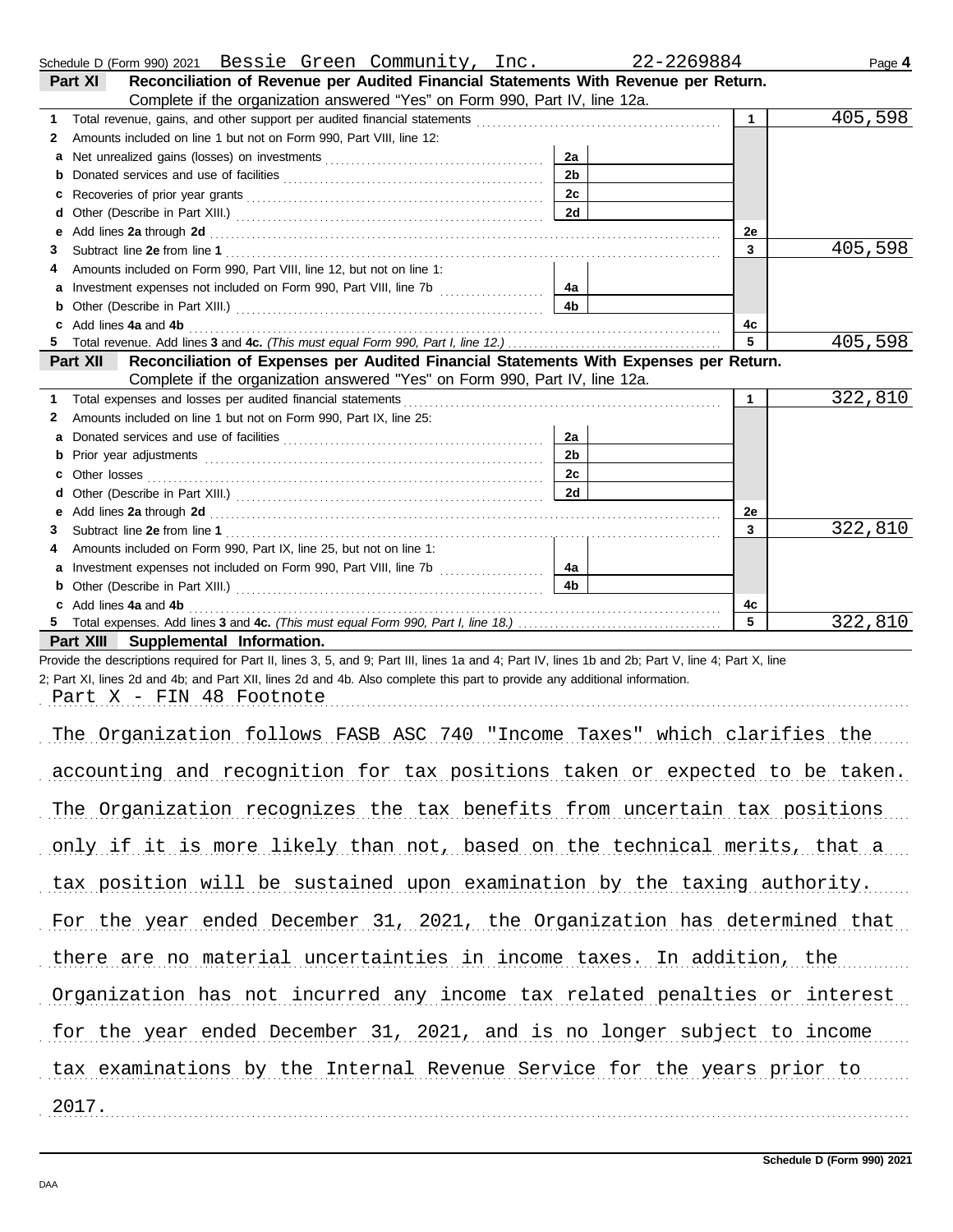| Schedule D (Form 990) 2021 |  |  |
|----------------------------|--|--|
|                            |  |  |

| . <del>.</del> <del>.</del> |
|-----------------------------|
|                             |
|                             |
|                             |
|                             |
|                             |
|                             |
|                             |
|                             |
|                             |
|                             |
|                             |
|                             |
|                             |
|                             |
|                             |
|                             |
|                             |
|                             |
|                             |
|                             |
|                             |
|                             |
|                             |
|                             |
|                             |
|                             |
|                             |
|                             |
|                             |
|                             |
|                             |
|                             |
|                             |
|                             |
|                             |
|                             |
|                             |
|                             |
|                             |
|                             |
|                             |
|                             |
|                             |
|                             |
|                             |
|                             |
|                             |
|                             |
|                             |
|                             |
|                             |
|                             |
|                             |
|                             |
|                             |
|                             |
|                             |
|                             |
|                             |
|                             |
|                             |
|                             |
|                             |
|                             |
|                             |
|                             |
|                             |
|                             |
|                             |
|                             |
|                             |
|                             |
|                             |
|                             |
|                             |
|                             |
|                             |
|                             |
|                             |
|                             |
|                             |
|                             |
|                             |
|                             |
|                             |
|                             |
|                             |
|                             |

DAA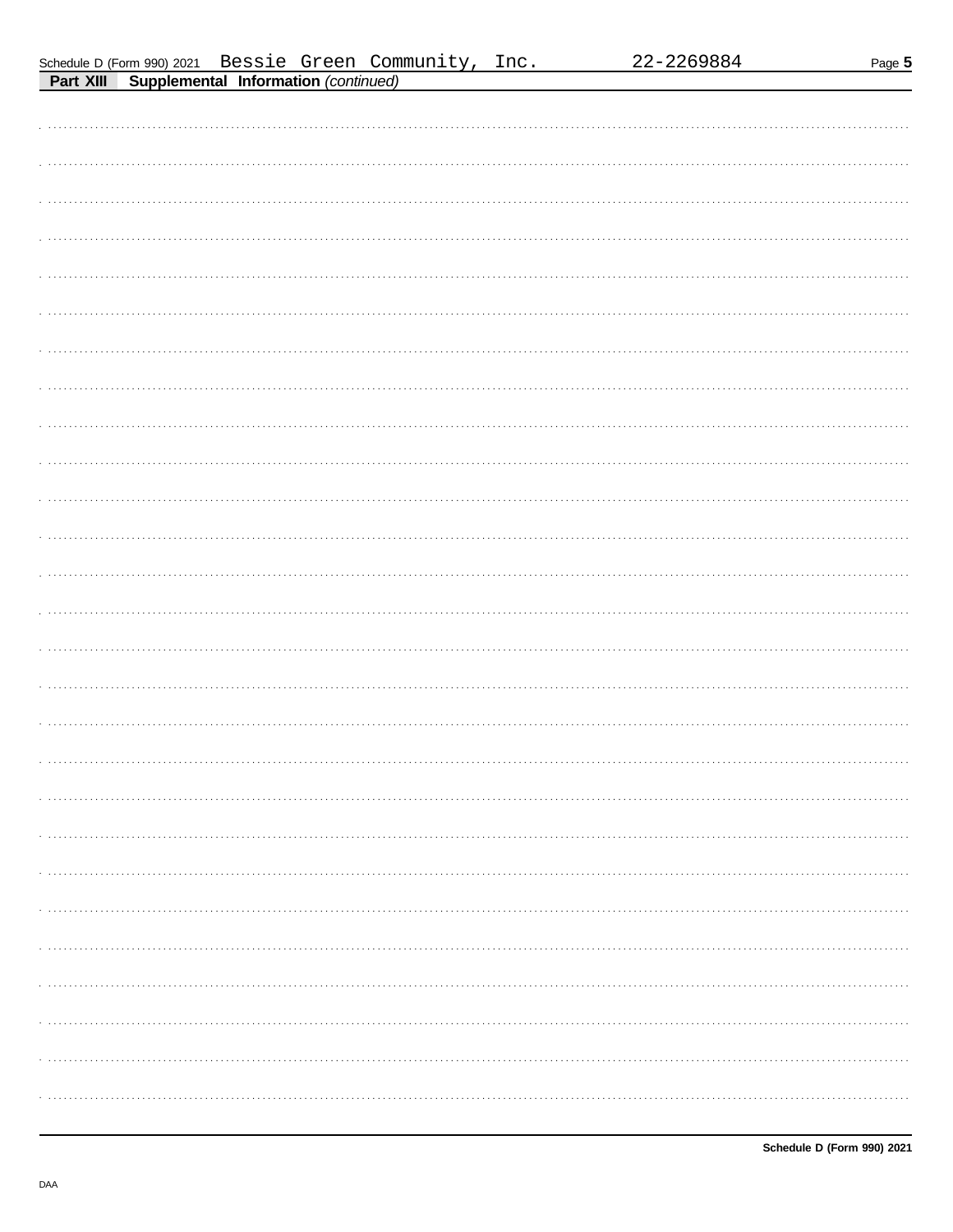| <b>SCHEDULE G</b><br>(Form 990)                      | Supplemental Information Regarding Fundraising or Gaming Activities<br>Complete if the organization answered "Yes" on Form 990, Part IV, line 17, 18, or 19, or if the                                                                                                                                                                                                            |                                       |                       |                          | organization entered more than \$15,000 on Form 990-EZ, line 6a.                |                                          | OMB No. 1545-0047                |
|------------------------------------------------------|-----------------------------------------------------------------------------------------------------------------------------------------------------------------------------------------------------------------------------------------------------------------------------------------------------------------------------------------------------------------------------------|---------------------------------------|-----------------------|--------------------------|---------------------------------------------------------------------------------|------------------------------------------|----------------------------------|
| Department of the Treasury                           |                                                                                                                                                                                                                                                                                                                                                                                   | LI Attach to Form 990 or Form 990-EZ. |                       | Open to Public           |                                                                                 |                                          |                                  |
| Internal Revenue Service<br>Name of the organization |                                                                                                                                                                                                                                                                                                                                                                                   |                                       |                       |                          | <b>u</b> Go to www.irs.gov/Form990 for instructions and the latest information. | Employer identification number           | Inspection                       |
|                                                      | Bessie Green Community, Inc.                                                                                                                                                                                                                                                                                                                                                      |                                       |                       |                          |                                                                                 | 22-2269884                               |                                  |
| Part I                                               | Fundraising Activities. Complete if the organization answered "Yes" on Form 990, Part IV, line 17.<br>Form 990-EZ filers are not required to complete this part.                                                                                                                                                                                                                  |                                       |                       |                          |                                                                                 |                                          |                                  |
| 1                                                    | Indicate whether the organization raised funds through any of the following activities. Check all that apply.                                                                                                                                                                                                                                                                     |                                       |                       |                          |                                                                                 |                                          |                                  |
| Mail solicitations<br>a                              |                                                                                                                                                                                                                                                                                                                                                                                   | e                                     |                       |                          | Solicitation of non-government grants                                           |                                          |                                  |
| Internet and email solicitations<br>b                |                                                                                                                                                                                                                                                                                                                                                                                   | f                                     |                       |                          | Solicitation of government grants                                               |                                          |                                  |
| Phone solicitations                                  |                                                                                                                                                                                                                                                                                                                                                                                   | Special fundraising events<br>a       |                       |                          |                                                                                 |                                          |                                  |
| In-person solicitations<br>d                         |                                                                                                                                                                                                                                                                                                                                                                                   |                                       |                       |                          |                                                                                 |                                          |                                  |
|                                                      | 2a Did the organization have a written or oral agreement with any individual (including officers, directors, trustees,<br>or key employees listed in Form 990, Part VII) or entity in connection with professional fundraising services?<br>b If "Yes," list the 10 highest paid individuals or entities (fundraisers) pursuant to agreements under which the fundraiser is to be |                                       |                       |                          |                                                                                 |                                          | Yes<br>No                        |
|                                                      | compensated at least \$5,000 by the organization.                                                                                                                                                                                                                                                                                                                                 |                                       |                       |                          |                                                                                 |                                          |                                  |
|                                                      |                                                                                                                                                                                                                                                                                                                                                                                   |                                       | (iii) Did fund-       | raiser have              |                                                                                 | (v) Amount paid to                       | (vi) Amount paid to              |
|                                                      | (i) Name and address of individual<br>or entity (fundraiser)                                                                                                                                                                                                                                                                                                                      | (ii) Activity                         |                       | custody or<br>control of | (iv) Gross receipts<br>from activity                                            | (or retained by)<br>fundraiser listed in | (or retained by)<br>organization |
|                                                      |                                                                                                                                                                                                                                                                                                                                                                                   |                                       | contributions?<br>Yes | No                       |                                                                                 | col. (i)                                 |                                  |
| 1                                                    |                                                                                                                                                                                                                                                                                                                                                                                   |                                       |                       |                          |                                                                                 |                                          |                                  |
| $\mathbf{2}$                                         |                                                                                                                                                                                                                                                                                                                                                                                   |                                       |                       |                          |                                                                                 |                                          |                                  |
|                                                      |                                                                                                                                                                                                                                                                                                                                                                                   |                                       |                       |                          |                                                                                 |                                          |                                  |
| 3                                                    |                                                                                                                                                                                                                                                                                                                                                                                   |                                       |                       |                          |                                                                                 |                                          |                                  |
|                                                      |                                                                                                                                                                                                                                                                                                                                                                                   |                                       |                       |                          |                                                                                 |                                          |                                  |
| 4                                                    |                                                                                                                                                                                                                                                                                                                                                                                   |                                       |                       |                          |                                                                                 |                                          |                                  |
|                                                      |                                                                                                                                                                                                                                                                                                                                                                                   |                                       |                       |                          |                                                                                 |                                          |                                  |
| 5                                                    |                                                                                                                                                                                                                                                                                                                                                                                   |                                       |                       |                          |                                                                                 |                                          |                                  |
| 6                                                    |                                                                                                                                                                                                                                                                                                                                                                                   |                                       |                       |                          |                                                                                 |                                          |                                  |
|                                                      |                                                                                                                                                                                                                                                                                                                                                                                   |                                       |                       |                          |                                                                                 |                                          |                                  |
| 7                                                    |                                                                                                                                                                                                                                                                                                                                                                                   |                                       |                       |                          |                                                                                 |                                          |                                  |
|                                                      |                                                                                                                                                                                                                                                                                                                                                                                   |                                       |                       |                          |                                                                                 |                                          |                                  |
| 8                                                    |                                                                                                                                                                                                                                                                                                                                                                                   |                                       |                       |                          |                                                                                 |                                          |                                  |
| 9                                                    |                                                                                                                                                                                                                                                                                                                                                                                   |                                       |                       |                          |                                                                                 |                                          |                                  |
|                                                      |                                                                                                                                                                                                                                                                                                                                                                                   |                                       |                       |                          |                                                                                 |                                          |                                  |
| 10                                                   |                                                                                                                                                                                                                                                                                                                                                                                   |                                       |                       |                          |                                                                                 |                                          |                                  |
|                                                      |                                                                                                                                                                                                                                                                                                                                                                                   |                                       |                       |                          |                                                                                 |                                          |                                  |
| Total                                                |                                                                                                                                                                                                                                                                                                                                                                                   |                                       |                       |                          |                                                                                 |                                          |                                  |
| 3<br>registration or licensing.                      | List all states in which the organization is registered or licensed to solicit contributions or has been notified it is exempt from                                                                                                                                                                                                                                               |                                       |                       |                          |                                                                                 |                                          |                                  |
|                                                      |                                                                                                                                                                                                                                                                                                                                                                                   |                                       |                       |                          |                                                                                 |                                          |                                  |
|                                                      |                                                                                                                                                                                                                                                                                                                                                                                   |                                       |                       |                          |                                                                                 |                                          |                                  |
|                                                      |                                                                                                                                                                                                                                                                                                                                                                                   |                                       |                       |                          |                                                                                 |                                          |                                  |
|                                                      |                                                                                                                                                                                                                                                                                                                                                                                   |                                       |                       |                          |                                                                                 |                                          |                                  |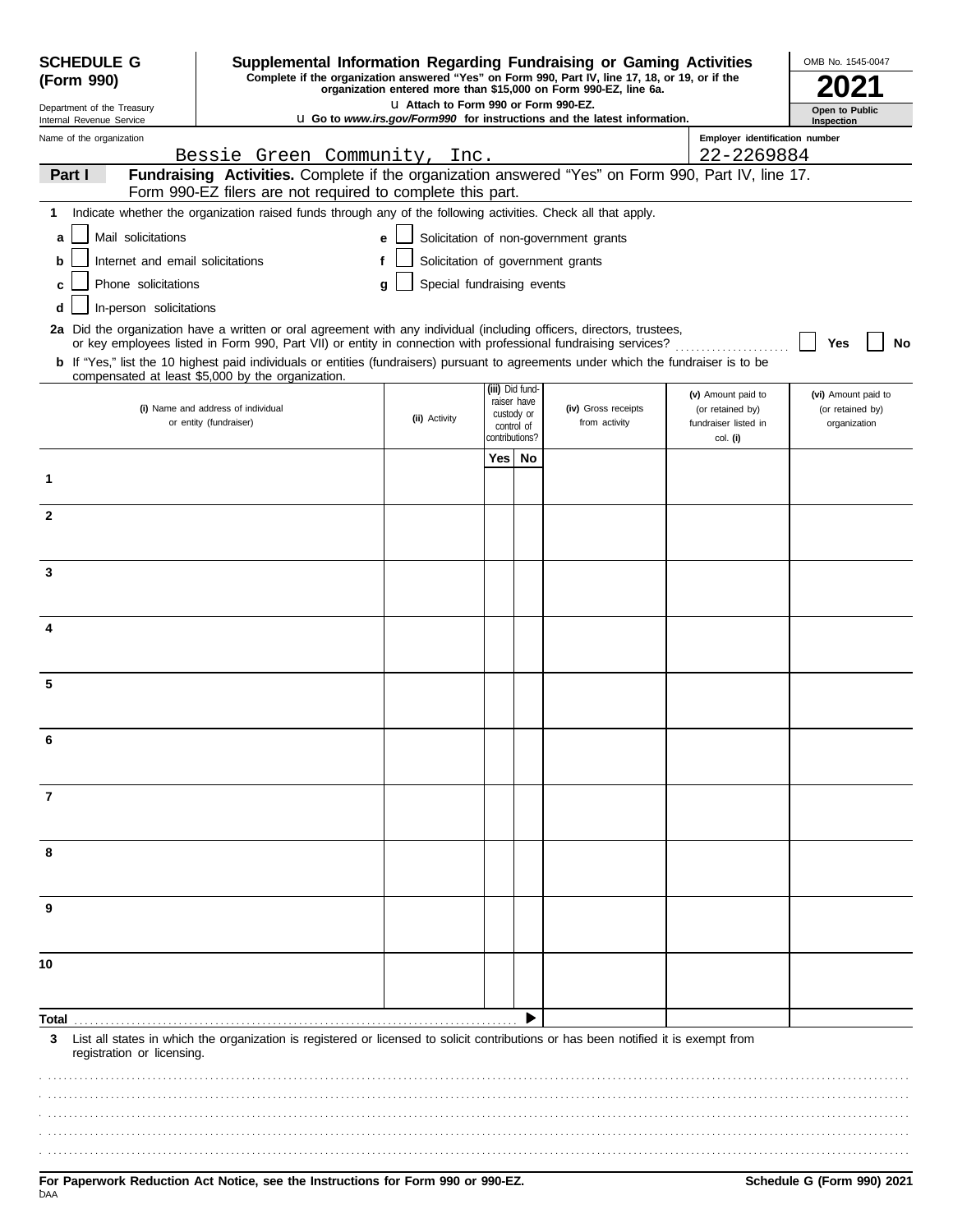|          | Schedule G (Form 990) 2021<br>Part II                 | Bessie Green Community, Inc. 22-2269884<br>Fundraising Events. Complete if the organization answered "Yes" on Form 990, Part IV, line 18, or reported more |                                                  |                                            | Page 2                                                   |
|----------|-------------------------------------------------------|------------------------------------------------------------------------------------------------------------------------------------------------------------|--------------------------------------------------|--------------------------------------------|----------------------------------------------------------|
|          |                                                       | than \$15,000 of fundraising event contributions and gross income on Form 990-EZ, lines 1 and 6b. List events with<br>gross receipts greater than \$5,000. |                                                  |                                            |                                                          |
|          |                                                       | (a) Event $#1$<br>Golf Event<br>(event type)                                                                                                               | (b) Event $#2$<br>(event type)                   | (c) Other events<br>None<br>(total number) | (d) Total events<br>(add col. (a) through<br>$col.$ (c)) |
| Revenue  | 1 Gross receipts                                      | 105,310                                                                                                                                                    |                                                  |                                            | 105,310                                                  |
|          | 2 Less: Contributions<br>3 Gross income (line 1 minus | 90,875                                                                                                                                                     |                                                  |                                            | 90,875                                                   |
|          |                                                       | 14,435                                                                                                                                                     |                                                  |                                            | 14,435                                                   |
|          | 4 Cash prizes                                         |                                                                                                                                                            |                                                  |                                            |                                                          |
|          | 5 Noncash prizes                                      |                                                                                                                                                            |                                                  |                                            |                                                          |
| Expenses | 6 Rent/facility costs                                 | 42,260                                                                                                                                                     |                                                  |                                            | 42,260                                                   |
|          | 7 Food and beverages                                  |                                                                                                                                                            |                                                  |                                            |                                                          |
| Direct   | 8 Entertainment                                       |                                                                                                                                                            |                                                  |                                            |                                                          |
|          | 9 Other direct expenses                               |                                                                                                                                                            |                                                  |                                            |                                                          |
|          |                                                       |                                                                                                                                                            |                                                  |                                            | <u>42,260</u><br>$-27,825$                               |
|          | Part III                                              | Gaming. Complete if the organization answered "Yes" on Form 990, Part IV, line 19, or reported more than                                                   |                                                  |                                            |                                                          |
| em       |                                                       | \$15,000 on Form 990-EZ, line 6a.<br>(a) Bingo                                                                                                             | (b) Pull tabs/instant<br>bingo/progressive bingo | (c) Other gaming                           | (d) Total gaming (add<br>col. (a) through col. (c))      |
| Reve     |                                                       |                                                                                                                                                            |                                                  |                                            |                                                          |
|          | 1 Gross revenue                                       |                                                                                                                                                            |                                                  |                                            |                                                          |
|          | 2 Cash prizes                                         |                                                                                                                                                            |                                                  |                                            |                                                          |
| Expenses | 3 Noncash prizes                                      |                                                                                                                                                            |                                                  |                                            |                                                          |
| Direct   | 4 Rent/facility costs                                 |                                                                                                                                                            |                                                  |                                            |                                                          |
|          | Other direct expenses<br>5                            |                                                                                                                                                            |                                                  |                                            |                                                          |
|          | 6 Volunteer labor                                     | Yes %<br>No                                                                                                                                                | No.                                              | <b>Yes</b> _____________<br>%<br>No.       |                                                          |
|          |                                                       |                                                                                                                                                            |                                                  |                                            |                                                          |
|          |                                                       |                                                                                                                                                            |                                                  |                                            |                                                          |

. . . . . . . . . . . . . . . . . . . . . . . . . . . . . . . . . . . . . . . . . . . . . . . . . . . . . . . . . . . . . . . . . . . . . . . . . . . . . . . . . . . . . . . . . . . . . . . . . . . . . . . . . . . . . . . . . . . . . . . . . . . . . . . . . . . . . . . . . . . . . . . . . . . . . . . . . . . . . . . .

. . . . . . . . . . . . . . . . . . . . . . . . . . . . . . . . . . . . . . . . . . . . . . . . . . . . . . . . . . . . . . . . . . . . . . . . . . . . . . . . . . . . . . . . . . . . . . . . . . . . . . . . . . . . . . . . . . . . . . . . . . . . . . . . . . . . . . . . . . . . . . . . . . . . . . . . . . . . . . . . . . . . . . . . . . . . . . . . . . . . . . . . . . . . . . . . . . . . . . . . . . . . . . . . . . . . . . . . . . . . . . . . . . . . . . . . . . . . . . . . . . . . . . . . . . . . . . . . . . . . . . . . . . . . . . . . . . . . . . . . . . . . . . . . . . . . . . . . . . . . . . . . . . . . . . . . . . . . . . . .

| 10a Were any of the organization's gaming licenses revoked, suspended, or terminated during the tax year? |  |  |
|-----------------------------------------------------------------------------------------------------------|--|--|
| <b>b</b> If "Yes," explain:                                                                               |  |  |

DAA **Schedule G (Form 990) 2021**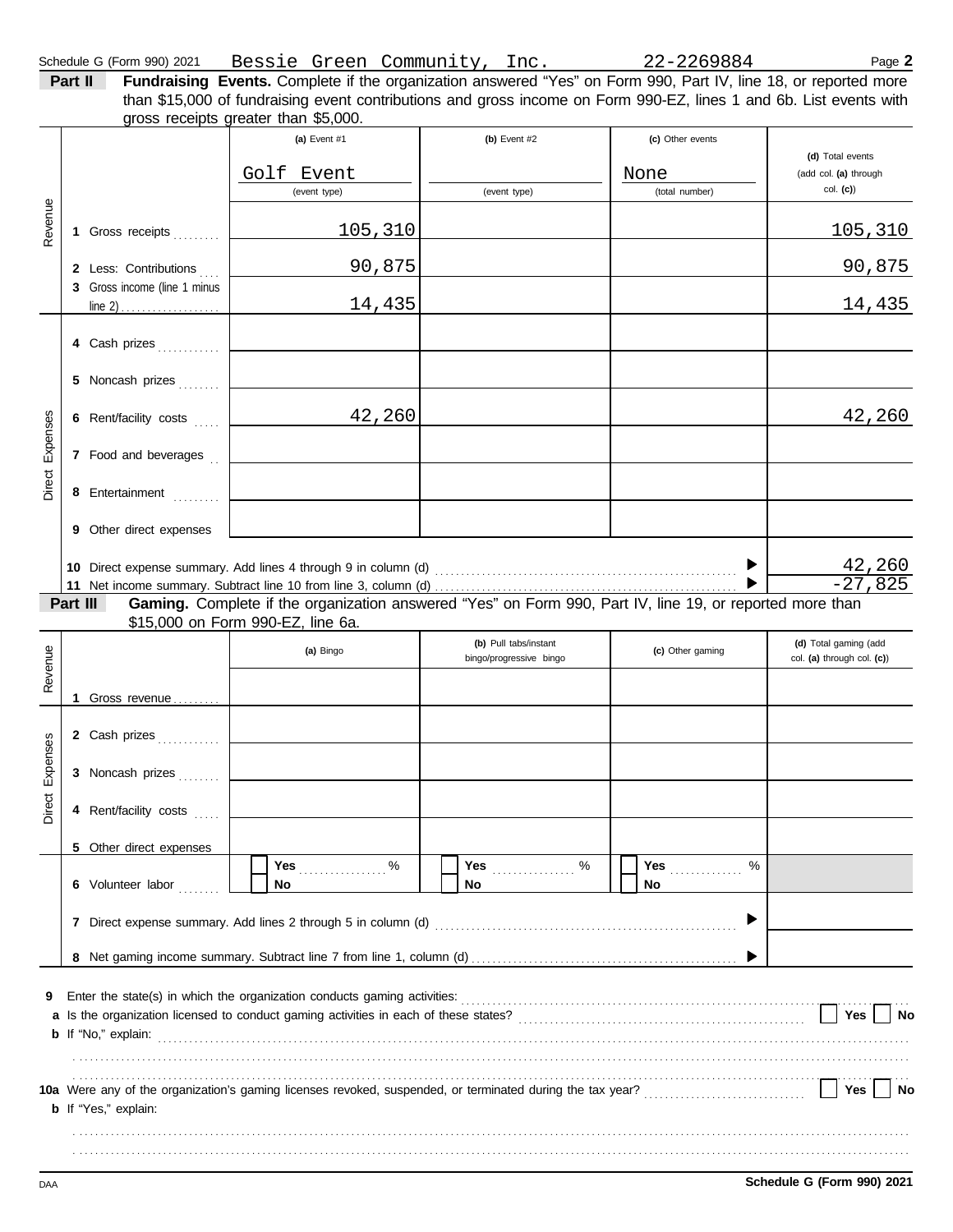|     | Schedule G (Form 990) 2021 Bessie Green Community, Inc. 22-2269884                                                                                                                                                                   |     |  |     | Page 3 |  |  |  |
|-----|--------------------------------------------------------------------------------------------------------------------------------------------------------------------------------------------------------------------------------------|-----|--|-----|--------|--|--|--|
| 11  |                                                                                                                                                                                                                                      |     |  | Yes | No     |  |  |  |
| 12  | Is the organization a grantor, beneficiary or trustee of a trust, or a member of a partnership or other entity                                                                                                                       |     |  |     |        |  |  |  |
|     |                                                                                                                                                                                                                                      |     |  | Yes | No     |  |  |  |
| 13  | Indicate the percentage of gaming activity conducted in:                                                                                                                                                                             |     |  |     |        |  |  |  |
| a   | The organization's facility encourance and contact the organization's facility encourance and contact the organization's facility                                                                                                    | 13a |  |     | %      |  |  |  |
| b   | An outside facility <b>contained a set of the contract of the contract of the contract of the contract of the contract of the contract of the contract of the contract of the contract of the contract of the contract of the co</b> | 13b |  |     | %      |  |  |  |
| 14  | Enter the name and address of the person who prepares the organization's gaming/special events books and<br>records:                                                                                                                 |     |  |     |        |  |  |  |
|     |                                                                                                                                                                                                                                      |     |  |     |        |  |  |  |
|     | Address <b>u</b>                                                                                                                                                                                                                     |     |  |     |        |  |  |  |
| 15a | Does the organization have a contract with a third party from whom the organization receives gaming                                                                                                                                  |     |  | Yes | No     |  |  |  |
| b   |                                                                                                                                                                                                                                      |     |  |     |        |  |  |  |
|     |                                                                                                                                                                                                                                      |     |  |     |        |  |  |  |
| c   | If "Yes," enter name and address of the third party:                                                                                                                                                                                 |     |  |     |        |  |  |  |
|     |                                                                                                                                                                                                                                      |     |  |     |        |  |  |  |
|     | Address <b>u</b>                                                                                                                                                                                                                     |     |  |     |        |  |  |  |
| 16  | Gaming manager information:                                                                                                                                                                                                          |     |  |     |        |  |  |  |
|     |                                                                                                                                                                                                                                      |     |  |     |        |  |  |  |
|     |                                                                                                                                                                                                                                      |     |  |     |        |  |  |  |
|     |                                                                                                                                                                                                                                      |     |  |     |        |  |  |  |
|     | Director/officer<br>Employee<br>    Independent contractor                                                                                                                                                                           |     |  |     |        |  |  |  |
|     |                                                                                                                                                                                                                                      |     |  |     |        |  |  |  |
| 17  | Mandatory distributions:                                                                                                                                                                                                             |     |  |     |        |  |  |  |
| a   | Is the organization required under state law to make charitable distributions from the gaming proceeds to                                                                                                                            |     |  |     |        |  |  |  |
|     |                                                                                                                                                                                                                                      |     |  | Yes | No     |  |  |  |
| b   | Enter the amount of distributions required under state law to be distributed to other exempt organizations or                                                                                                                        |     |  |     |        |  |  |  |
|     | spent in the organization's own exempt activities during the tax year $\mathbf{u}$ \$                                                                                                                                                |     |  |     |        |  |  |  |
|     | Supplemental Information. Provide the explanations required by Part I, line 2b, columns (iii) and (v); and<br>Part IV                                                                                                                |     |  |     |        |  |  |  |
|     | Part III, lines 9, 9b, 10b, 15b, 15c, 16, and 17b, as applicable. Also provide any additional information.<br>See instructions.                                                                                                      |     |  |     |        |  |  |  |
|     |                                                                                                                                                                                                                                      |     |  |     |        |  |  |  |
|     |                                                                                                                                                                                                                                      |     |  |     |        |  |  |  |
|     |                                                                                                                                                                                                                                      |     |  |     |        |  |  |  |
|     |                                                                                                                                                                                                                                      |     |  |     |        |  |  |  |
|     |                                                                                                                                                                                                                                      |     |  |     |        |  |  |  |
|     |                                                                                                                                                                                                                                      |     |  |     |        |  |  |  |
|     |                                                                                                                                                                                                                                      |     |  |     |        |  |  |  |
|     |                                                                                                                                                                                                                                      |     |  |     |        |  |  |  |
|     |                                                                                                                                                                                                                                      |     |  |     |        |  |  |  |
|     |                                                                                                                                                                                                                                      |     |  |     |        |  |  |  |
|     |                                                                                                                                                                                                                                      |     |  |     |        |  |  |  |
|     |                                                                                                                                                                                                                                      |     |  |     |        |  |  |  |
|     |                                                                                                                                                                                                                                      |     |  |     |        |  |  |  |

Schedule G (Form 990) 2021